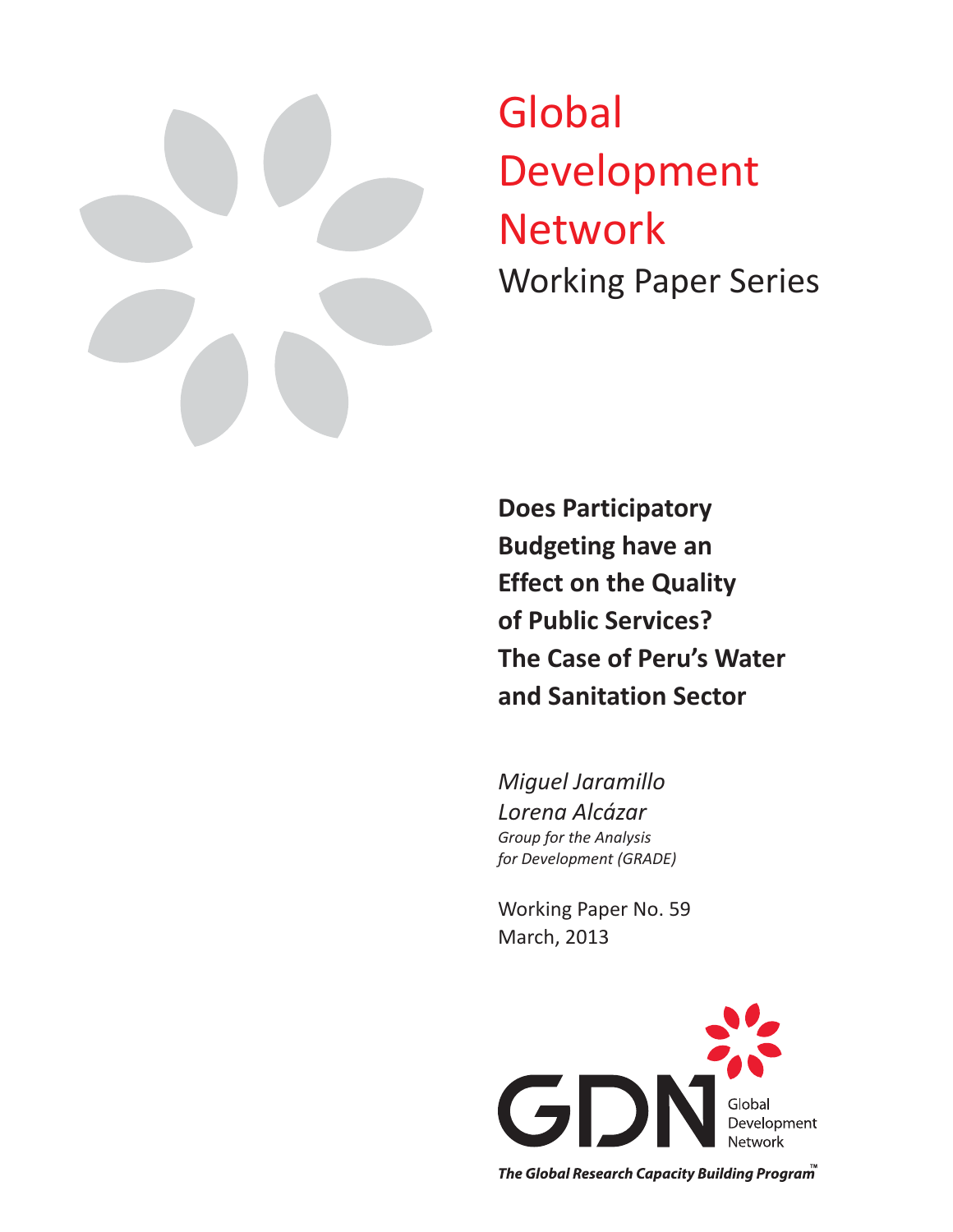## **About GDN**

The Global Development Network (GDN) is an International Organization that builds research capacity in development globally. GDN supports researchers in developing and transition countries to generate and share high quality applied social science research to inform policymaking and advance social and economic development. Founded in 1999, GDN is headquartered in New Delhi, with offices in Cairo and Washington DC.

This paper was produced in the context of the Global Research Project "Varieties of Governance: Effective Public Service Delivery" managed by Global Development Network (GDN). The funds for the present study were provided by the Institutional Capacity Strengthening Fund (ICSF), managed by Inter-American Development Bank (IDB), thanks to the contribution of the Government of the People's Republic of China. This paper is published simultaneously in IDB's Working Paper Series and GDN's Working Paper Series.

© GDN, 2013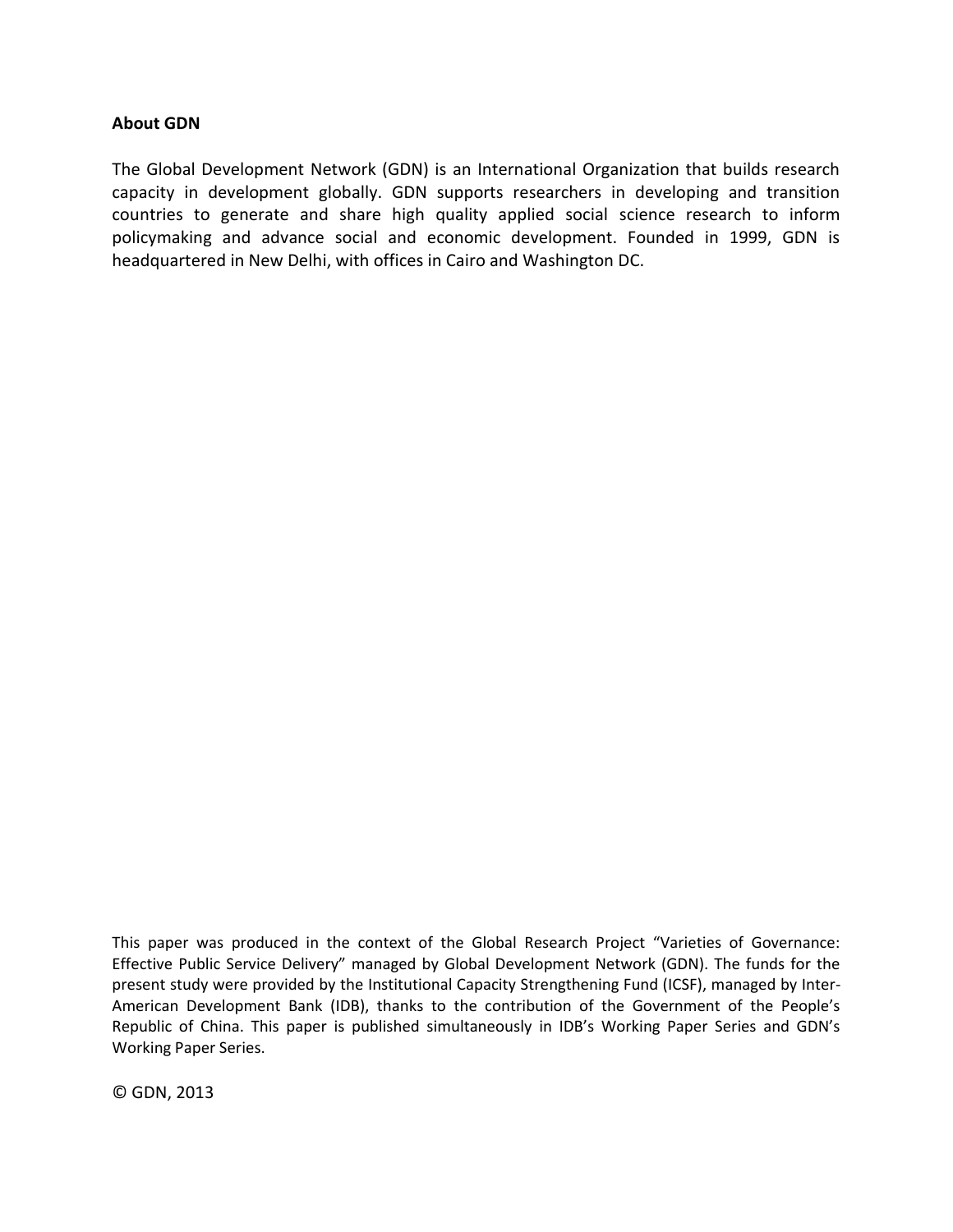# **Abstract<sup>1</sup>**

Since 2004 the government of Peru has implemented a process of participatory budgeting (PB), which is mandatory for every sub-national government. We analyze the link from PB to coverage and water service quality indicators. We find no statistically significant relationship between PB and our measures of coverage and service continuity, regardless of whether the outcome variables are measured in levels or in changes. Qualitative evidence collected in a sample of municipalities is consistent with this result. Further, PB in the water sector may also lead to inequitable outcomes as the poor may confront greater costs of participation. At the root of this lack of connection we find weaknesses both in the PB process itself as well as among the different actors in the process: citizens, municipalities and water service providers.

**JEL codes:** H42, H72, D7

<u>.</u>

**Keywords:** participatory mechanisms, service delivery governance, local governments.

<sup>&</sup>lt;sup>1</sup> We are very grateful to the members of the project's technical team for their insightful comments at different stages of the research process. Specifically, we want to thank Guillermo Perry, Matthias Krause, Ben Ross Schneider, and Ramona Angelescu. We also would like to thank participants in workshops in Paris, Washington D.C. and Budapest, for their comments and suggestions, particularly Fabio Sánchez. Javier Paulini, Samuel Torres and Celia Mejía, the latter two at the Participatory Budgeting Unit at the Finance Ministry provided valuable information and advice on the mechanics of PB. Also, José Salazar, president of SUNASS, made their databases available to the project and Ana Vergara helped us in getting the variables needed and provided methodological insights into their construction. Last, but not least, Diego Ocampo, Emilio Legonia and Alvaro Grompone provided excellent research assistance.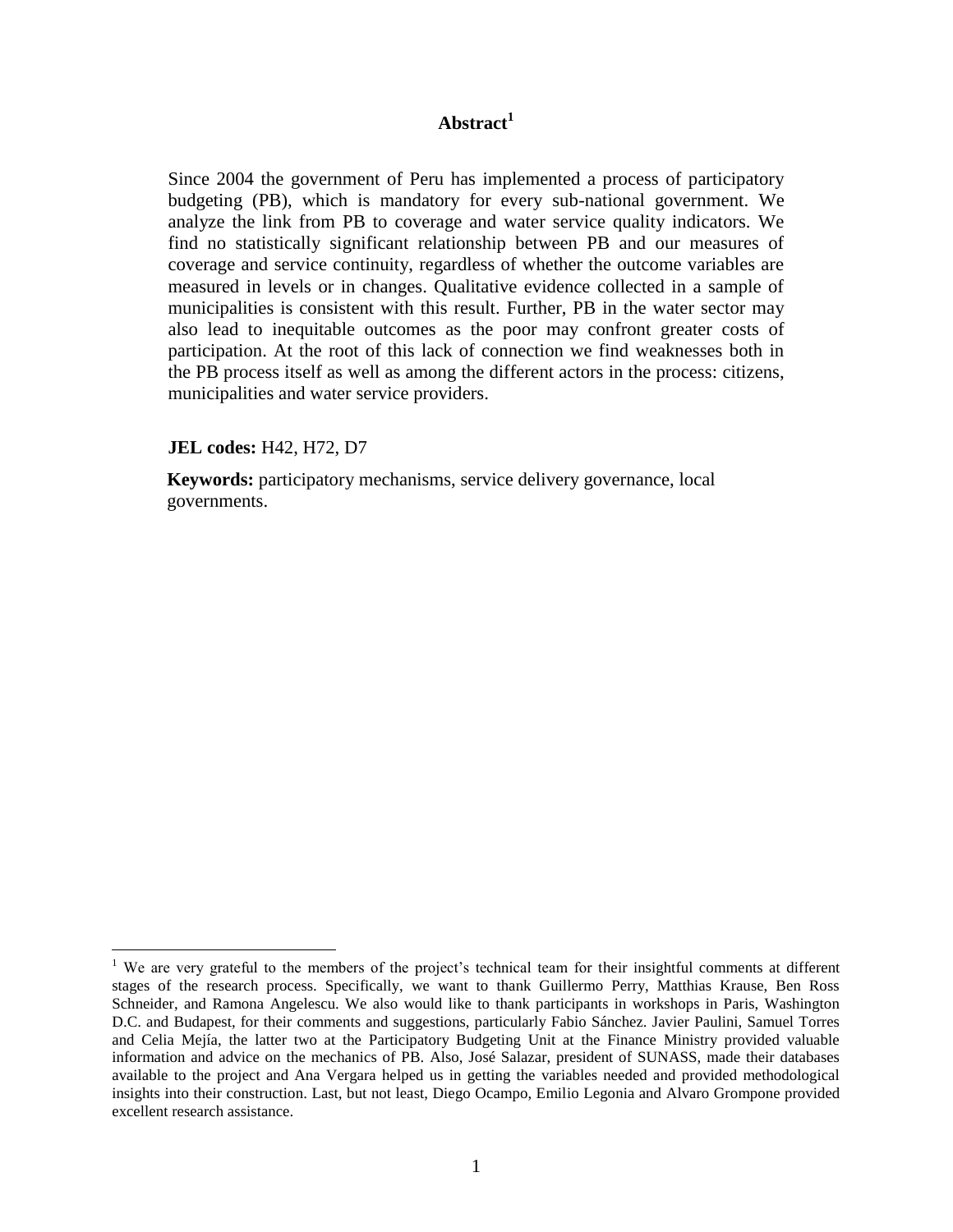# **1. Introduction**

<u>.</u>

Since 2004 the government of Peru has implemented a process of participatory budgeting (PB), which is mandatory for every sub-national government.<sup>2</sup> PB is a process oriented to democratizing and making more transparent public budgeting by creating formal channels of participation, thus promoting the inclusion of politically and economically weak sectors of society in the budget allocation bargaining process.

Participatory Budgeting is inserted in Peru's decentralization process. According to the Law for the Participatory Budget Process, the objective of this legislation is to design "a mechanism to assign public resources in a just, rational, efficient, effective and transparent manner, so as to strengthen the relationship between the state and civil society". It is a tool to generate greater voice for citizens and accountability by public officers in matters related to budget allocation at the sub-national government level. PB in Peru is: (i) backed by a constitutional norm, (ii) implemented at a regional, provincial and district level and (iii) discretional in terms of the amount of spending made through this mechanism.<sup>3</sup>

The structure of investment budget across government levels in Peru enhances the power of the PB. For the year 2009, 56% of the total investment budget was under the administration of municipalities (province and district level), while 22% was in charge of regional governments and only the remaining 22% was managed by the central government. Although available public budget data does not allow us to identify the share of the budget coming from PB at the regional and municipal levels, we can say that in our sample the PB importance at municipal level is 27% of the investment budget in year 2009. Thus, PB is an important part of public investment at the sub-national government levels, which together explain about three quarters of total public investment in Peru.

PB may have an effect on the composition of investments by sub-national governments, prioritizing projects in some specific sectors. In effect, World Bank (2009) argued that PB promotes a pro-poor logic in the allocation of public resources, prioritizing much-needed basic infrastructure. In this study we focus on its effects on the provision and quality of service delivery. Prioritizing basic infrastructure projects is only a first step towards reducing poverty and improving the welfare of the population. Just as important is to have in place an efficient and

<sup>&</sup>lt;sup>2</sup> Three sub-national government levels exist in Peru: regional governments (23 in total), and two levels of local governments: provincial municipalities (numbering 169), and district municipalities (totaling 1,833).

 $3 \text{ According to law, the mechanism is only used for capital investment related spending.}$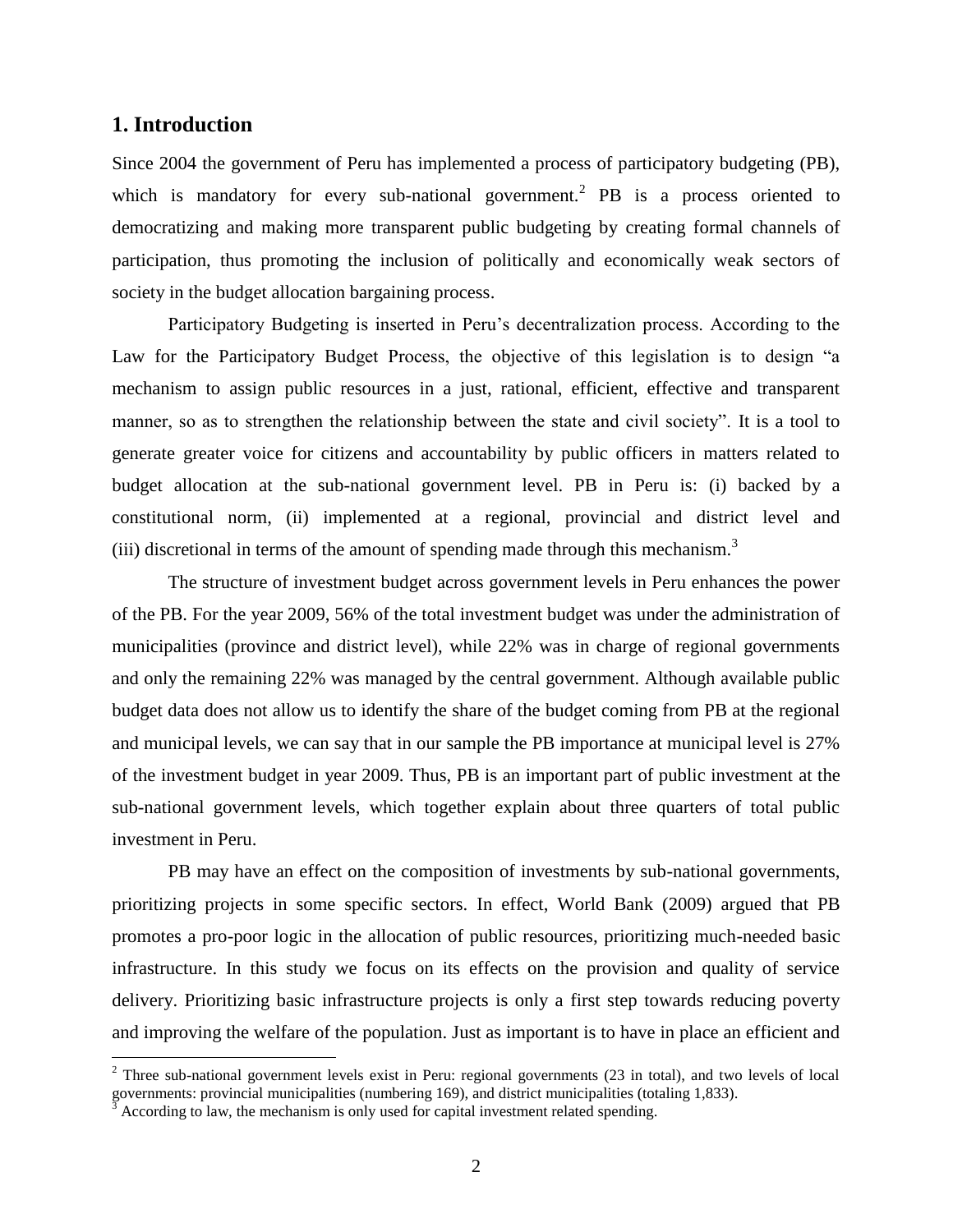inclusive service delivery system. In this context, the study looks at the effects on PB on water and sanitation coverage and quality of service delivery.

Conceptually, PB should have an effect on the quality of public services through three channels. First, PB provides greater voice to the population, which, in turn, puts pressure on local governments to provide better public services. Second, PB prioritizes investment in basic services, leading to higher coverage and quality of services. Third, as people prioritize investments in certain services, they are better motivated to monitor their quality of such services. However, several conditions (or assumptions) need to be fulfilled in order for these mechanisms to work. First, poor people, who are in greater need of basic services, but at the same time face the largest costs of participation, do participate. Second, people have the capacity and means to adequately identify needed investments and to monitor service quality. Third, mechanisms of accountability do exist, hence majors and municipality representatives in general are responsive to people's needs expressed in the PB results. Fourth, municipalities have both the technical capacity and the resources to carry out the prioritized investments. This is particularly key when investment is as complex as that in water and sanitation. In sum, it is not clear that PB may live up to its promise of contributing to improvements in basic public services.

Using econometric techniques, we analyze the link from PB to coverage and water service quality indicators, showing that there is no evidence of a positive relationship. In effect, we do not find a statistically significant relation between PB and water and sanitation coverage and service quality indicators (mainly water continuity), regardless of whether they are measured in levels or in changes. We complement and reinforce these results with a qualitative analysis, based on interviews with relevant actors in the PB process and the water sector.

The organization of the text is as follows. Following this introduction, Section 2 presents a conceptual discussion of the potential effects of PB on coverage and quality of public services. Section 3 summarizes the characteristics of the PB process in Peru and the main institutional characteristics of the water sector. Section 4 discusses the methodological issues around identifying the effect of PB on quality of services. It also describes the strategy for the qualitative fieldwork. Section 5 presents the data used for the analysis as well as descriptive statistics for the variables included in the analysis. Section 6 explores socio-demographic and political determinants of PB intensity. Section 7 presents the results of the econometric analysis and discusses them bringing in also the qualitative data collected. Section 8 concludes and discusses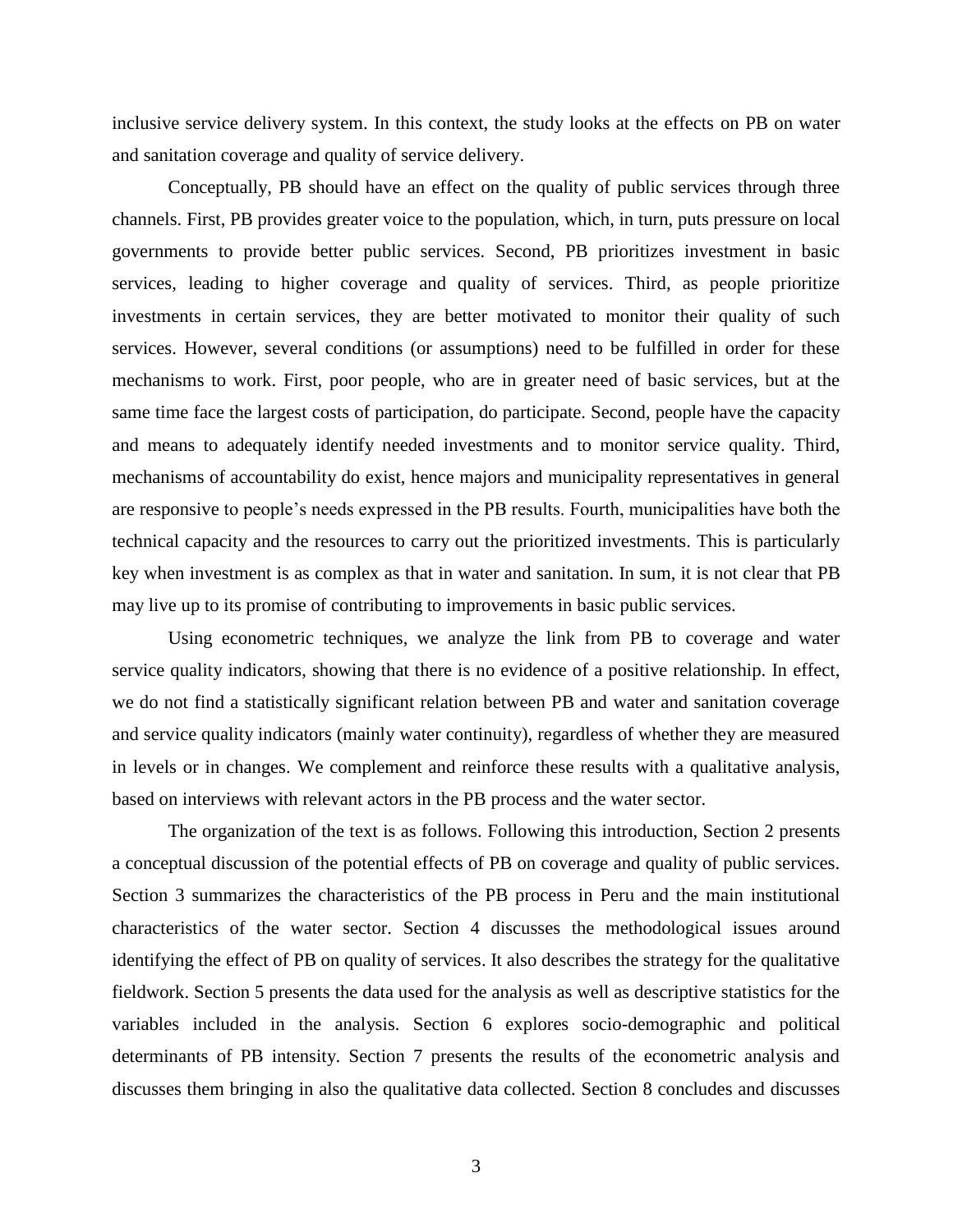policy implications of our findings. We also include two appendices. Appendix A presents the distribution of our different PB variable definitions. Appendix B compares districts in our sample with the rest of Peruvian districts.

## **2. Conceptual framework**

When the use of certain resource by an individual does not affect resource availability by other potential users (non-rivalry) and both users have difficulty to exclude others (no exclusion), we are facing a public good. The central problem with a public good is that encourages its over-use or a shortage in its supply (Hardin 1968, Orstrom 1990). The effective solution to these problems requires collective action by the actors involved or the existence of an external agent to impose rules that limit the overuse or overcome the shortage in supply. Privatization (more or less regulated) is a solution to this problem, but not the only one. Recent empirical research in the school of new institutionalism have established that local institutions, whether formal or informal, not only play a fundamental role in mediating and filtering the effects of Central Government's policies, but also can solve the problems of collective action (Olson 1965; Ostrom 1990, 1994; Oakerson 1999; McGinnis 1999, Gibson et al 2000). If this is so, public policy instruments that take into account local institutions to solve problems related to collective action, in general, acquire more importance in the public policy agenda.

The present study hypothesizes that a key determinant of public service performance is the kind of institutional arrangements that seek to overcome the problems of managing a public good. The reforms of decentralization and participatory mechanisms represent, at least on paper, an effort to establish a government system more responsive to local requirements for the effective resolution of the problems of providing services at the local level, generating increased opportunities for the organized participation of population. This process is uneven in different countries. In the case of Peru, this is a relatively incipient process. In this context, this study seeks to identify the role played by the local formal participatory budget process in the quality of services that are provided through public budgets. The specific focus is on coverage and quality of water services.

Participatory mechanisms, such as PB, may influence public service outcomes by changing the incentives political actors, policy makers and government officials' face. Specifically, it is expected that PB will generate greater accountability for them (Genro and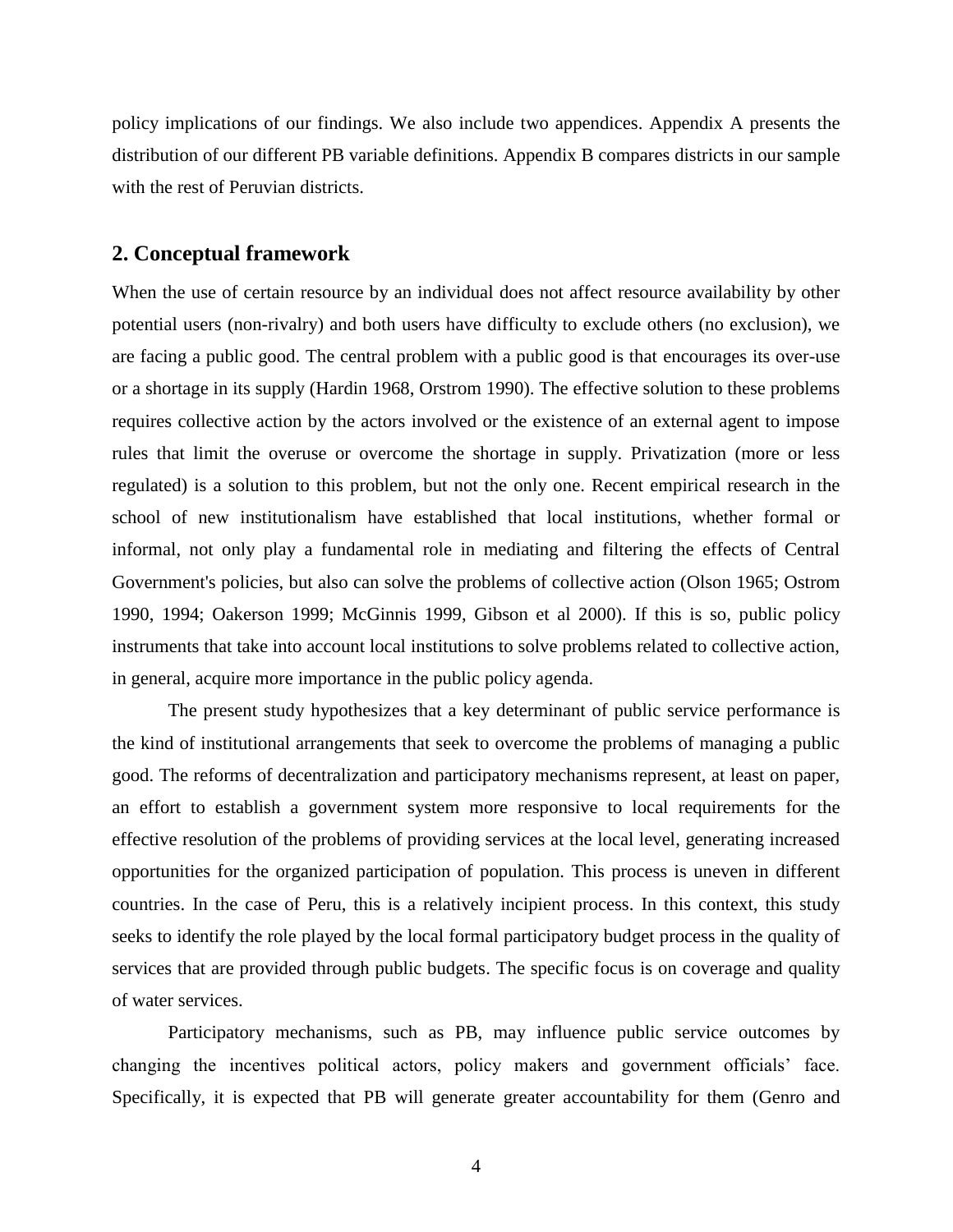Souza 1994, Utzig 1996, Seragelding 2003, Goetz 2003, World Bank 2009). However, other factors will also affect public service governance: information problems (missing or asymmetric information), the role of political organizations and special interest groups, technical capacities of the participatory agents, technical skills in the public sector, coordination problems among different public agencies, and the political economy of water sector and other public services investment decisions. Thus, in order to assess the effects of participatory budgeting one needs to control not only for the socioeconomic characteristics of the communities involved, but also for the local political context, and the technical capabilities in local governments and public services providers.

Actual coverage and quality of public service provision, such as that of drinking water, may be below citizens' expectations if the operator is accountable only to government agencies, as supply driven approaches to service delivery may generate services that are inefficient and unresponsive to local needs (Reuben W. and Belsky L., 2006; Henry, 2002). The consequences of these failures are of particular importance to the poorer that typically lack effective mechanisms to ensure that their voice is heard in service delivery. Therefore, the success of service delivery depends on whether institutions of service provision are accountable to citizens (Ahmed et al, 2004). It is of general opinion among international agencies and academia that improved outputs, greater responsiveness to the needs of service users, and sustainability may be enhanced by greater public service accountability (Hordijk, 2009).<sup>4</sup>

The participation of ordinary citizens in the prioritization of service delivery investments increase service users' opportunities to express their demands through voice as well as making the sub-national government more accountable in service provision. Through PB, a principal (service users) attempts to secure services from an agent (service providers). Agents are expected to hide the information that principals require to monitor their performance. Through PB, the principal, who is the direct recipient of the service, has the opportunity to demand better services, reducing the transaction costs of individual service users in monitoring service delivery. Besides enhancing the quality of the provision of public goods, greater accountability of service providers and policy makers can be used, if the poorer do participate, to extend service access to

<u>.</u>

<sup>&</sup>lt;sup>4</sup> Of course, participatory budgeting is just one of several mechanisms that may enhance accountability for public services at the local level. Other mechanisms, more geared towards accountability for service quality, include participation of user representatives in the board of service companies and monitoring of service quality by consumer protection groups.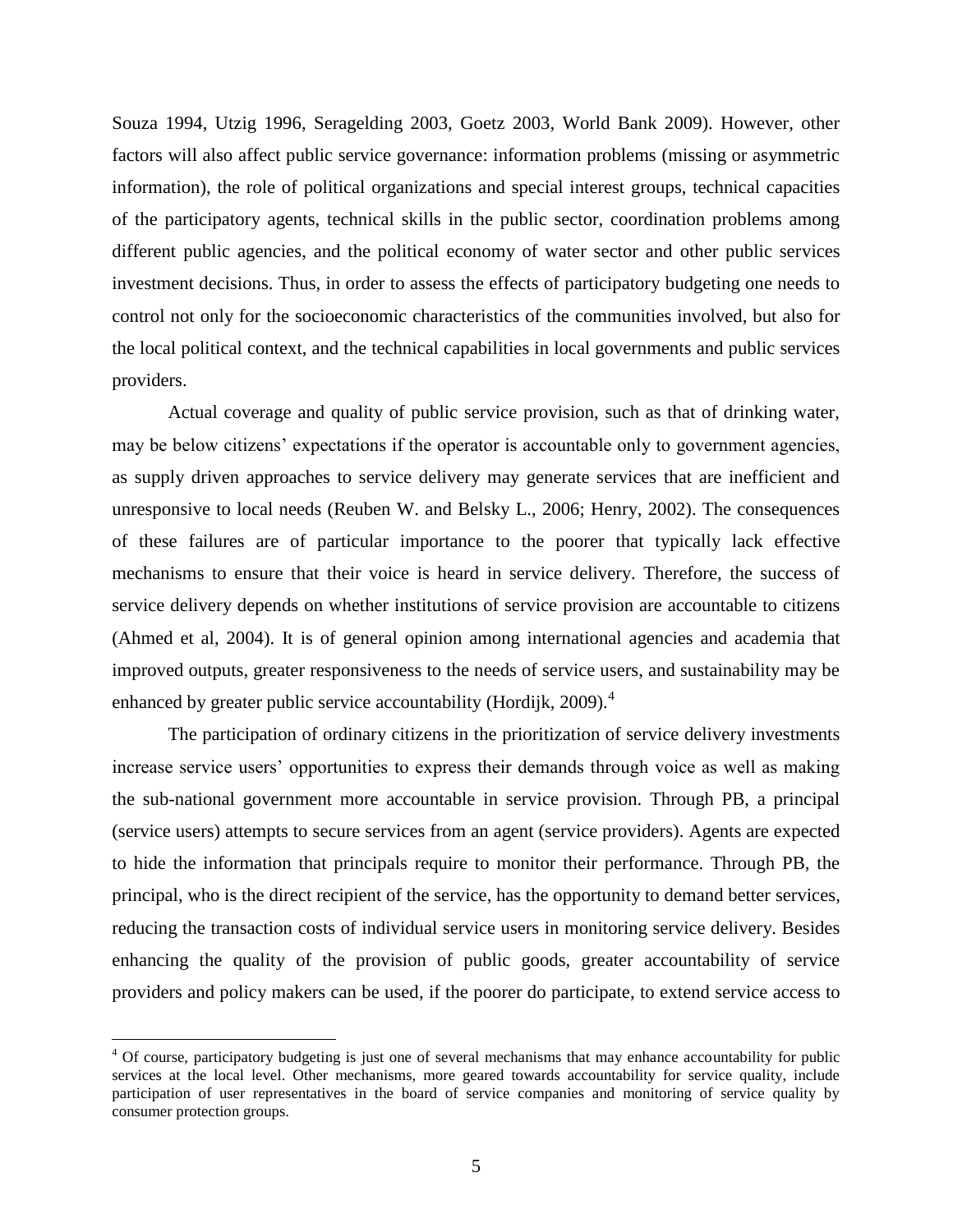the marginal and excluded groups in society. Thus, investments made through the participatory budgeting may be poor-driven. In this way, this participatory mechanism does not only focus public investment in basic service provision, but it also may concentrate it in areas in which there is less coverage.

Starting from the experience of Porto Alegre, Brazil in 1989, participatory experiences have expanded throughout Latin America (Goldfrank and Schneider 2006b). A recent balance of these experiences suggests that despite significant accomplishments in places as diverse as small rural villages or large cities, PB has not had widespread local success in encouraging citizen participation, fiscal transparency, and effective municipal government (Goldfrank 2006a). The experience is quite diverse and important factors for success include: committed support by the authorities (mayor, regional presidents), institutions providing technical and financial support and a tradition of collaboration among civil society organizations. A recent analysis of the experience of Porto Alegre stresses the advantages and limits of PB (World Bank 2008). Participation has indeed been enhanced and the process is socially quite legitimated, though certain groups remain under represented because of insufficient incentives. However, the interface between participation and budget management is complex and there is no evidence that PB has contributed in this case to better fiscal management: the role of fiscal oversight has taken second place *vis-á-vis* incorporating citizens demands.

A much smaller literature has linked participatory mechanisms to water service provision, despite the importance of institutional arrangements for the latter (Straub 2009). A few papers have looked at the link between participatory mechanisms and water provision. Tankha and Fuller (2009) find that this type of experiences are expanding in India and Brazil, but suggest that more attention is needed to administrative reforms and capacity building. Also, other authors, like Beall et al. (2011) and Neare and Keck (2009) look at process measures and opinions of participants to suggest a positive link between participatory mechanisms and water provision. However, to our knowledge, so far no attempt has been made to quantitatively link participatory mechanisms to water service coverage and quality measures.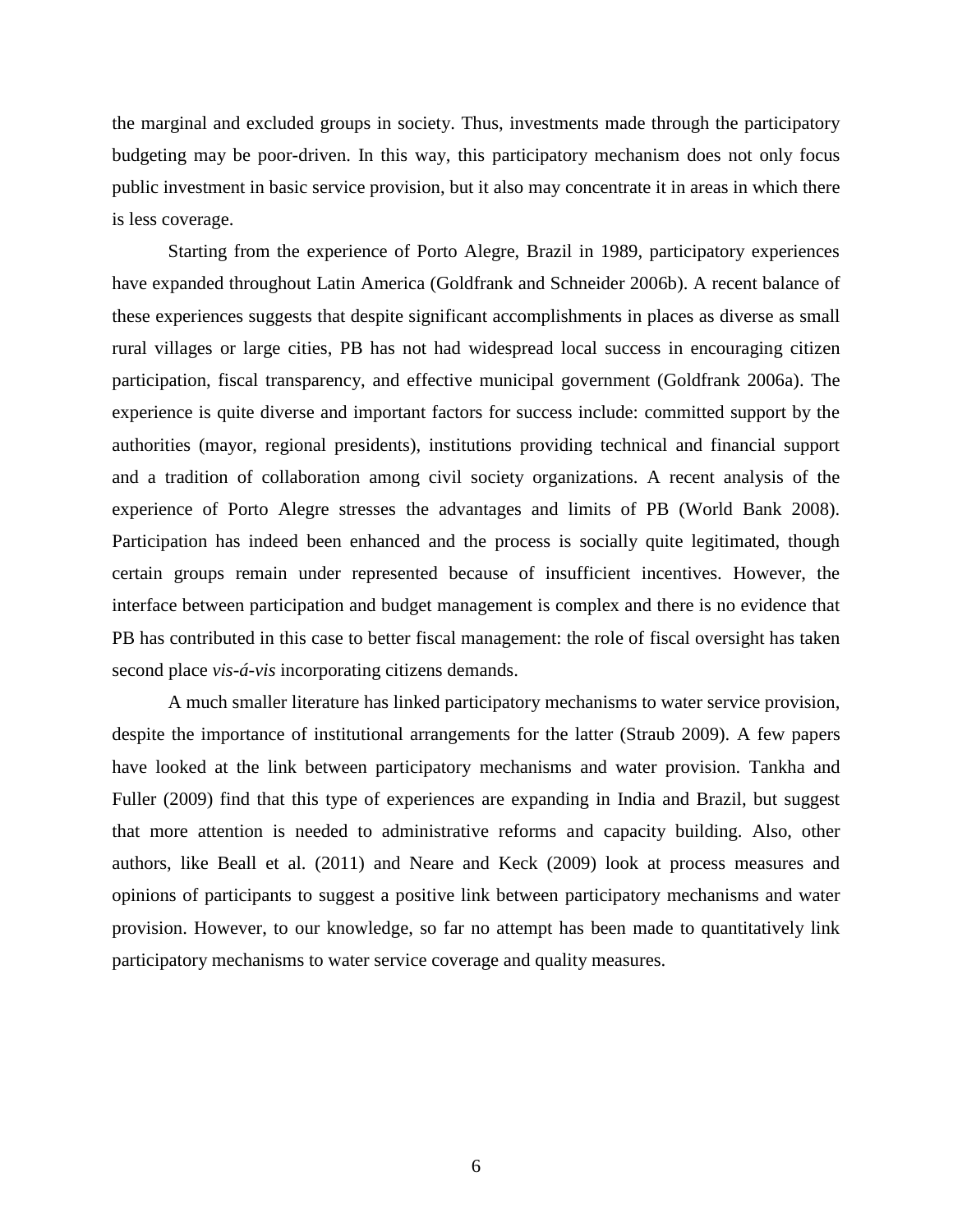# *Channels through which participatory budgeting (PB) may affect the provision and quality of water and sanitation services*

PB is a process oriented to democratize and make more transparent public budgeting by creating formal channels of citizens' participation and promoting the inclusion of politically and economically weak sectors of society in the budget allocation bargaining process. Looking at cross sectional data for Peru, World Bank (2009) provided some evidence showing that PB has effects on the composition of investments by sub-national governments.<sup>5</sup> Specifically, evidence pointed out that the new budget allocations respond to the results of PB prioritizing and that priorities set on basic infrastructure projects tend to correlate with an index of needs. Thus, they conclude that evidence from Peru suggests that PB effectively promotes a pro-poor logic in the allocation of capital expenditures by sub-national governments.

While some evidence has been provided pointing to a the link between PB and the composition of investment, as priorities set by PB processes are put into execution by local governments, the link between PB and the effective provision and quality of public services seems more long winded, at best.

We identify three possible channels through which PB may affect quality of public service provision:

- PB provides greater voice for the population to express its opinions on municipal matters in general. Enhanced voice puts pressure on local governments (i.e. make them more accountable) to provide better services accordingly and show more transparency on reporting on capital investments.
- PB results on more local governments' investment in basic services and this higher investment result in greater coverage and/or better service quality.
- As people prioritize investments in a public service, they are better motivated to monitor the provision and quality of such service and represent a signal to the authorities of the community's interest in those services.

<u>.</u>

<sup>&</sup>lt;sup>5</sup> The Word Bank (2009) results on investment composition were based on the analysis of all sub national governments (638) with available information on PB in the year 2007 comparing municipalities with low and high PB intensity. However, these results are based on only one year observations and without a control group.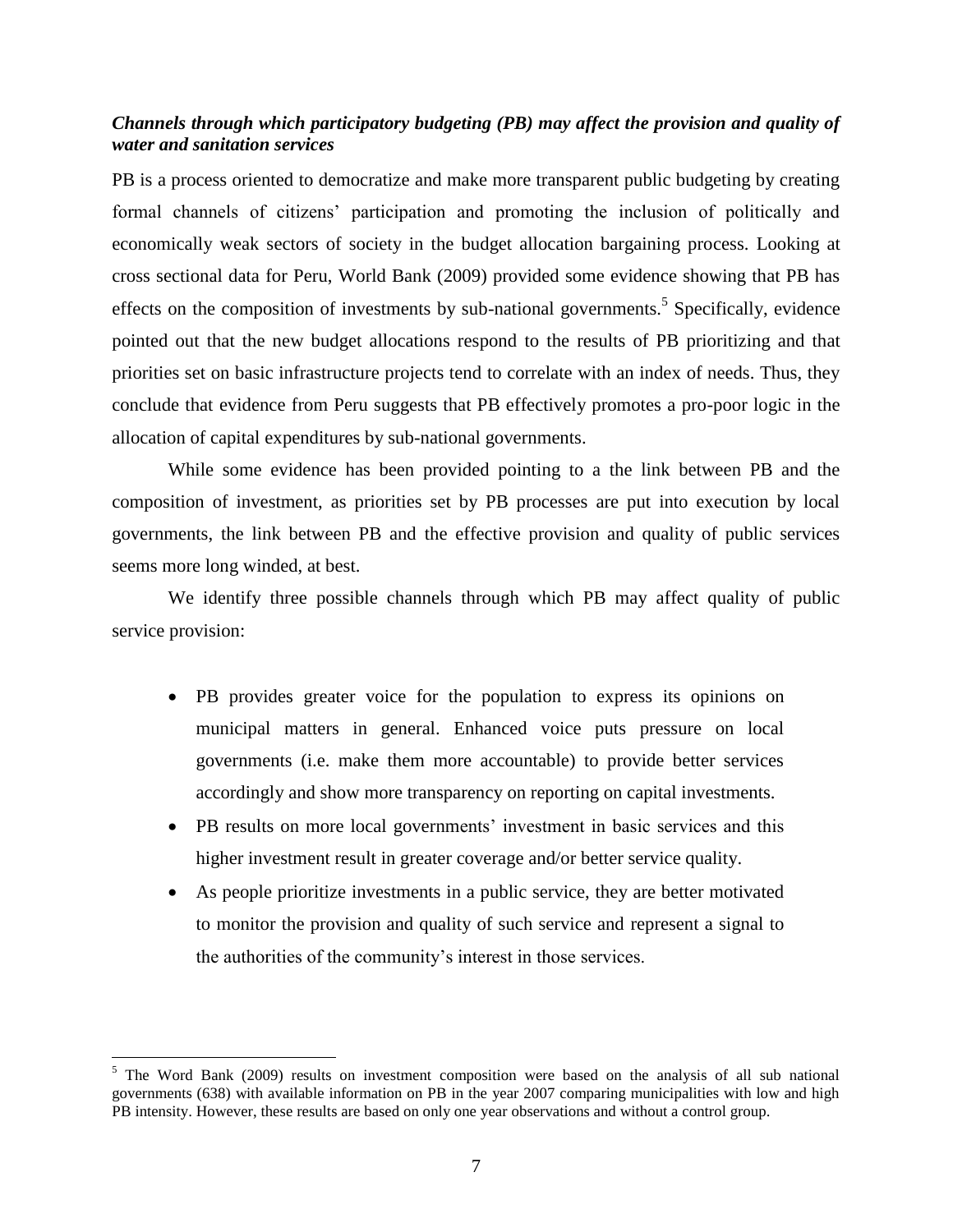On the other hand, several conditions may limit or even obstruct the effectiveness of PB in inducing better basic public services. First, poor people, who are in greater need of basic services, but at the same time face the largest costs of participation, may not participate. Second, people may not have the capacity or the means to adequately identify the required investments and monitor service quality. Third, because of the composition of their political clientele or because of the lack of accountability mechanisms, majors may not be responsive to people's needs expressed in the PB results. Fourth, municipalities may not have either the technical capacity or the resources to carry out the prioritized investments. This is particularly key when investment is as complex as that in water and sanitation. In sum, conceptually it is not clear that PB may live up to its promise of improving basic public services.

To test whether PB has an effect on coverage and quality of water and sanitation services, we propose the following hypothesis:

- H1: "Greater involvement in PB causes greater coverage and/or better service quality"
- Channels 2 and 3 require that a public service being a priority for PB is associated with greater coverage and/or better services. The hypothesis in this case is:
- H2: "Prioritizing a public service investment in PB causes greater coverage and/or better service quality".

# **3. Institutional Background**

The general goal of this section is to identify the main institutional features that may be relevant for understanding the potential impacts of PB on water and services quality in the Peruvian case. Specifically, we have two objectives: (i) to briefly describe, legally and in practice, the Participatory Budgeting (PB) process in local governments (provincial and district municipalities), and identify and discuss the roles of the main actors involved in the process; and (ii) to understand how does the Water and Sanitation Provider Companies (WSPCs) work and their relations with sub national governments.

This section is based on a review of the legal documents and previous studies about participatory budgeting. This is complemented with qualitative information collected from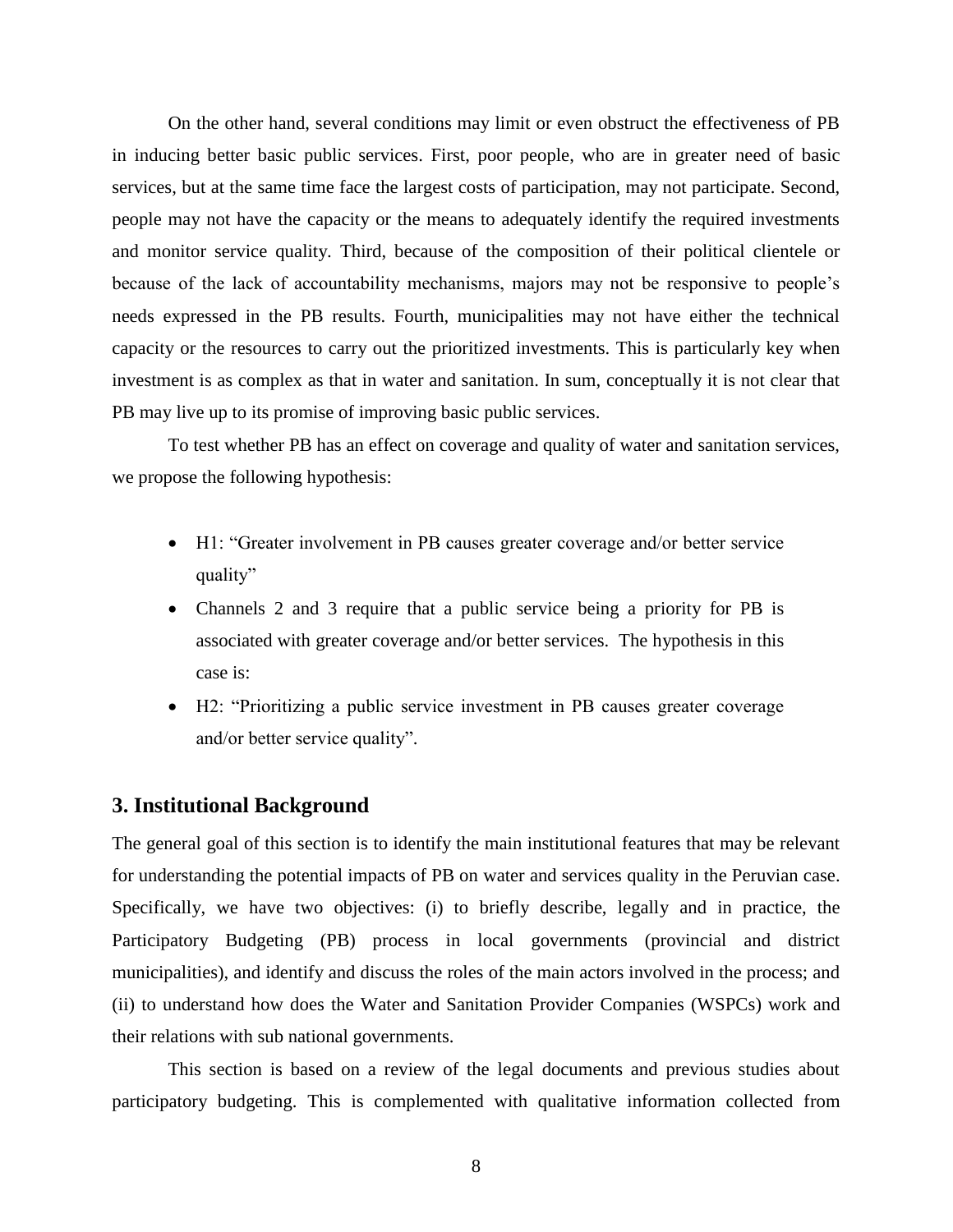interviews in four local governments and three WSPCs in a first exploratory stage of our qualitative work. Specifically, we revised norms and regulations, articles and web information of WSPCs, local governments and other public institutions and reports regarding the progress, results and limitations of the PB and the water and sanitation services in Peru. The four local governments, all outside the Lima region, visited in the exploratory qualitative fieldwork were: i) the Provincial Municipality of Huancayo, Junin, ii) the Provincial Municipality of Arequipa iii) the Provincial Municipality of Santa (Ancash), and iv) the District Municipality of Chilca, in Huancayo . The three WSPCs visited were: i) SEDAM Huancayo SA, in Huancayo, ii) SEDAPAR Arequipa SA, in Arequipa, and iii) SEDACHIMBOTE SA, in Chimbote, Ancash.

## *3.1 The Process of Participatory Budgeting*

<u>.</u>

The objective of the Participatory Budget Law is to establish "a mechanism to assign public resources in a fair, rational, efficient, effective and transparent manner, in order to strengthen the relationship between the state and civil society".<sup>6</sup> It is a process "oriented to democratize public budgeting by creating formal channels of participation thus promoting the inclusion of politically and economically weak sectors of society in the budget allocation bargaining process".<sup>7</sup> First implemented in 2004, by 2009 27% of the investment related spending at district level was decided through this mechanism<sup>8</sup>. This is particularly important if we consider that more than half (56%) of investment in the country comes from the municipal level.

Four features characterize PB in Peru: (i) it is backed by a constitutional norm, (ii) it is mandatory at all sub-national government levels (regional and local), (iii) it is discretional in terms of the resources allocated through this mechanism and (the Ministry of Finance supervises that the process is implemented but not if prioritized projects are actually implemented), (iv) it has to be oriented to investment expenditures.<sup>9</sup>

PB in Peru is accompanied by a legal framework that has the objective of ensuring the transparency of the process. The law itself defines the PB process characteristics, but, in

<sup>6</sup> Ley Marco del Presupuesto Participativo. Capítulo I: Disposiciones Generales. Artículo 1: Definición.

<sup>&</sup>lt;sup>7</sup> Banco Mundial (2011), Evaluación del Presupuesto Participativo y su relación con el presupuesto por resultados. Documento Resumen., pg. 3.

<sup>&</sup>lt;sup>8</sup> This percentage is estimated using our calculations and correspond only to the sample used in this study.

<sup>&</sup>lt;sup>9</sup> Article 6 of the implementing regulation states that authorities responsible for the budget report the percentage of the government entity's investment budget that corresponds to the participatory budgeting (D.S. 142-2009-EF, Reglamento de la Ley 28056 - Ley Marco del Presupuesto Participativo).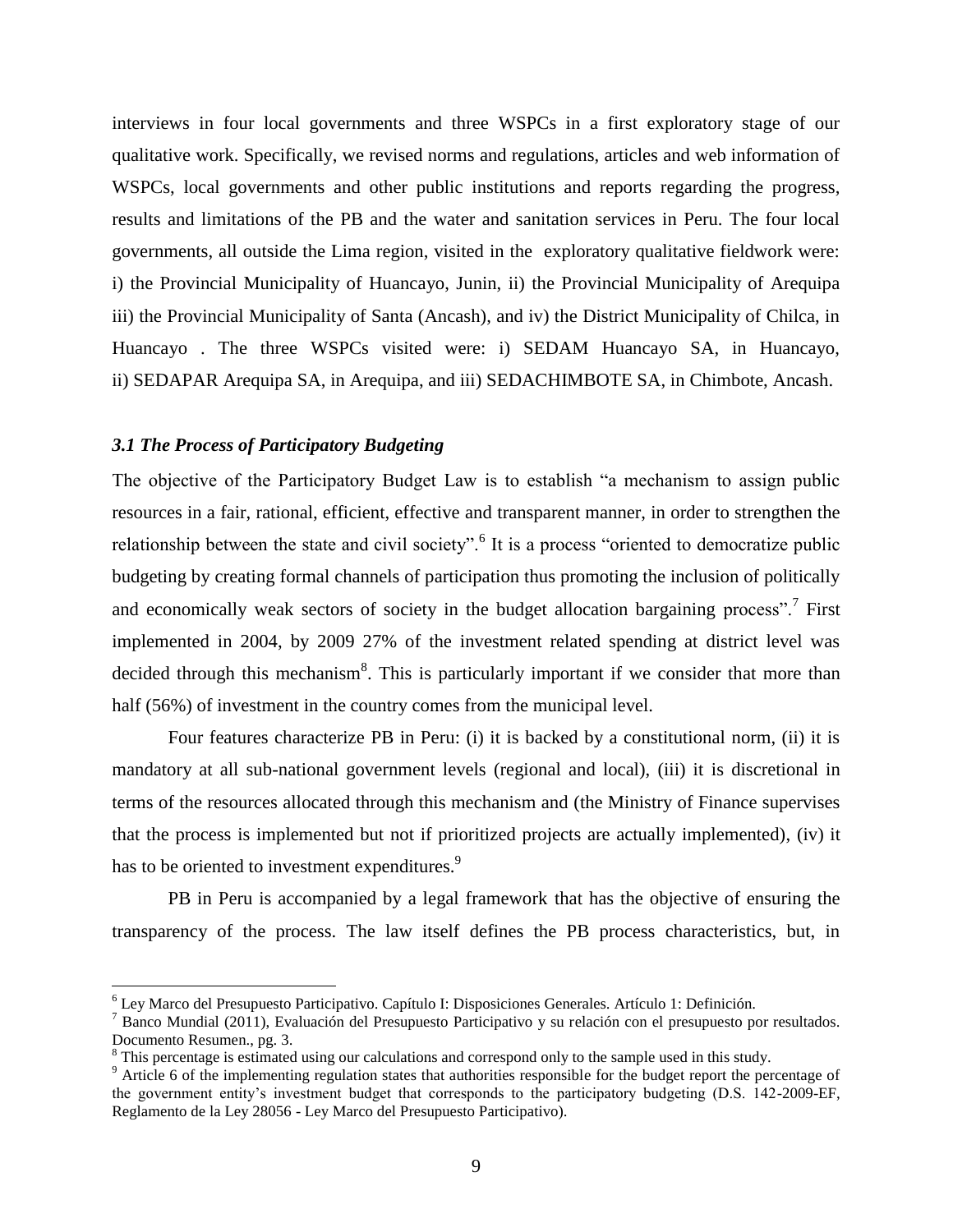addition, every year the Finance Ministry sends a document of instructions (‗*Instructivo*') with details for the implementation of the process. Based on the *Instructivo* for 2010, Diagram 1 defines the different phases in the PB process.



**Diagram 1: Phases of the Participatory Budgeting Process**

Source: MEF, Instructivo 2010.

As shown in Diagram 1, first, we have the preparation phase, where the communication campaigns should take place and the participant groups should be identified and trained. Then comes the consultation phase, probably the most important and complex one, when the municipality should work with the civil society together in the diagnosis, identification and prioritization of investment projects. This phase involves workshops and formalization of agreements of the PB, processes that are conducted by the Technical Team. Then, projects are ranked by a score that considers both priority and cost of the projects.<sup>10</sup> Later on, in the coordination phase selected projects are presented to the Major to be discussed with participatory

1

<sup>&</sup>lt;sup>10</sup> Previously determined by the technical team.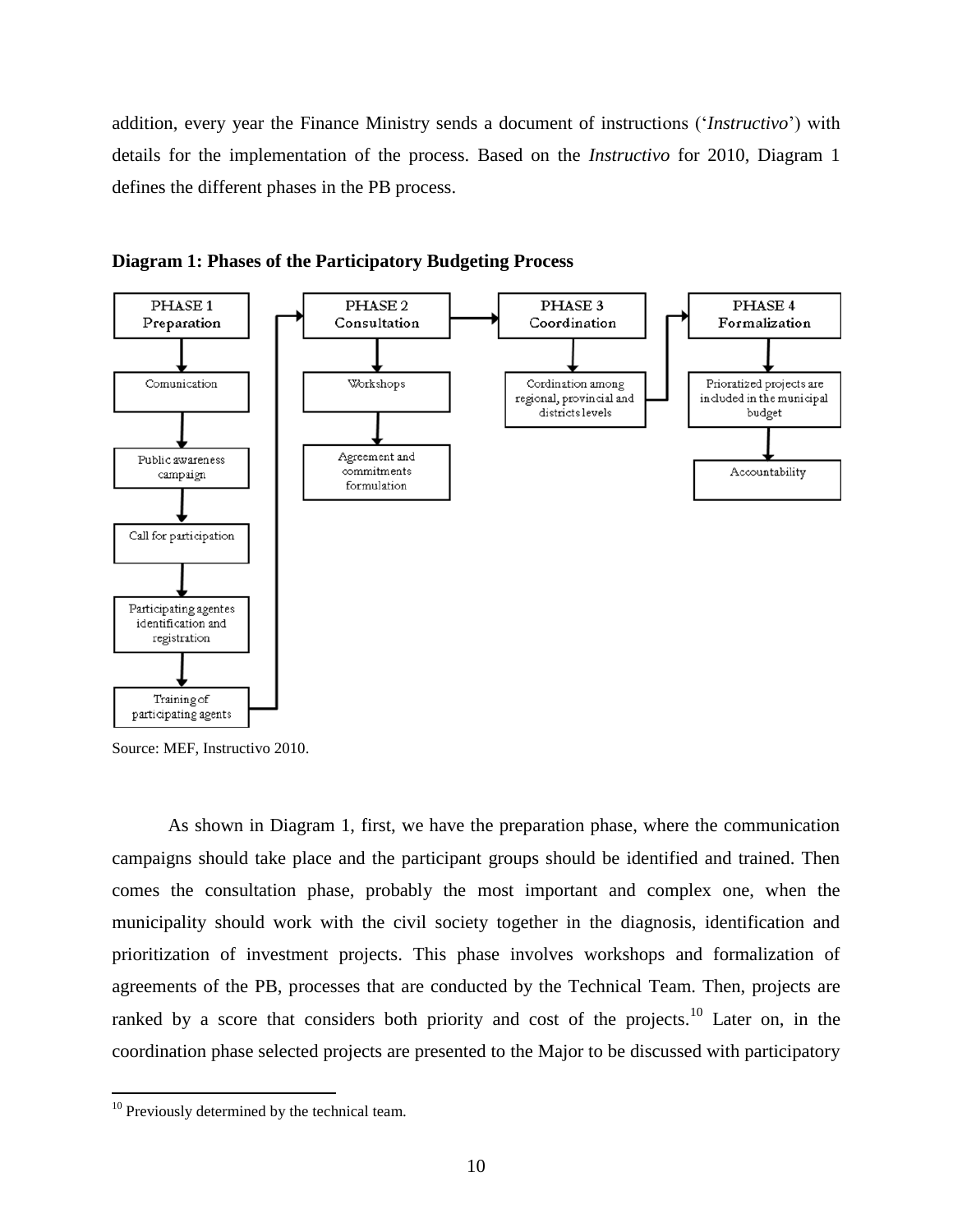agents and decide the definitive projects and amounts of investment in these projects. Finally, the Commitments and Agreements Act is elaborated and the Vigilance Committee is formed. In June, agreements of the PB should be formalized into the Initial Institutional Budget (formalization phase).

According to exploratory interviews with agents active in the process, almost all the phases are normally fulfilled, though usually late and not necessarily in the order mentioned in the "*Instructivo*".<sup>11</sup> The phase that faces more difficulties and generally does not even take place is the coordination one, mainly due to lack of agreement on large-scale projects, i.e., projects that involve more than one district. Unfortunately, it is also usually the case that the phase of preparation does not include communications and awareness campaigns. Furthermore, the training workshops in this phase often do not fulfill their formal functions and focus on "convincing" the participatory agents to accept the projects developed by the local government, instead of training and guiding them.

The most important group involved in the process is the Technical Team, which should be especially conformed by the municipalities to work on the  $PB<sup>12</sup>$ . These groups are normally constituted but in many cases their members do not fulfill their functions mainly due to their knowledge limitations or limited experience in participatory activities. On the other hand, the participatory agents are usually represented by neighborhood organizations, as the municipalities do not promote the participation of universities, unions or educational associations. These "neighborhood organizations" prioritize small-scale projects and generally do not have any experience in project development.

Finally, in the formalization phase the Vigilance Committees present the mandatory multiyear projects which execution has already started and will continue in the next fiscal year.<sup>13</sup> The PB process concludes with a report that describes all the process, which is then sent to the Local Coordination Councils for review and approval.<sup>14</sup>

<u>.</u>

 $11$  The interviews were conducted in four municipalities: Huancayo (provincial), Arequipa (provincial), Santa (district) and Chilca (district), and with representatives of the Economics and Finance Ministry.

<sup>&</sup>lt;sup>12</sup> The Technical Team consists of professionals and technicians from the Planning, Budget and Territorial Office from the Regional and Local Governments; Programming and Investment Office from the Regional and Local Governments; and professionals experienced in planning and budgeting from the civil society who were hired as consultants by these government during the PB process. The technical team provides support to the participating agents and the municipality.

Because of their high cost the execution of these mandatory projects is divided over several years.

<sup>&</sup>lt;sup>14</sup> Many times, the participatory agents disagree with the Technical Team decisions but are finally convinced to sign the Agreement Act.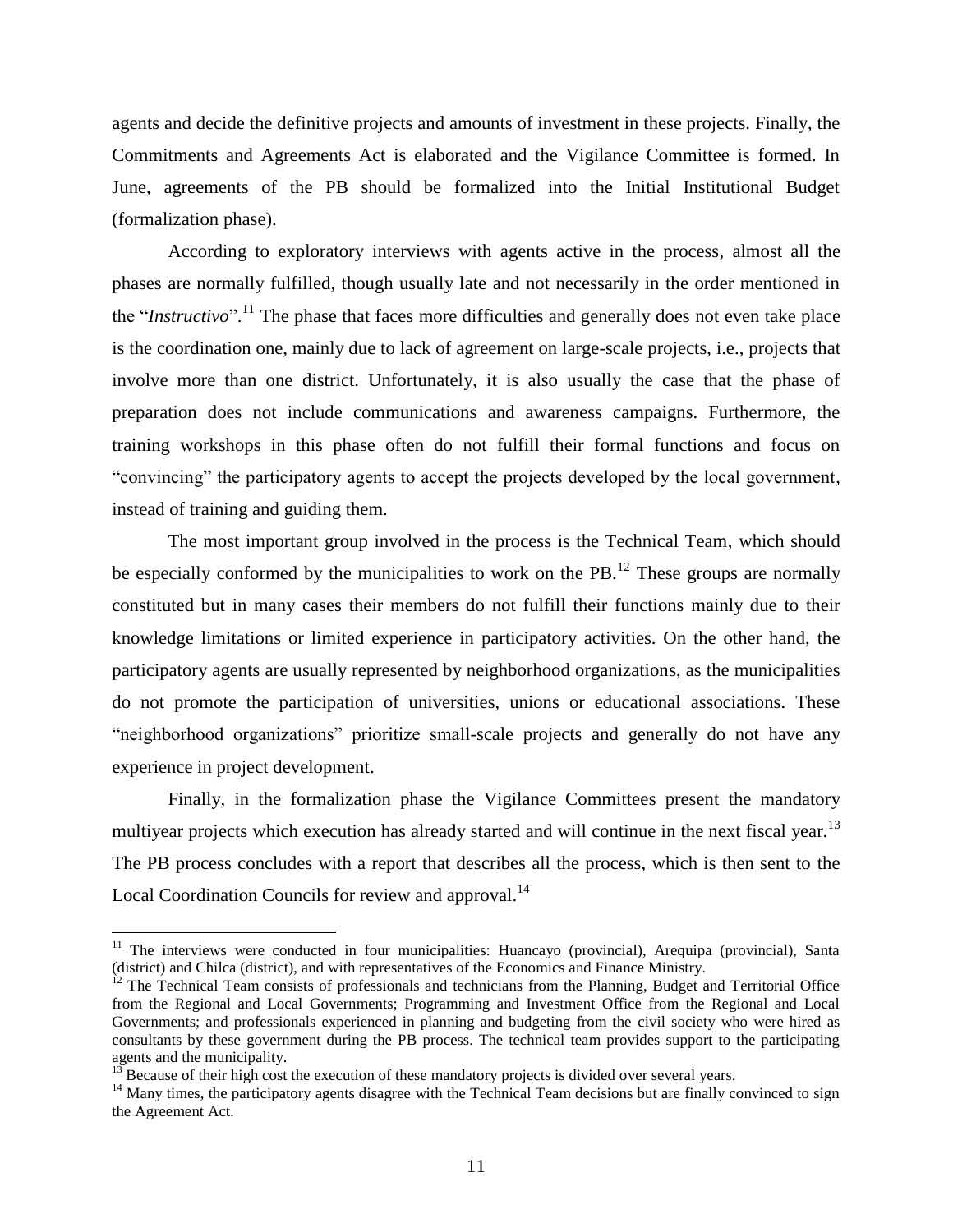## *Participatory Budgeting within municipal budgets*

Municipalities manage two types of public expenditures: i) current expenditures and ii) investment expenditures. Only the latter are subject to participatory budgeting. By law, each sub-national government has to make public the amount of investment expenditures that should be discussed and allocated through the PB mechanism. Thus, the amount of resources that are put in referendum is basically a political decision of the mayor and may end up being a very small portion of the municipal budget.

According to the municipal representatives working on PB, the unwillingness of local governments to allocate all or most of the investment resources through the PB is mainly due to two limitations of the PB outcomes: i) the fragmentation of resources for investment in several projects, and ii) the implementation of low impact projects. First, municipality officials think that the participatory agents (PA) do not have the broader context of the local situation and mostly care about their neighborhoods. Also, we find that governments' representatives think that the participatory process prevents the implementation of high-impact projects that benefit a larger population.

Finally, we have that the allocation of resources for the PB may vary significantly from year to year. Furthermore, when the PB takes place, during the first half of the year, the referential budget is the Initial Institutional Budget, which is normally significantly changed later on when the final budget (Modified Institutional Budget) is approved.

#### *Participatory Budget Projects*

We find two kinds of project in the PB: i) multi-year or mandatory projects, which require resources from several consecutive fiscal years, and ii) annual priority projects, smaller projects which are executed with the PB resources in one fiscal year.

Generally, projects are presented at the PB meetings as ideas, which are later developed, including the elaboration of a profile and technical file during one or more years until they meet the requirements and are finally eligible to be prioritized. Even though the projects requirements for municipalities are quite basic, as shown in Table 1, in many cases they are not fulfilled due to the lack o experience and capabilities of most participating agents.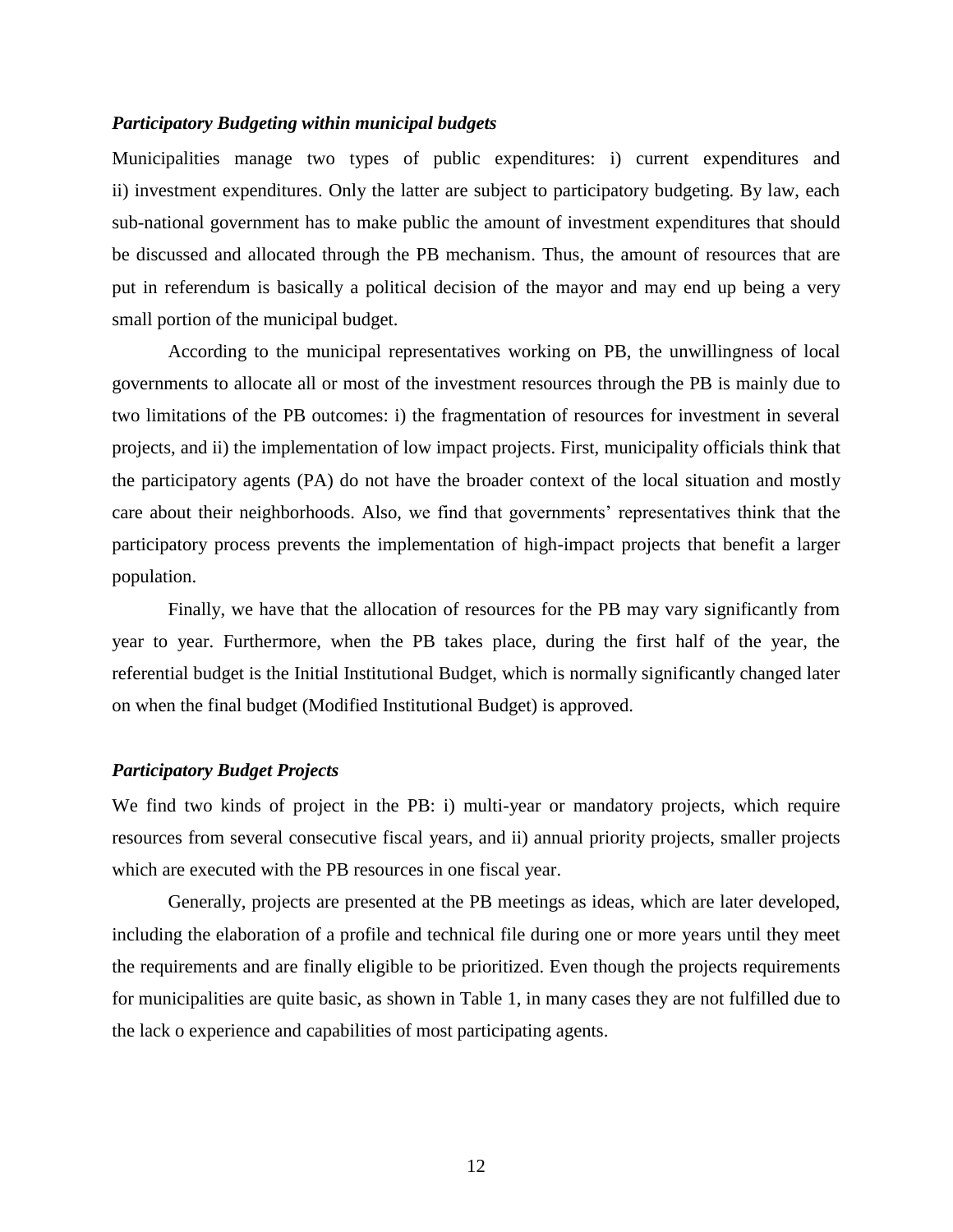| <b>Scope</b>                        | Coverage                                     | <b>Investment amount</b>      |
|-------------------------------------|----------------------------------------------|-------------------------------|
| Provincial impact project, multi-   | Provincial impact project, their coverage in | The total amount of the       |
| district, benefits a minimum of two | the target population is not less than 5% of | investment should not be less |
| jurisdictional districts            | the total population of the province         | than $S/$ . 1, 200,000        |

**Table 1. Criteria in Local Governments (Province)**

*Source*: Provincial Municipality of Santa website.

Figure 1 presents the distribution of resources allocated through PB by sector for year 2009 for the municipalities included in the sample of this study. As it is shown, roads and transportation is the main recipient of resources prioritized by PB, and most works funded are road improvements and sidewalks. The next most important sector is Health and Education, which typically involves building of classrooms or toilets, and expansion or refurbishment of health facilities. Water and sanitation, including both improvement and expansion of water and sanitation networks, is the third in importance, commanding 12% of resources allocated. Other priority projects are related to improvement and rehabilitation of public areas, construction and improvement of sports complexes, improvement and rehabilitation of municipal buildings and the construction and improvement of sites and public spaces, such as multi centers, community centers, etc. These all fall under the Housing and Urban Development category.



**Figure 1. PB Prioritized Budget by Investment sector – 2009** PB Prioritized Budget by Investment sector - 2009

Source: MEF - SIAF. Own Elaboration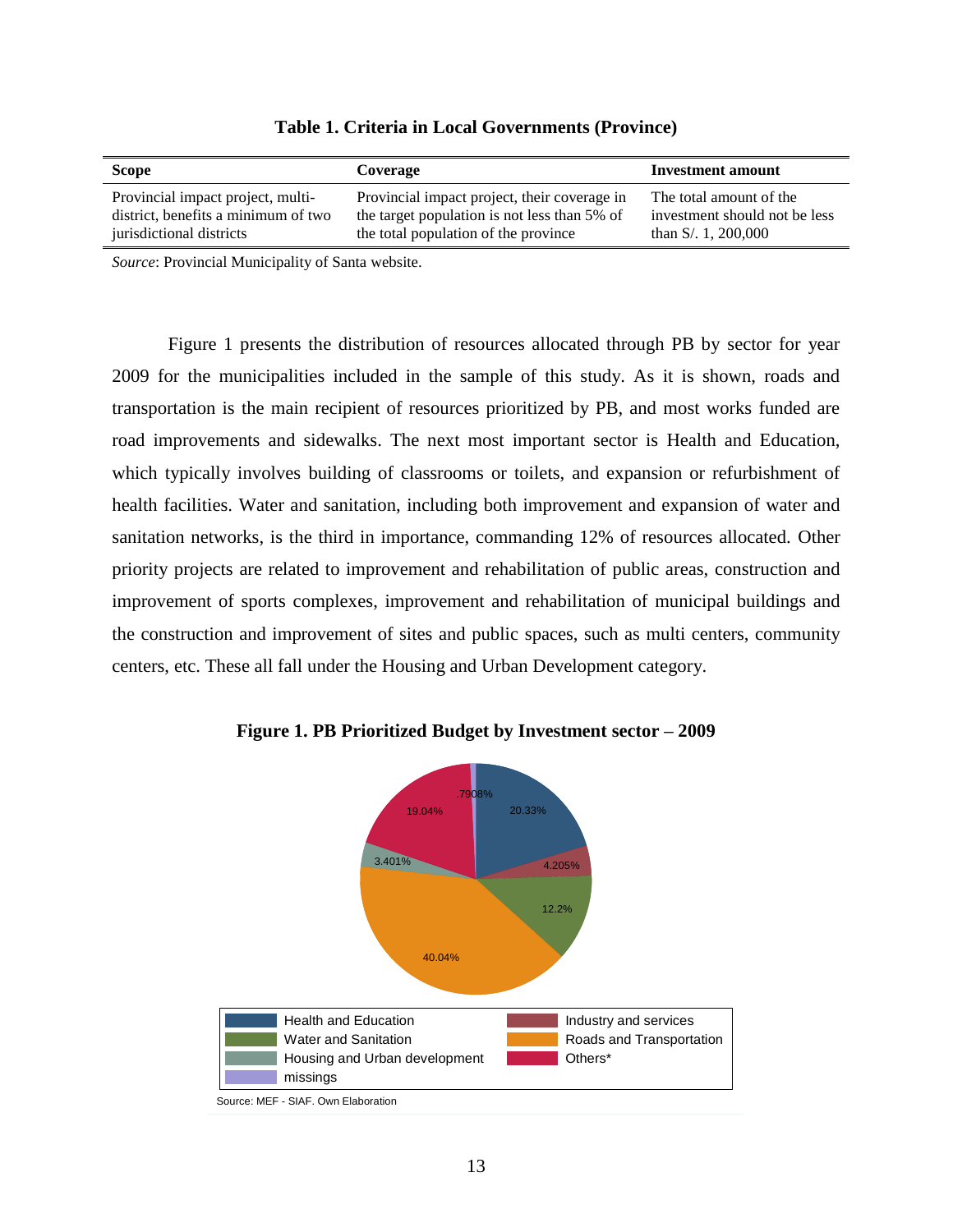For the execution of PB-prioritized works and projects, two mechanisms are used: i) direct administration, in which the municipality implements the investment works through their respective managements offices, and ii) contracting private firms to implement the investment project. It has been observed that in general both mechanisms are used in local governments, although preferences vary from one municipality to the next.

#### *3.2 The water and sanitation sector*

Several actors play a role in Peru's water and sanitation sector. Among them the most important are the central government, represented by the Housing, Water and Sanitation Ministry, the regional governments, the municipalities, the private sector and the municipal Sanitation and Water Provider Companies (WSPCs). Within the Housing, Water and Sanitation Ministry is the Water for All Program that is responsible for financing water projects by transferring resources to regional and provincial governments. Table 2 below summarizes the roles played by different actors in both the investment and management spheres.

| Actor                  | <b>Investment</b>                                                                                                                                    | <b>Management</b>                                                                                                                                      |
|------------------------|------------------------------------------------------------------------------------------------------------------------------------------------------|--------------------------------------------------------------------------------------------------------------------------------------------------------|
| Central<br>Government  | Water for All program, main investment<br>mechanism                                                                                                  | N <sub>0</sub>                                                                                                                                         |
| Regional<br>Government | Resources for regional important projects, co-<br>financing with Water for All, Local<br>Governments and Water and Sanitation<br>Provider Companies. | Has a set on the Executive Board of the<br>Sanitation and Water Provider Companies.                                                                    |
|                        | Allocate resources for large scale projects<br>requested by the Water and Sanitation<br>Provider Companies.                                          | Supervise agreements and execution of<br>important projects for the region, financed by<br>private entities.                                           |
| Local<br>Goverment     | PB/Institutional Budget.                                                                                                                             | Mayors are part of the Executive Board of the<br>Water and Sanitation Provider Companies.                                                              |
|                        |                                                                                                                                                      | The Local Government proposes water projects<br>to the Sanitation and Water Provider Companies<br>in locations where coverage needs to be<br>expanded. |
|                        |                                                                                                                                                      | Coordination with other local governments.                                                                                                             |
|                        |                                                                                                                                                      | Evaluation of the projects presented by the<br>Water and Sanitation Providers in the PB.                                                               |

## **Table 2. Actors in the Water Sector**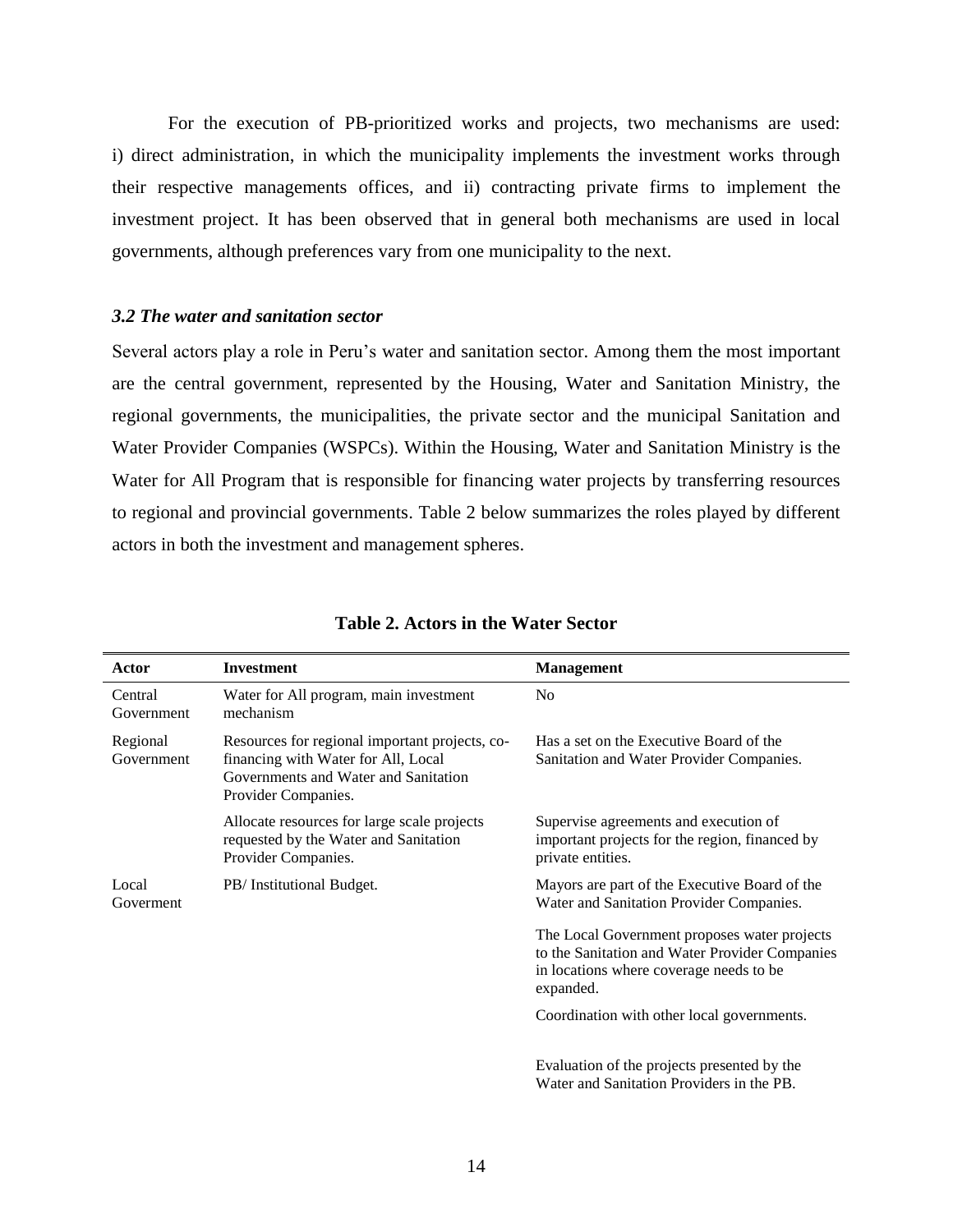| Actor          | <b>Investment</b>                                                | <b>Management</b>                                                                                                                 |
|----------------|------------------------------------------------------------------|-----------------------------------------------------------------------------------------------------------------------------------|
|                |                                                                  | Coordination with the Water and Sanitation<br>Provider and supervision of executed project by<br>these providers in the locality. |
| Private Sector | Resources for big scope projects <sup>15</sup>                   | No.                                                                                                                               |
|                |                                                                  | Responsible for the local water service.                                                                                          |
| <b>WSPC</b>    | Network renewal and expansion, reservoirs<br>and plants projects | Determines the feasibility of the projects<br>proposed by the local government.                                                   |

## **Table 2. Actors in the Water Sector**

*Source*: Own elaboration

<u>.</u>

#### *The Water and Sanitation Service Provider Companies (WSPCs)*

By law, the WSPCs have the status of public companies subject to private companies' law, governed by the Comptroller and obliged to present their investment projects to the National System of Public Investment.<sup>16</sup> The WSPCs objectives are written on their Optimized Master Plans, which define the guidelines, investment estimates in water and sanitation, and determine their work areas.

According to Law No. 28870 – "Law To Optimize Management of WSPCs" (2006), the WSPCs organization includes a General Board of Shareholders, an Executive Board and a General Manager. The General Boards of Shareholders are composed of the provincial and district mayors of the local governments in the jurisdiction of each company. There are two types of companies. The bigger WSPCs should have a Board composed of a maximum of five members. These members are representatives of the municipalities and the civil society, and they elect the General Manager. The Board of the smaller WSPCs has three members: one local government official and two civil society representatives to ensure the presence of users.

The scope of a WSPC depends on the number of local governments who make up the board of shareholders. So, for example SEDAM Huancayo is responsible for water service and sanitation in six local governments; SEDAPAR Arequipa, for the service in 34 local governments; and SEDACHIMBOTE, for the service in four local governments. The WSPCs'

<sup>&</sup>lt;sup>15</sup> This is exceptional, but, for instance, Cerro Verde Mining Company has invested 300 million of soles in the Water Treatment Plant for Arequipa Region.

<sup>&</sup>lt;sup>16</sup> These projects can be financed, among other sources, through PB.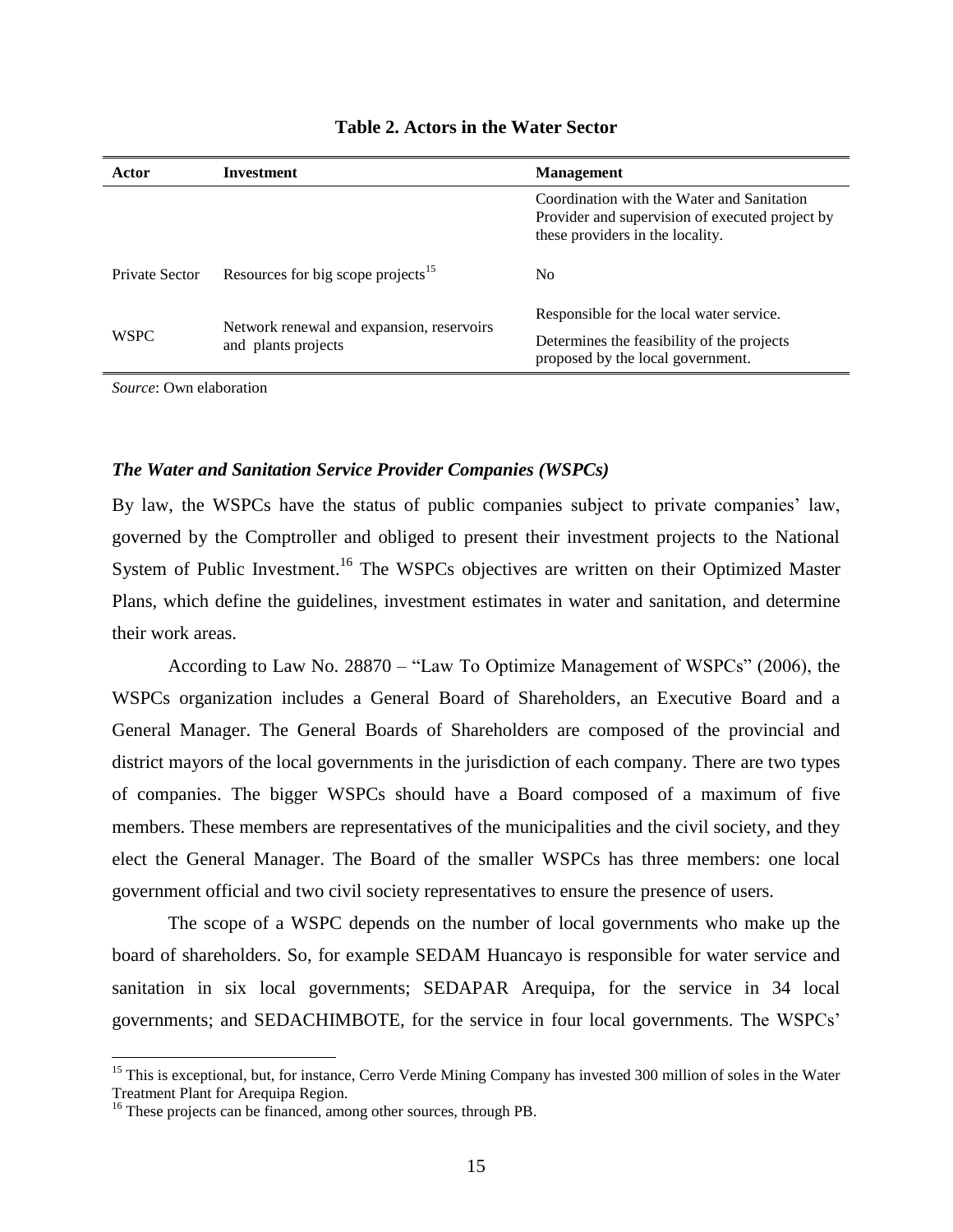budget is based on the company's resources collected from charges to the water service users. Other financing sources are the program 'Water for All', the local government- including PB-, donations, and arrangements with private companies.

#### *The Local Governments and the WSPCs*

Law 27972- Municipalities Organic Law- in its Article 4 establishes that the local governments are responsible for regulating public services provision in their jurisdictions. Also, Article 80 details the specific and shared functions of district and provincial municipalities in water, sanitation and health matters.

By law, some important specific functions are granted solely at the provincial governments' level, like managing and regulating the water services, water services investment promotion, water service provision for rural areas when they cannot be attended by the district governments, and dissemination of environmental sanitation programs in coordination with local and regional governments and other relevant national entities. By law, both municipal levels —provincial and district—manage water services through concessions in coordination with local and regional governments and relevant national entities.

From the interviews, it was observed that some of the local governments' main roles concerning water services are: (i) to propose water projects to the WSPCs in locations where the service is not available, (ii) to elaborate water projects to be presented to the Housing, Water and Sanitation Ministry in order to request funding from the Water for All program, (iii) to manage and execute the projects financed by the Water for All program that are not executed by the regional government, (iv) to evaluate and prioritize the projects presented by the WSPCs to the local PB, and (v) to supervise the execution of the projects financed with PB resources.

Through the interviews, it was found that the local governments can assign resources to the WSPCs to implement projects through two mechanisms: (i) through the PB and (ii) through the execution of water projects recommended by the companies themselves.

#### *Water and Sanitation Investment at the Local Level*

Investment in the water and sanitation sector comes from several sources. Every government level has a share, but thanks to the decentralization process regional and local governments have increasingly more participation. The central government allocates resources to investment in the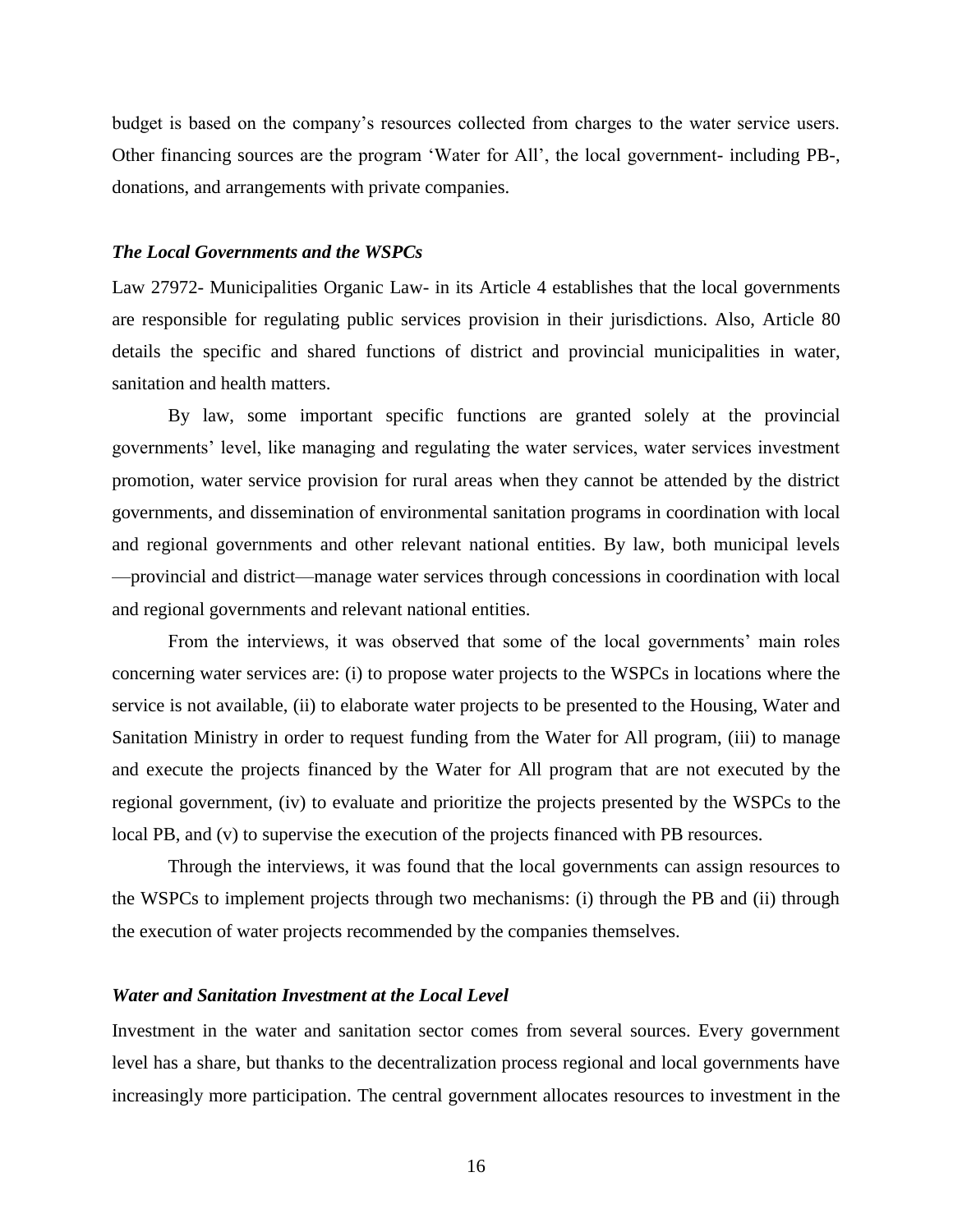water sector through the Water for All Program. These resources may be transferred to the regional governments, local governments and/or WSPCs. Also, sub national governments may present water and sanitation projects to the Housing, Water and Sanitation Ministry for evaluation, and if they are approved, they receive the required resources through the Water for All Program.

Concerning local governments, it is clear that potentially they are a very important source of water and sanitation coverage and service quality improvements due to the high percentage of resources under their responsibility. Nonetheless, some of the resources are not executed for various reasons, mainly lack of political will or technical capacity to meet the requirements of the National System of Public Investment (SNIP). Table 3 shows the distribution of the total amount of investment budget in Peru for the water and sanitation sector for the year 2009. Local governments are responsible for 75% of the budget assigned to water and sanitation, but only execute 64%. In contrast, the share of the central level is 4% and they execute almost the entire amount of available resources. In the middle are the regional governments with 21% of the investment budget and an execution rate as low as that of local governments.

|                                       | <b>Budget</b><br>(%) | <b>Budget</b><br>(soles) | % of execution |
|---------------------------------------|----------------------|--------------------------|----------------|
| Central government level              | 4%                   | 131,189,382              | 92%            |
| Regional level                        | 21%                  | 670,176,981              | 64%            |
| Local level (districts and provinces) | 75%                  | 2,422,156,560            | 64%            |

**Table 3. Investment in the water and sanitation sector\*, 2009**

*Source*: Finance Ministry, Financial Administrative Integrated System – SIAF.

\* Does not include planning activities, management and public health activities.

It is important to note that although the share of investment budget in the hands of local governments is quite large, given the also very large number of municipalities, the average investment budget per district is only S/.1,320,696. Thus, the investment budget per district for water and sanitation projects in many cases is not large enough to execute projects with significant impact on access and quality and of water service. This is why sometimes regional and the national governments assume large-scale projects through the Water for All Program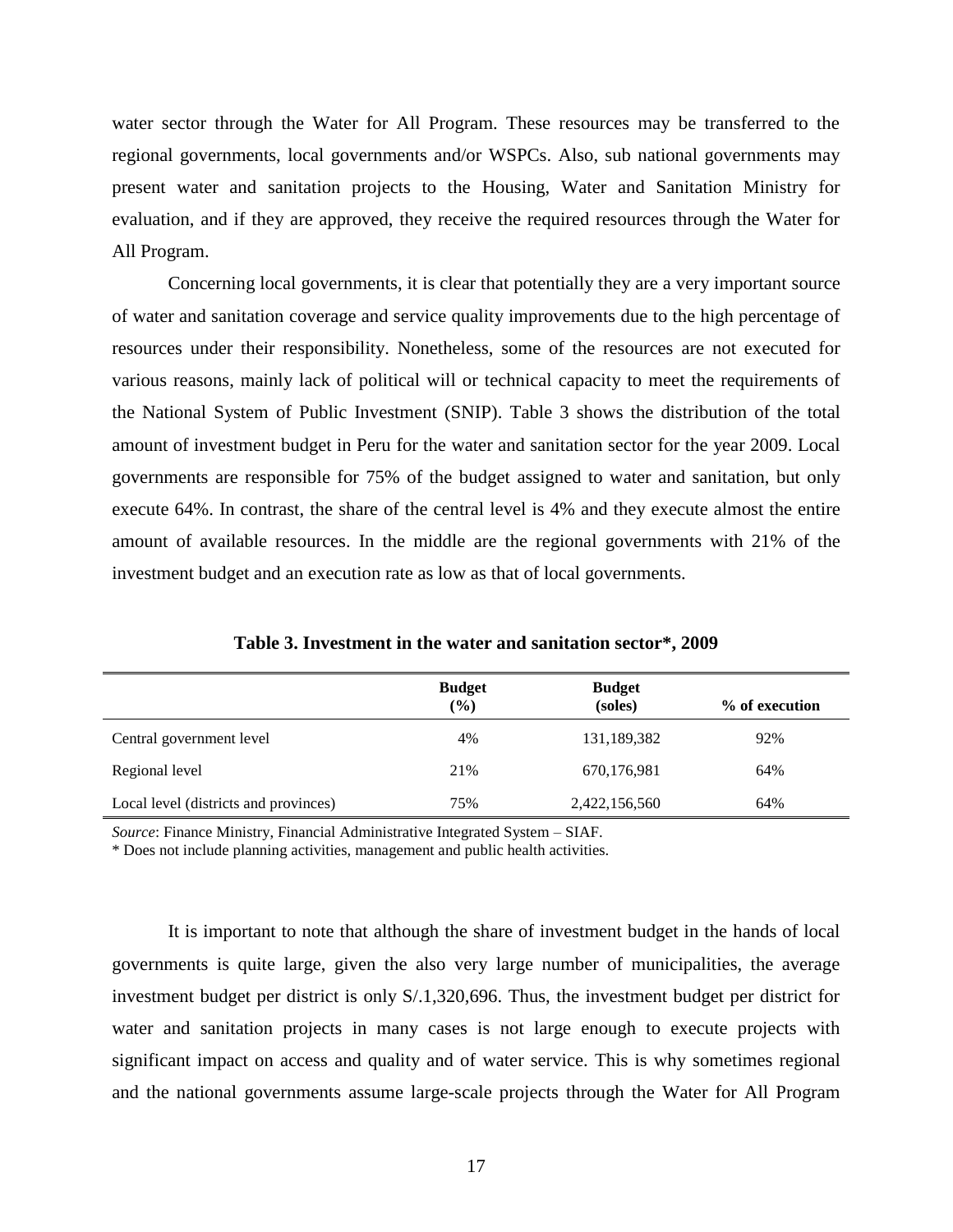(during 2009, this program had a budget of S/. 125,000,000). Nevertheless, not many large-scale projects are implemented at all.

## **4. Methods**

<u>.</u>

#### *4.1 Identification strategy*

Our benchmark specification is:

$$
Y_{ij} = \beta X_{ij} + \varphi Z_j + \gamma PB_j + q_j + e_{ij},
$$

Where Y is the outcome variable (access and quality of water services, measured both in levels and changes), i and j index municipalities and service providers, respectively. X is a vector of municipalities' socio-demographic, technical, and political characteristics; Z is a vector of service provider characteristics; PB is an indicator of involvement with PB;  $q_i$  is an unobserved service provider effect; and  $e_{ij}$  is the error term.

In order to test H2 we change our benchmark specification to include an interaction term of PB involvement with investment in the water sector. In addition, we also include a variable that identifies investments in the water sector that do not come from PB prioritization. This specification will be as follows:

$$
Y_{ij} = \beta X_{ij} + \varphi Z_j + \gamma PB_j + \eta IWPBi + \mu IWOS_i + \delta IWPB_i * PB_i + q_j + e_i,
$$

Where IWPBi is investment in water sector prioritized by PB; IWOS<sub>i</sub> is investment in water sector from other sources<sup>17</sup>; and IWPB<sub>i</sub>\*PB<sub>i</sub> is the interaction between investment in water sector prioritized by PB and PB involvement. The coefficient of interest in this specification is  $\delta$ , which identifies the specific effect of PB through prioritization of water sector investments.

A condition for these specifications to identify the effect of PB is that PB is indeed exogenous. We examine the following measures of PB involvement and then argue why we believe that measure (i), our preferred proxy, fulfills the condition of exogeneity:

<sup>&</sup>lt;sup>17</sup> All the investment taken into account comes from the local level because our database does not include information for the regional and national level.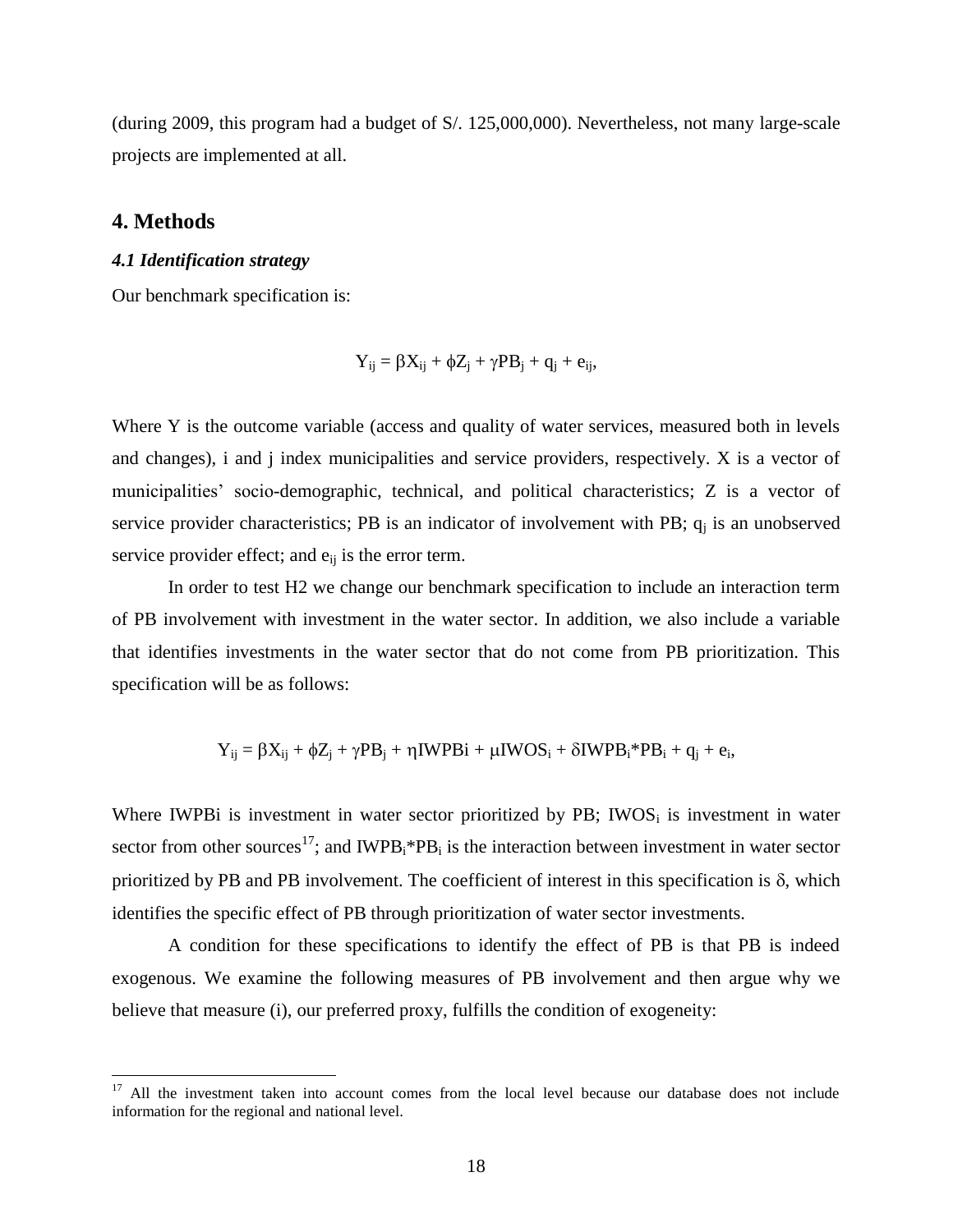- i. Percentage of the total amount of investment executed by the sub-national government that was allocated through the PB mechanism in the period 2007-2010 (PB intensity).
- ii. Percentage of the total number of investment projects prioritized by PB in the sub-national government in the period 2007–2010.
- iii. Number of organizations participating in PB in the period 2007–2010.
- iv. Number of individuals participating in PB as a percentage of total district population in the period 2007–2010.

Based on the information collected in the qualitative fieldwork, we observe that these constructed measures are good approximations to the situation of participatory budgeting in local governments. Specifically, regarding our PB intensity measure in most cases (six out of eight) the qualitative evidence confirms the empirical validity of the proxy. We only found the pertinence of indicator (ii)—the percentage of PB approved projects to the total number of municipal projects—problematic, since for officials and actors involved in the participatory budget this indicator is irrelevant if the amount of resources allocated to each of the project undertaken, with or without the participatory budget, is not taken into account.

Note that (iii) and (iv) are indicators of participation, while (i) is an indicator of the effectiveness of the participatory process in influencing the local government's budget. Ultimately we want to evaluate the latter indicator in relation to the provision quality of services, since this is what potentially may have an impact. However, indicators of participation also provide useful information about the process and, consequently we incorporate them in sections of the analysis.

## *4.2. Exogeneity*

Since PB is mandatory across all sub-national governments and its implementation started everywhere at the same time, we have no natural variation that can be exploited for identification of impacts. For our "PB intensity" measures we exploit the fact that although all sub-national governments are obliged to use the mechanism, in some municipalities the PB process may not result in budget allocation for prioritized projects or at least not in the same proportion. In other words, the degree of implementation of the PB varies significantly across sub-national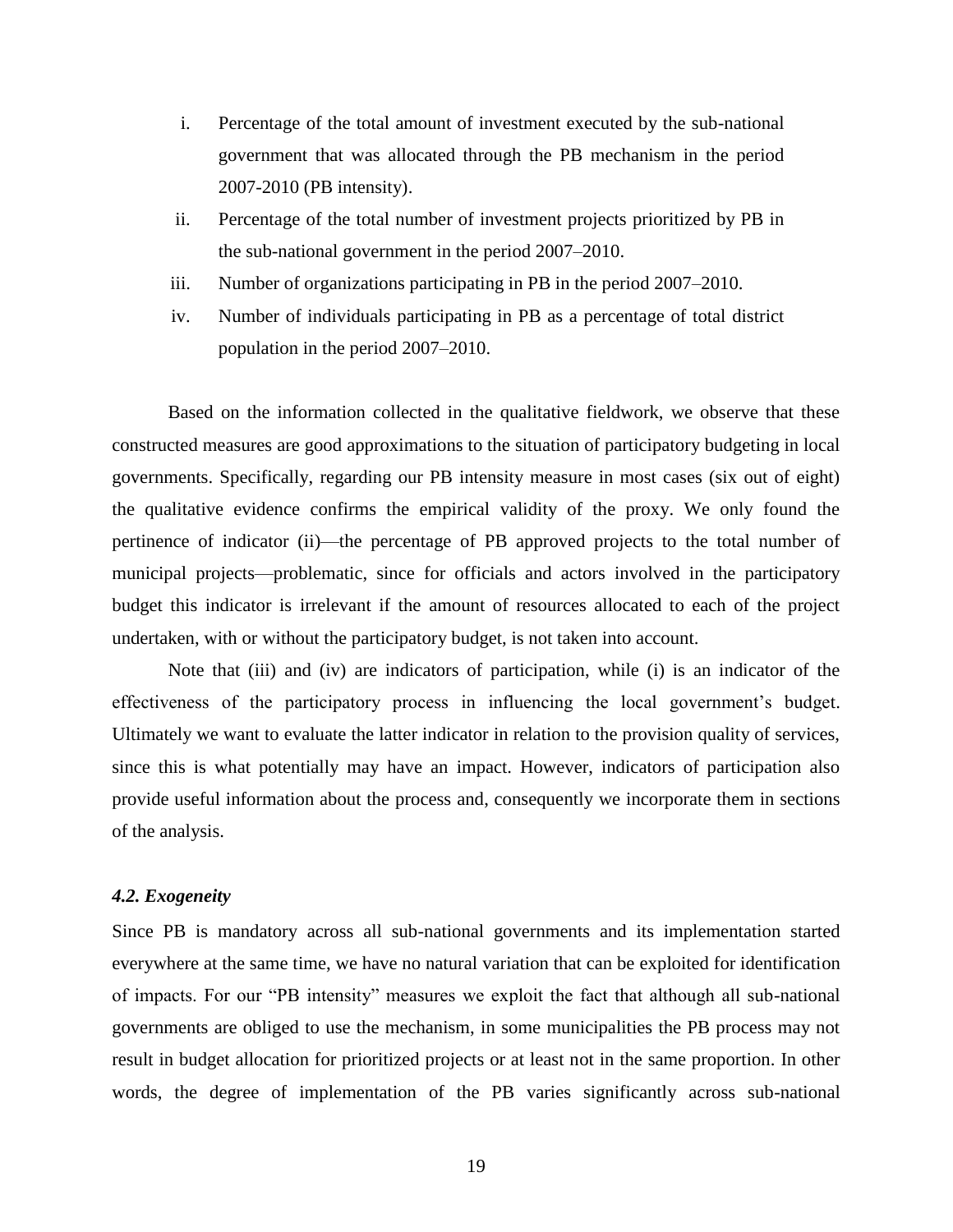government (World Bank, 2009). These differences are important as they provide us with the opportunity to classify the sub-national governments according to the intensity in which they use PB. Specifically, this intensity is measured as the percentage of the total investment executed by the sub-national government that was allocated through the PB mechanism in the period 2007–2010. Figure 2 below shows the variability in the share of PB-prioritized projects in municipal budgets across our sample, categorizing the districts according to their poverty. In addition, the importance of PB in any given district can also be captured through measures of the participation of people or number of organizations in the process.



**Figure 2. PB intensity and Poverty incidence**

*Notes*: Zeros in the graph indicate districts for which we were unable to identify PB projects in the SIAF database. Values greater than 1 (for three districts) are explained below in section 5.4.

However, our identification of PB effects through the specifications proposed relies on the assumption that our measure of PB intensity is exogenous with respect to the outcome variables. This means that our PB variable is not correlated with the error term of the equation, which includes omitted variables such as preferences for participation and/or for improving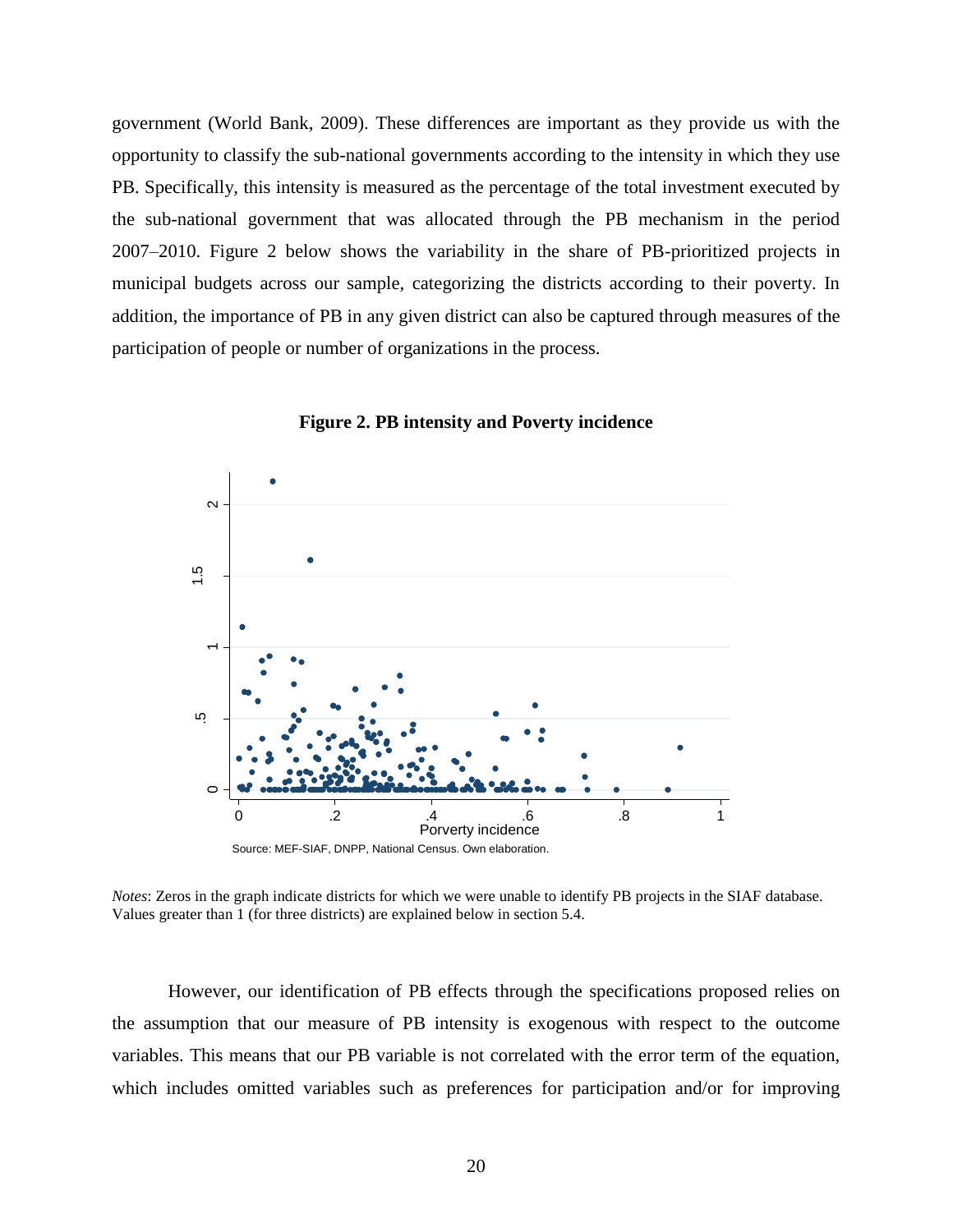water service coverage or quality. This assumption cannot be empirically tested. Thus, we rely on conceptual arguments, sensibility tests to our benchmark specification, use of the Hausman test (1978) and the use of instrumental variables to rule out endogeneity.

Conceptually, two main reasons lead us to believe that PB is exogenous. One, the determinants of water service quality are different from the determinants of our PB intensity measure. Water service coverage and quality are a function of management quality and investments in upgrading service infrastructure, among other variables possibly closely related to the water sector. On the other hand, our PB measures depend on citizens' preferences for political participation, which, in turn, is a function of local political culture and the expected utility of participating, and capacity to translate participation into budget allocations, which involves capacities to reach agreements and to generate viable public investment projects. Two, preferences of PB participants are heterogeneous. Some of them may indeed prioritize water service over other publicly provided services, but others may have preference for better education or health or security services. In fact, on average investments in the water and sanitation sector do not account for more than 15% of the total investments prioritized through PB, as Figure 3 below shows. Thus, our selected PB intensity proxy reflects overall PB results on all investment projects, not only on water and sanitation.



**Figure 3. Distribution of Sample Municipalities Capital Investment Budget**

\*Justice, Administration, Enviroment, Pension system, National security, External relationships Source: MEF - SIAF. Own elaboration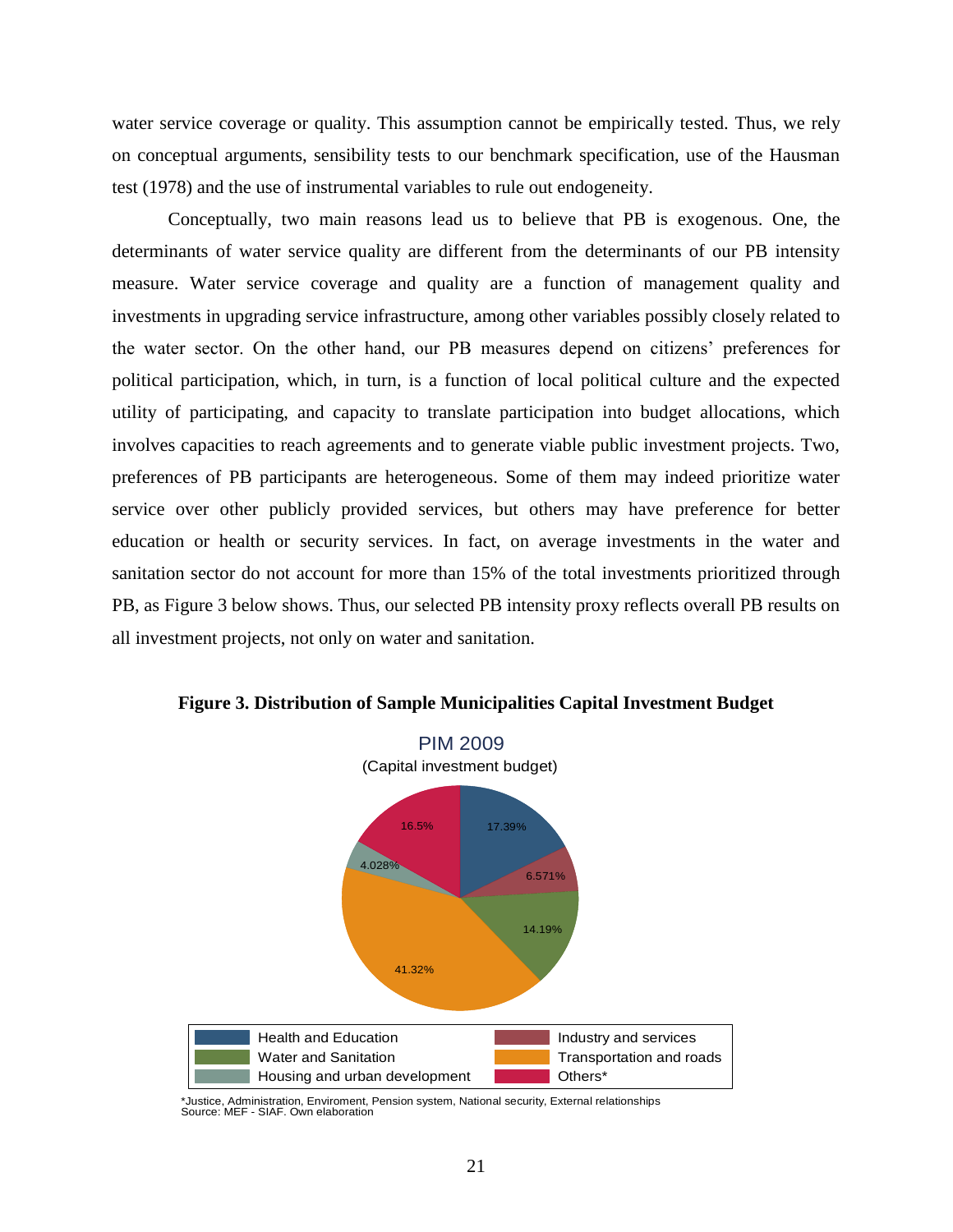It may be argued that poor water service quality may induce participation, but, by the same token, so would poor education or health or security services. Further, it may be that poor water service quality or low coverage induces prioritization of water projects. In order to control for this potential effect we include as a control variable coverage lagged by two periods.

Although, as we discuss in the results section below, Hausman tests allow us to rule out endogeneity for our two outcome variables measured both in levels and changes, we also tried an instrumental variables approach. Our instrumental variable is the percentage of voting women over the total voting population. This seems like a potentially plausible instrument. First, clearly the percentage of voting women is independent from coverage or quality of water service. Second, because of their role in the household women may have a greater concern for water and greater electoral participation by women may be associated to greater participation in PB. Thus, percentage of voting women may be partially correlated with PB intensity. However, the estimations show that this is not a good instrument. The first stage results show that there is no correlation between our instrumental variable and the importance of PB in the investment budget. $18$ 

#### *4.3 Incorporating qualitative evidence*

Regarding the qualitative analysis, the main objective was to collect data and insights through interviews with relevant officers of a selected sample of municipalities (municipality representatives, water and sanitation service providers, and participating agents) to validate and complement the quantitative results.

The strategy to select the sample of municipalities where interviews were conducted was to maximize the variance in both outcomes and participatory budgeting (PB) indicators. Thus, we identified four types of municipalities:

- High PB, low service quality
- Low PB, low service quality
- $\bullet$  High PB, high service quality
- Low PB, high service quality

<u>.</u>

<sup>&</sup>lt;sup>18</sup> In addition, we tried two other instrumental variables associated with the local political processes, number of political parties, and percentage of voting population. Neither turned out significant in the first stage results.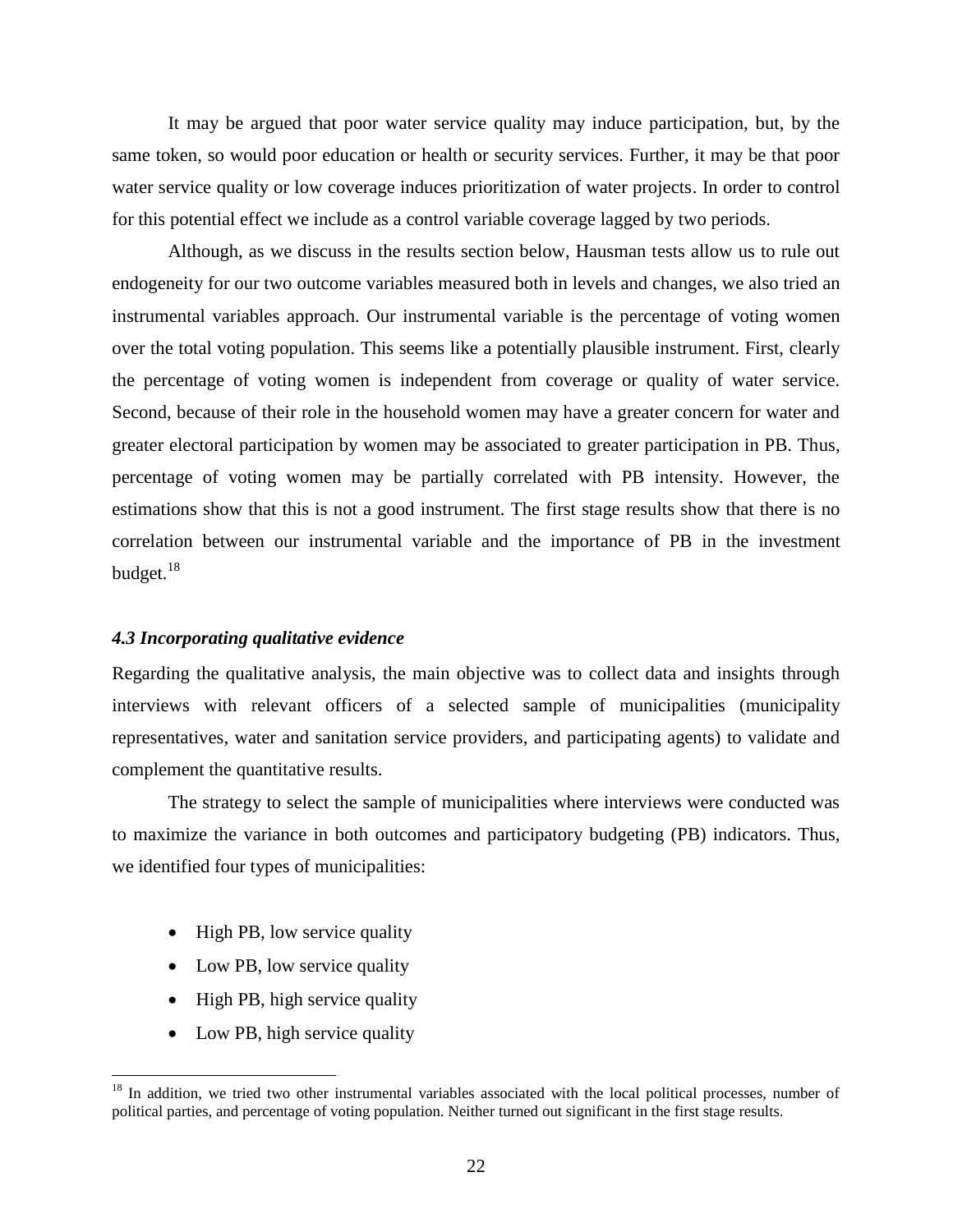Graphically, we wanted the lower and upper extreme values in the distribution of the independent and dependent variables. Figure 4 below shows the type of observations we identified as potential interview sites.



**Figure 4. Change in water coverage, PB intensity and selected groups**

In a separate report we present the list of municipalities for each one of the four categories defined above (Alcázar and Jaramillo, 2012). From this list we selected two municipalities in each category. The criteria for selecting these municipalities was:

- To have a relatively proportional distribution of municipalities across the three large natural regions of the country: Coast, Highlands, and Amazonic Region.
- To have both district-level and provincial-level municipalities
- To have both municipalities in large urban centers and smaller urbanperiphery areas.

Following these criteria, Table 4 below presents the eight municipalities chosen and their main characteristics.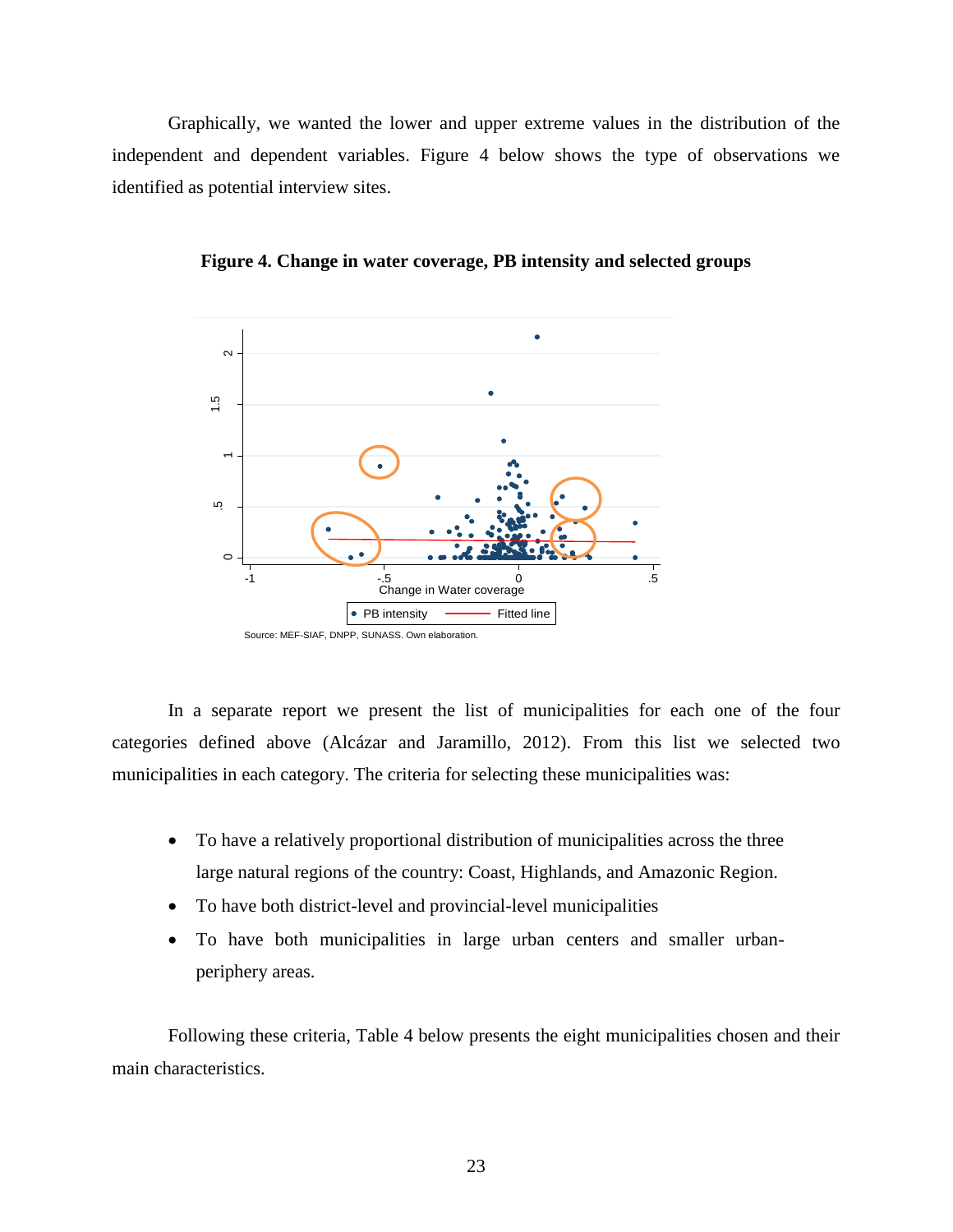| <b>District</b> | <b>Population</b><br>according<br>to the 2007<br>census | <b>TOTAL</b><br>investment<br>budget S/ | Percentage of<br><b>Investment</b><br><b>Budget</b><br>corresponding<br>to PB | <b>PB</b><br><b>Investment</b><br>Roads S/. | $%$ of<br><b>PB</b><br>in<br><b>Roads</b> | <b>PB</b><br><b>Investment</b><br>in Water<br>$S$ /. | $%$ of PB<br>in Water<br>and<br>sanitation |
|-----------------|---------------------------------------------------------|-----------------------------------------|-------------------------------------------------------------------------------|---------------------------------------------|-------------------------------------------|------------------------------------------------------|--------------------------------------------|
| Jaen            | 86,021                                                  | 15'000,000                              | 4%                                                                            | 9'033,302                                   | 60%                                       | 1'211470                                             | 8%                                         |
| Sunampe         | 23,969                                                  | 5'900,898                               | 78%                                                                           | 2'205,214                                   | 37%                                       | 535,360                                              | 9%                                         |
| Chachamayo      | 26,310                                                  | 14'600,000                              | 70%                                                                           | 5'825,536                                   | 40%                                       | 1'696,858                                            | 12%                                        |
| San Ramón       | 26,088                                                  | 8'500,622                               | 55%                                                                           | 2'468,192                                   | 29%                                       | 409,253                                              | 5%                                         |
| Razuri          | 8,330                                                   | 5'379,101                               | 19%                                                                           | 1'768,151                                   | 33%                                       | 1'128,806                                            | 21%                                        |
| Ate             | 47,8278                                                 | 59'000,000                              | 6%                                                                            | 40'100,006                                  | 68%                                       |                                                      | 0%                                         |
| Belen           | 68,806                                                  | 14'500,000                              | 11%                                                                           | 5'440,768                                   | 38%                                       | 4'684,285                                            | 32%                                        |
| Bellavista      | 36,072                                                  | 4'501,955                               | 102%                                                                          | 1'612,263                                   | 36%                                       | 1'197,177                                            | 27%                                        |

#### **Table 4. Municipalities chosen for qualitative data collection**

*Sources*: SIAF. MEF. INEI. Prepared by authors.

# **5. Data**

1

#### *5.1. Sources*

Six different data sources have been merged in order to produce the data set for this study. Table 5 summarizes the different sources, the data each provides, and the period it covers. The first source of data is the water regulatory agency, SUNASS. These data include coverage and quality of service measures, as well as some of our control variables, i.e., characteristics of the service providers. The information for our outcome variables is at the firm level, and for each water supplier at the locality level.<sup>19</sup> Each locality may contain more than one district. There is only one firm operating for each locality, but the same firm may run several localities. This data set was especially requested from SUNASS, as the available public data (on the SUNASS website) has all the information at the firm level, but it does not allow for a link to localities (and districts).

 $19$  Locality is the concept used by SUNASS to identify the areas covered by every firm.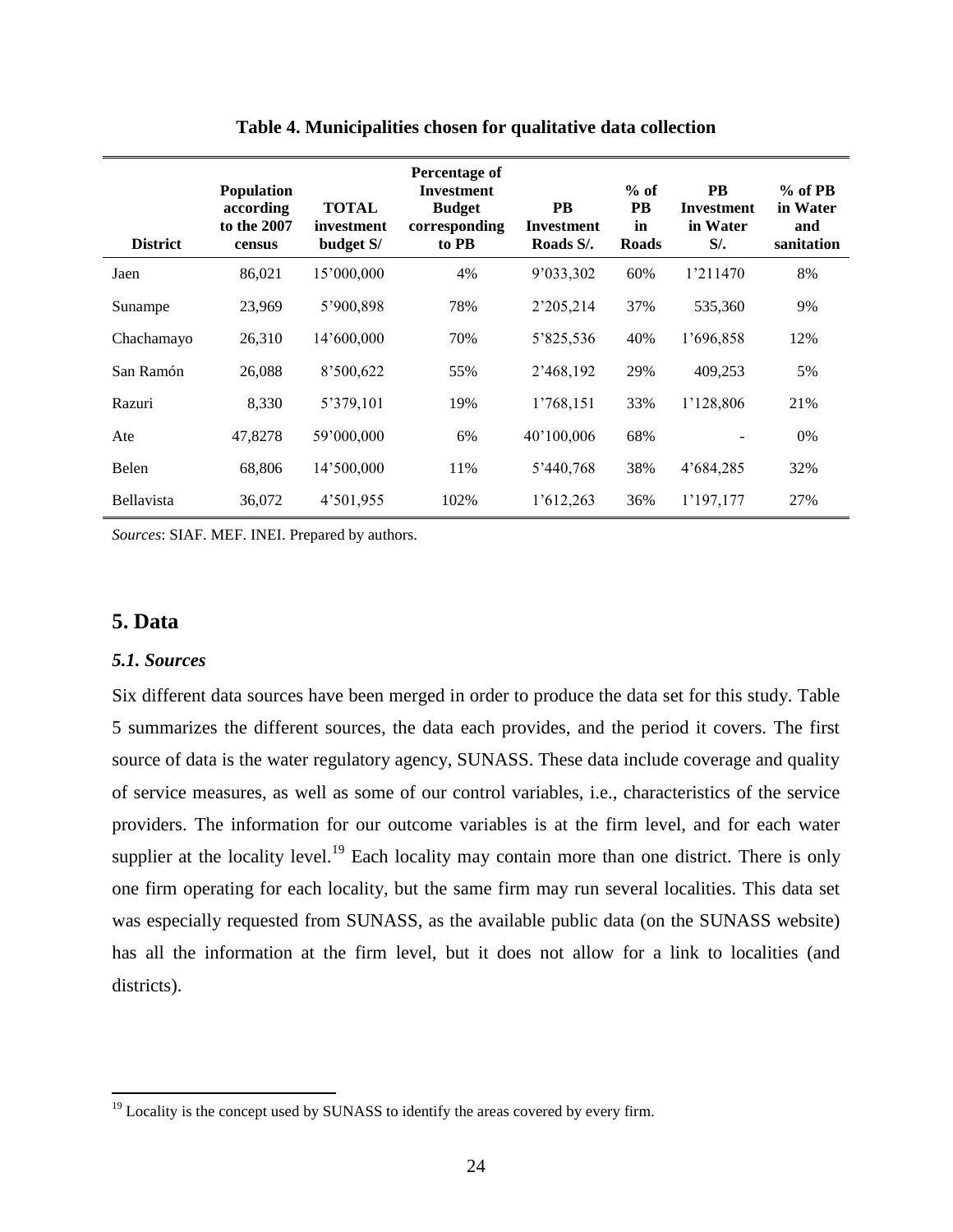| <b>Dataset</b>                        | <b>Type</b> | Coverage                           | <b>Variables</b>                                                                                                                                                                                     | <b>Dates</b>  |
|---------------------------------------|-------------|------------------------------------|------------------------------------------------------------------------------------------------------------------------------------------------------------------------------------------------------|---------------|
| <b>SUNASS</b>                         | Census      | All firms regulated<br>nation wide | Output variables: Water coverage, water<br>pressure, water continuity. Control<br>variables: water prices, unbilled water,<br>arrears, number of districts attended by<br>the firm, size of the firm | 2007-2009     |
| <b>PB-DNPP</b>                        | Census      | All municipalities                 | PB intensity measures: Municipality<br>projects coming from the PB, number of<br>participating organizations, number of<br>persons participating in PB.                                              | 2007-2009     |
| <b>MEF-SIAF</b>                       | Census      | All municipalities                 | PB intensity: Municipality projects<br>coming from the PB, Control variables:<br>Investment budget execution, Budget<br>financed by mining royalties                                                 | $2007 - 2009$ |
| <b>ONPE</b>                           | Census      | All municipalities                 | Control variables: % of votes for the<br>winner, % of voting women.                                                                                                                                  | 1998-2010     |
| <b>JNE</b>                            | Census      | All municipalities                 | Control variables: Mayor inmediatly<br>reelected.                                                                                                                                                    | 1998-2010     |
| <b>RENAMU</b>                         | Survey      | All municipalities                 | Control variables: Municipality has<br>investment planning office.                                                                                                                                   | $2007 - 2009$ |
| <b>NATIONAL</b><br><b>CENSUS 2007</b> | Census      | All municipalities                 | Control variables: Urban population,<br>poverty incidence                                                                                                                                            | 2007          |

#### **Table 5. Datasets and information provided**

Own elaboration.

<u>.</u>

The second data source used comes from the Integrated System of Financial Administration-SIAF.<sup>20</sup> This source contains the budget data of every sub-national government nation-wide. Importantly, it makes possible to identify capital expenditures, as different from current or operational expenditures. Also, these data allows us to estimate the amount of budget actually executed. From this dataset we constructed the percentage of capital expenditure executed, as well as the portion of each municipality's budget financed by mining royalties or other types of rents. This dataset is also key to identify the projects prioritized by the PB, in order to construct our 'PB intensity' variables.

The third data source is the National Direction of Public Budget (DNPP) PB dataset. It contains information about the PB process; specifically, it has the lists of projects prioritized

<sup>&</sup>lt;sup>20</sup> The Integrated System of Financial Administration-SIAF, which belongs to the Ministry of Economy and Finance of Peru (MEF), is the unified registration system of all public sector transactions.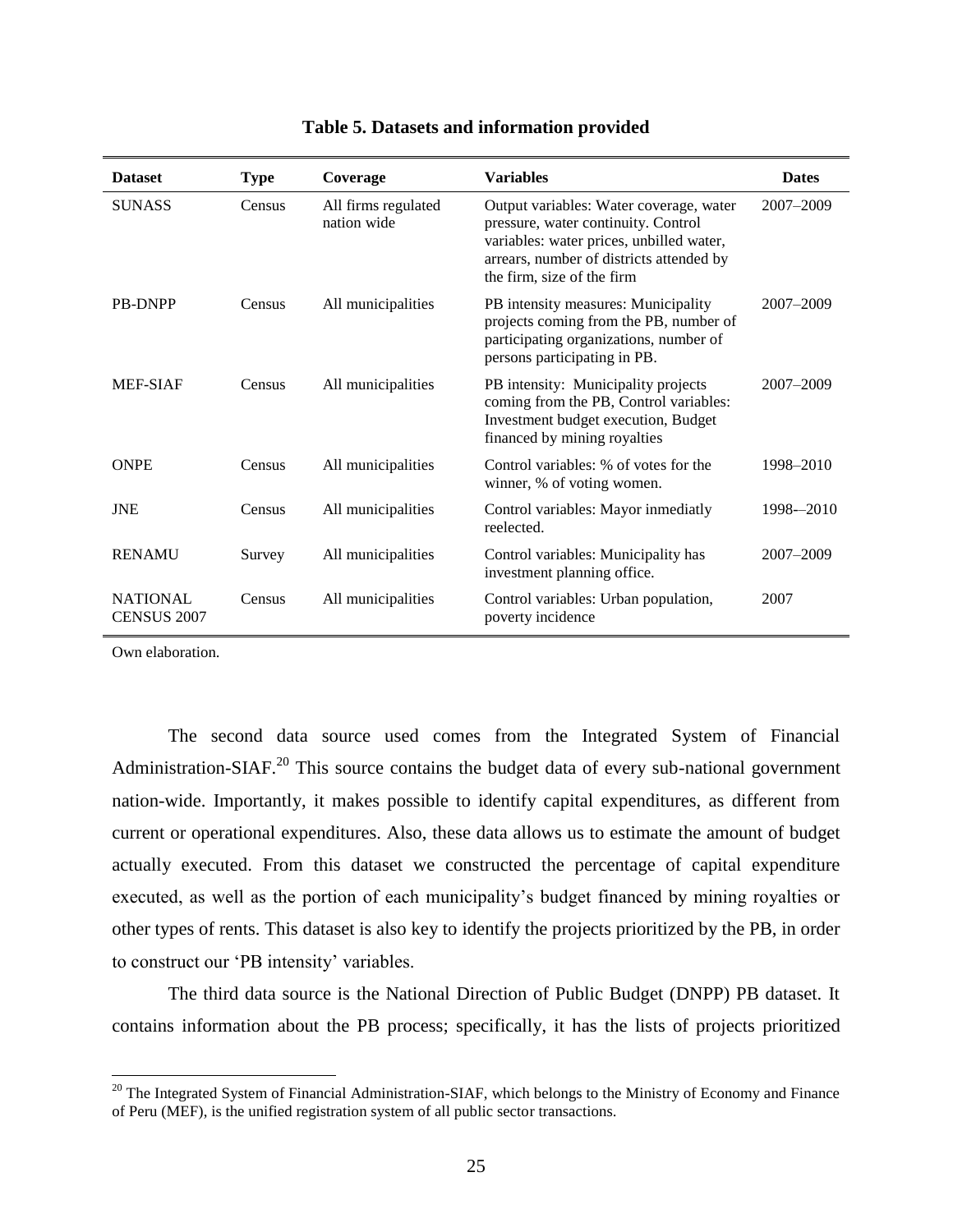through PB. It also contains information about the participants involved in the PB process, both individuals and organizations. This dataset is used to construct the participation variables related to the PB (number of participating organizations, number of individuals participating in PB as a percentage of total district population), the number of projects prioritized by the PB, and the PB intensity measures, as defined above.

Other datasets we used include the census of all of Peru's municipalities, RENAMU (*Registro Nacional de Municipalidades*) which is administered by the statistical authority (INEI) on an annual basis. The purpose of this survey is to collect information about the characteristics (staff, equipment, administrative systems) of the local authorities office. From this source we use our municipality management variables (i.e., whether it has an investment planning office responsible for formulating investment projects in the district). Data to construct political variables come from two different sources: the National Office of Electoral Processes (ONPE) and the National Election Jury (JNE). From the first source we use electoral participation and results while from the second source we identify whether the mayor has been reelected. Finally, we use the 2007 national census for socio-demographic characteristics such as poverty incidence, population, and public services coverage.

#### *5.2 Constructing the database*

<u>.</u>

The starting point to construct the database for the study was the water quality data, which we have only for those districts that SUNASS oversees.<sup>21</sup> Once we had the list of such districts, the following step was to identify them in the PB-DNPP dataset. It is important to note that the PB dataset does not contain information for all the districts in the country, even though PB is mandatory nationwide, because in practice reporting to the Ministry of Economy and Finance is voluntary<sup>22</sup> Districts in our original sample with no data in the PB dataset are assumed as missing values.

The following step was to merge the PB dataset with data from the SIAF; that is, the PB information with the budget information. Given that there is no unified coding system to automatically match the projects in the two datasets, this was done manually. We searched every

 $21$  This has important implications for the interpretation of results, as this is not a representative sample of Peru's sub-national governments. In effect, our district sample is basically urban.

 $22$  For a comparison between districts with PB data (included in our sample) and those without PB data (not included in our sample) see Appendix B. In general, districts in our sample have somewhat better indicators of general welfare, management capabilities, and water service coverage and quality.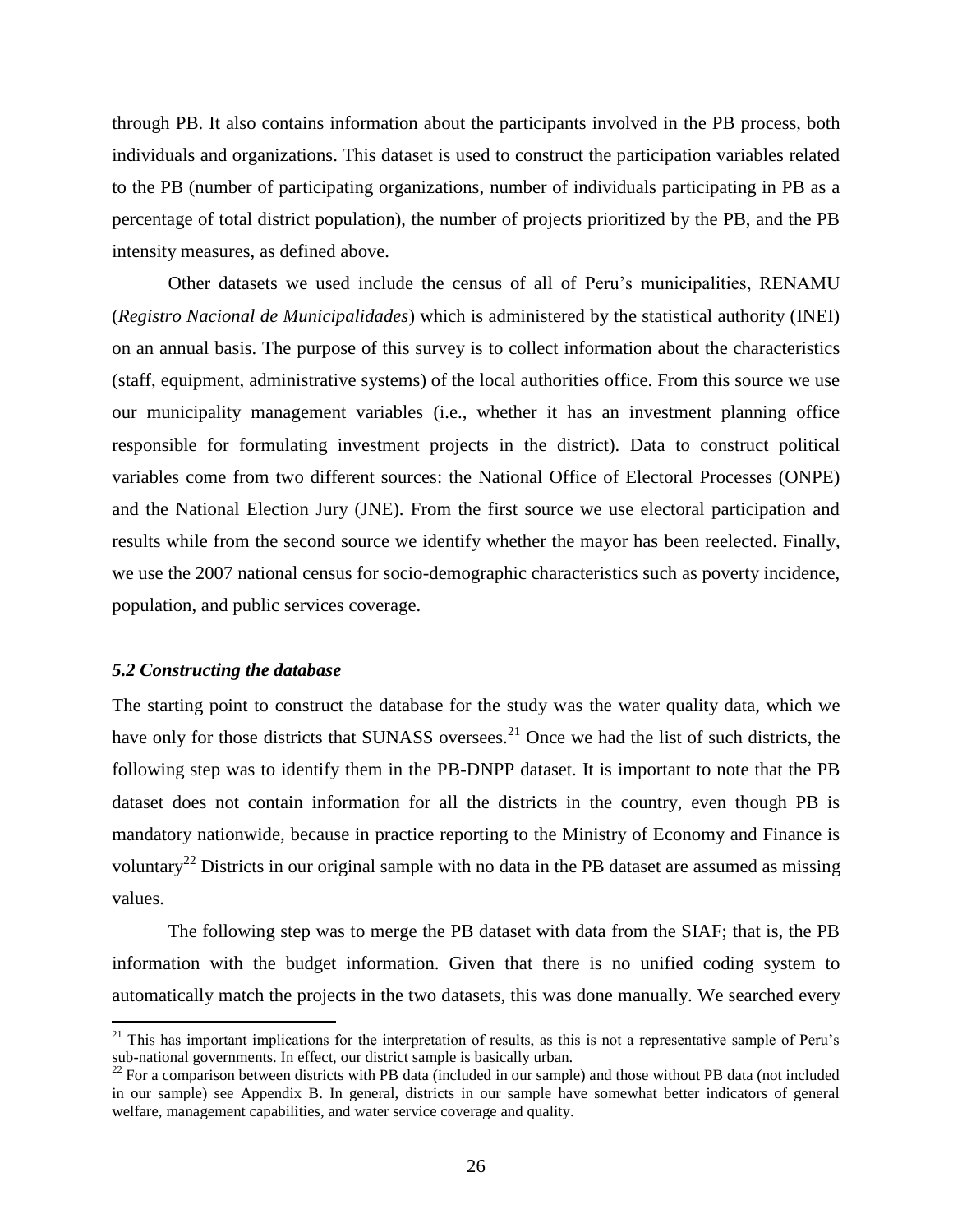investment project name in the PB dataset in the SIAF dataset. One issue we had to deal with is that project names were not always the same in both data sets. Because of this we did two types of matches: strict and lax. The first one involves an exact matching in the project names in both data sets. The second one involves making a judgement on whether two names may reasonably refer to the same project. For example, a strict name match was when we found "Construcción de un Parque Ornamental, Urb. El Ancashino - Vichay" in the DNPP dataset and "Construccion del Parque Ornamental de la Urbanizacion El Ancashino en Vichay, distrito de Independencia – Huaraz, Ancash " in data coming from the SIAF. On the other hand, a lax match was, for example, when we found in the DNPP data the project name "Remodelacion del Parque Dr. Jacobo Hunter de la Urb. Terminal Terrestre" and in the SIAF information the project named such as "Mejoramiento De Parques Infantiles". This way of merging the two main datasets has important implications for our purposes because it bears two different measures of our PB intensity variables, deriving from the strict and lax matching, respectively. A different but related issue has to do with the fact that for some districts we have not been able to match any project in the DNPP data set with a project in SIAF. This is true for 34 districts. We have assigned them a value of zero.

We start with 337 districts for which we have outcome data. Of these, 219 report PB activities while 118 do not (PB=missing, set apart). Thus, our sample includes these 219 municipalities. For 176 of those that report PB activities we have been able to match their projects in the SIAF data, the remaining 43 have been assigned the value of zero in all the indicators for the analysis.

One final point needs to be mentioned. The reference period for the different datasets is not the same. For example, the information coming from the ONPE and JNE is for the election year 2006, the information from the national census from 2007, the information from the DNPP dataset is for the PB process of year 2008, and the information from RENAMU, SUNASS, and SIAF is from the year 2010. This is not problematic, as mayors elected in 2006 were in office through the end of 2010, socio-demographic data form the 2007 census is baseline data, and the PB process antecedes by two years our outcomes data.

Our outcome variables capture the conditions of the provision and quality of the water service in every district of our sample. We use two of the performance indicators that SUNASS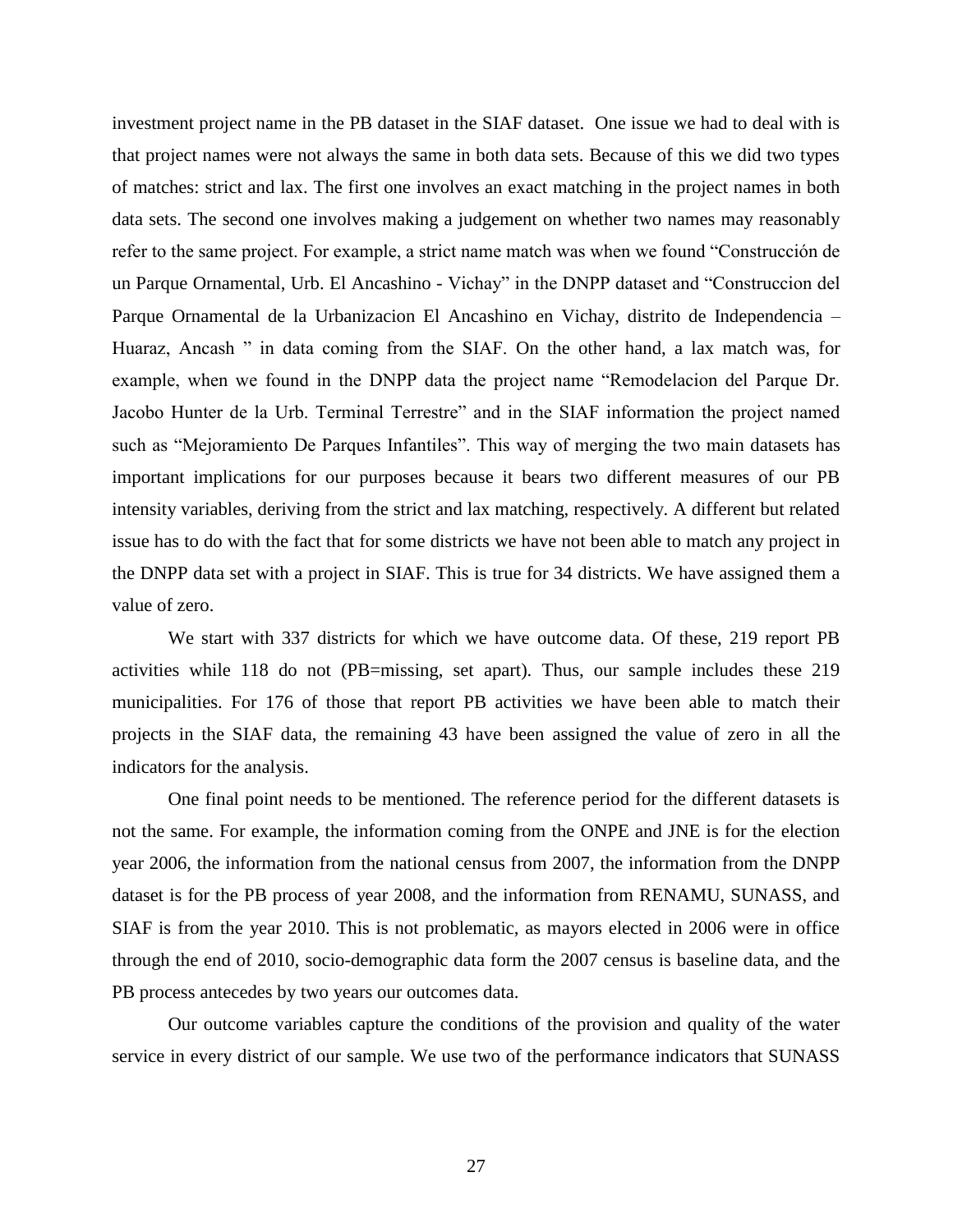uses: coverage, and continuity.<sup>23</sup> The use of these indicators is fairly standard and allows us to capture critical aspects of service provision. On its own coverage is an indicator of the direct investment made in water and sanitation in every district and is a necessary condition to discuss ‗quality', while the continuity of the service is a service quality indicator easily perceived by users.

Water service coverage is measured as the percentage of houses with piped water services over the total number of houses/properties registered in the urban area. The second outcome variable is service continuity and is measured as the number of hours of service per day.

#### *5.3. Descriptive statistics*

<u>.</u>

Table 6 below sets out descriptive statistics for the variables included in the analysis. As mentioned above, the district sample is mostly urban, although it includes districts with as little as 3% of urban population. Poverty incidence numbers are consistent with this feature of our sample as it approximates the poverty rate for urban areas. Note, however, that there is substantial variability in poverty incidence, from 0,01 to 92 per cent. Outcome measures also show significant variability.

<sup>&</sup>lt;sup>23</sup> We also estimated all our specifications using water pressure as an outcome variable but because of the bad quality of the information on this variable as found in several interviews, we dropped it from the report. Results are available upon request.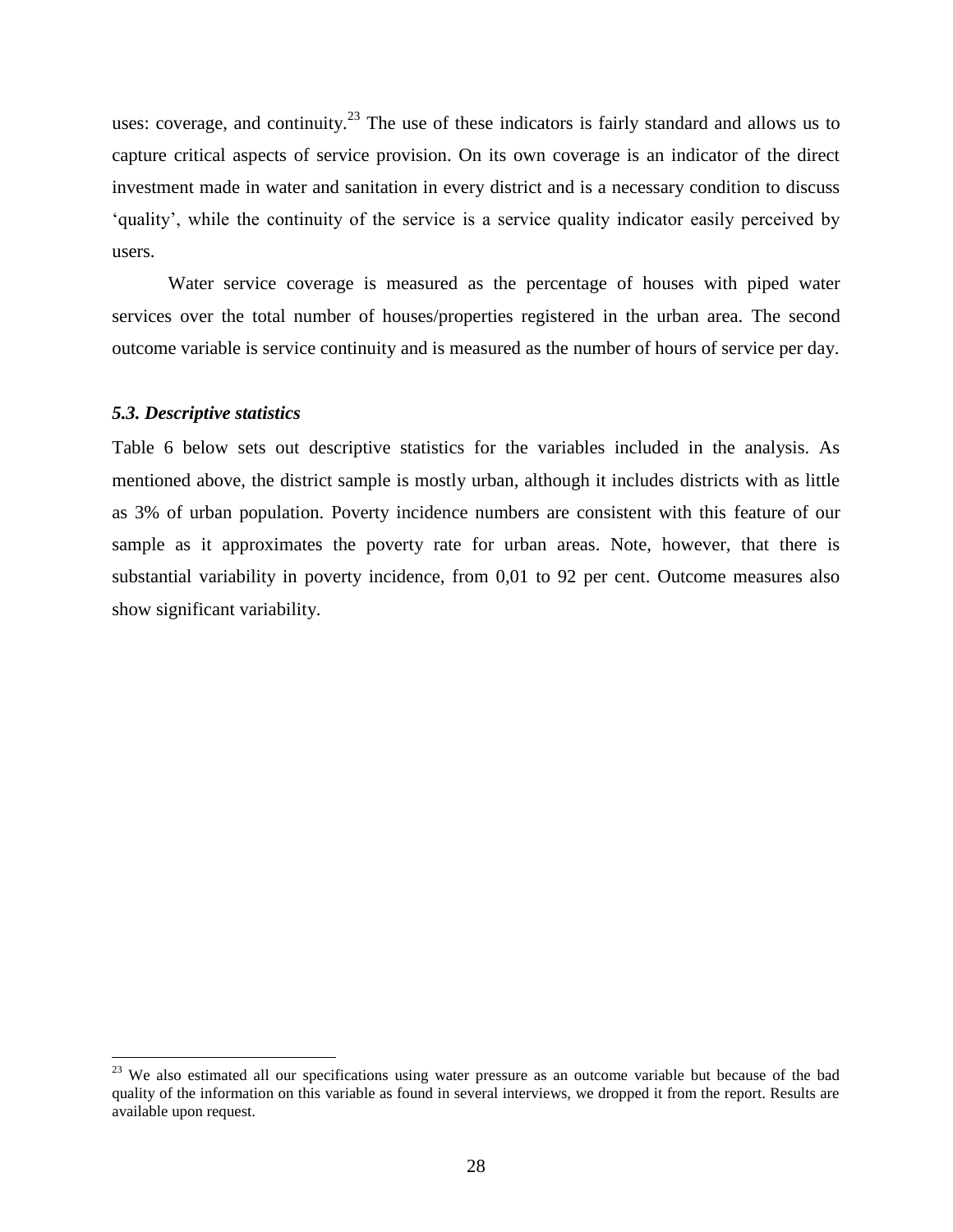| <b>Variable</b>                                                              | Obs | <b>Mean</b> | Std. Dev. | Min        | <b>Max</b> |
|------------------------------------------------------------------------------|-----|-------------|-----------|------------|------------|
| <b>Control variables</b>                                                     |     |             |           |            |            |
| Urban population $(\%)$                                                      | 199 | 0.86        | 0.20      | 0.03       | 1.00       |
| Poverty Incidence                                                            | 200 | 0.27        | 0.17      | 0.01       | 0.92       |
| Human Development Index                                                      | 200 | 0.64        | 0.04      | 0.48       | 0.76       |
| Gini Coefficient                                                             | 200 | 0.30        | 0.03      | 0.21       | 0.40       |
| Municipalities with investment<br>planning office (%)                        | 200 | 0.74        | 0.44      | 0.00       | 1.00       |
| Change in investment budget<br>execution                                     | 200 | 4811709     | 14500000  | $-3208174$ | 195000000  |
| Budget percentage financed by<br>mining royalties                            | 200 | 0.31        | 0.27      | 0.00       | 0.98       |
| Water investment budget coming<br>from the PB                                | 200 | 461519.9    | 1765267   | 0.00       | 17800000   |
| Water investment budget coming<br>from other sources                         | 200 | 3114438     | 7678772   | 0.00       | 83200000   |
| Municipality is registered on the<br><b>SNIP</b>                             | 200 | 0.48        | 0.50      | 0.00       | 1.00       |
| Provincial Capital District=1                                                | 200 | 0.33        | 0.47      | 0.00       | 1.00       |
| Mayor inmediatly reelected                                                   | 198 | 0.24        | 0.43      | 0.00       | 1.00       |
| % of the votes for winner over the<br>total in the last election process     | 196 | 0.28        | 0.09      | 0.13       | 0.60       |
| % of voting women                                                            | 198 | 0.49        | 0.03      | 0.42       | 0.57       |
| Average quarterly price                                                      | 187 | 1.42        | 0.62      | 0.04       | 3.02       |
| % of unbilled water                                                          | 199 | 0.43        | 0.17      | $-0.44$    | 0.93       |
| Arrears (number of months)                                                   | 195 | 2.18        | 3.37      | 0.37       | 45.05      |
| Number of districts attended by the<br>local water supplier (WS)             | 200 | 21.17       | 17.10     | 1.00       | 48.00      |
| Water suppliers with more than<br>40,000 connections                         | 337 | 0.46        | 0.50      | 0.00       | 1.00       |
| Water suppliers with more than<br>10,000 and less than 40,000<br>connections | 337 | 0.33        | 0.47      | 0.00       | 1.00       |
| Water suppliers with less than<br>10,000 connections                         | 337 | 0.07        | 0.25      | 0.00       | 1.00       |
| Water supplier is Sedapal                                                    | 337 | 0.14        | 0.35      | 0.00       | 1.00       |

# **Table 6. Descriptive statistics**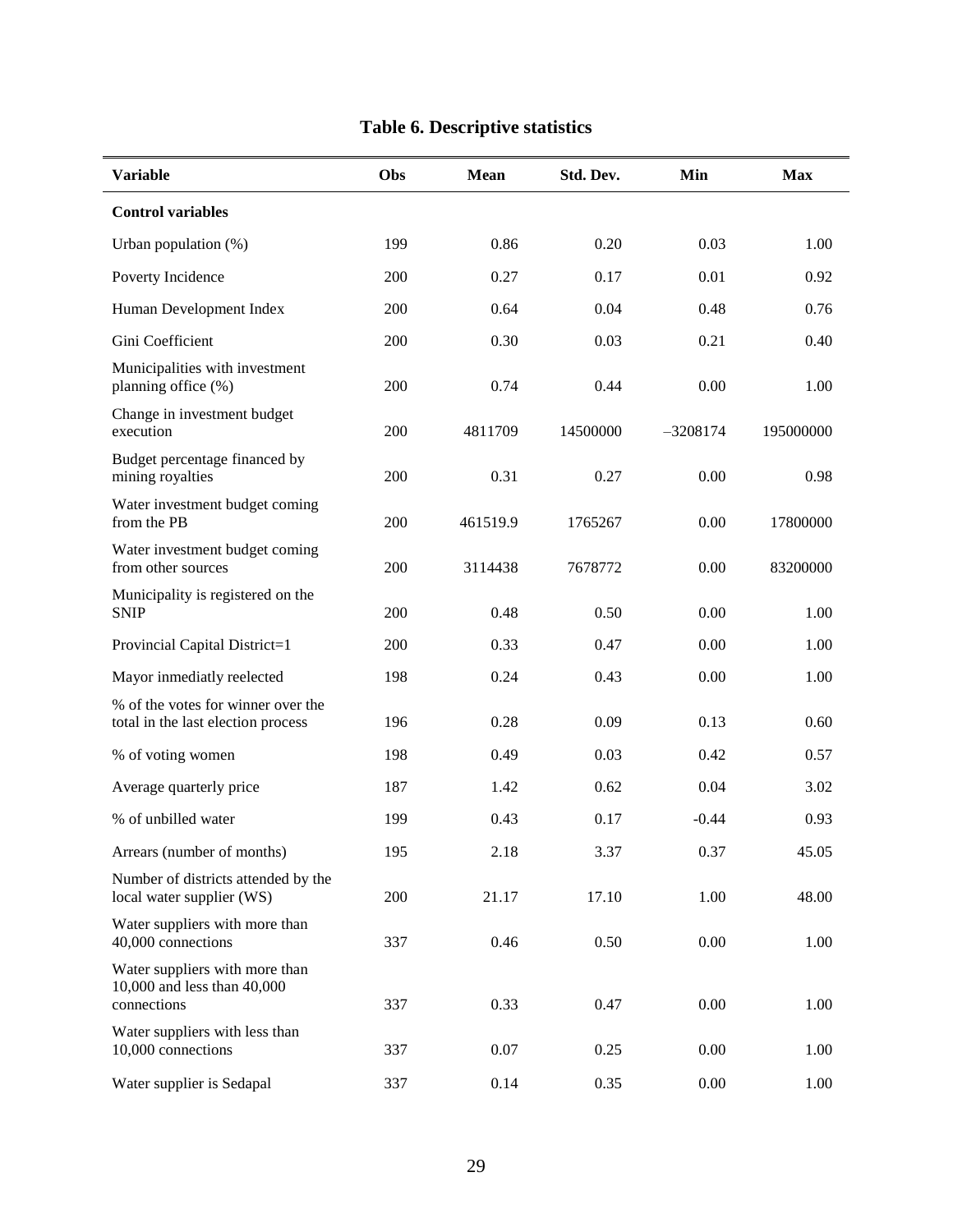| <b>Mean</b>                                          | Std. Dev.              | Min  | <b>Max</b> |
|------------------------------------------------------|------------------------|------|------------|
|                                                      |                        |      |            |
| 0.77                                                 | 0.21                   | 0.00 | 1.00       |
|                                                      | 7.32                   | 0.00 | 24.00      |
|                                                      |                        |      |            |
| 0.27                                                 | 0.35                   | 0.00 | 2.49       |
| 0.13                                                 | 0.20                   | 0.00 | 1.85       |
| 0.02                                                 | 0.03                   | 0.00 | 0.19       |
| 0.01                                                 | 0.02                   | 0.00 | 0.17       |
|                                                      | 91.06                  | 1.00 | 670.00     |
|                                                      |                        |      | 36.78      |
| 185<br>188<br>200<br>200<br>200<br>200<br>189<br>189 | 15.52<br>84.99<br>4.14 | 5.6  | 0.004      |

#### **Table 6. Descriptive statistics**

*Source*: All datasets. Own elaboration

Finally, do note that the maximum value of our PB intensity is greater than 1. We have only three municipalities for which this is the case. In two out of these three cases it has to do with our lax-matching, which may end up grouping more projects than those originally prioritized by PB. For example, PB may prioritize improving sidewalks in a town's central avenue, but the municipality adds part of its investment budget to refurbish a crossing avenue as well. Also, it may be that in some instances non-infrastructure investments, such as training, are added to the cost of projects.

Table 7 shows the investment share composition according to our PB intensity (lax match) measure. It shows the average share that municipalities of our sample allocate to each investment expenditure function through the PB process. We can observe, first, that when we consider all districts in the sample investment on the sector Transportation and Roads is the most important component (27% of the investment budget on average), followed by Health and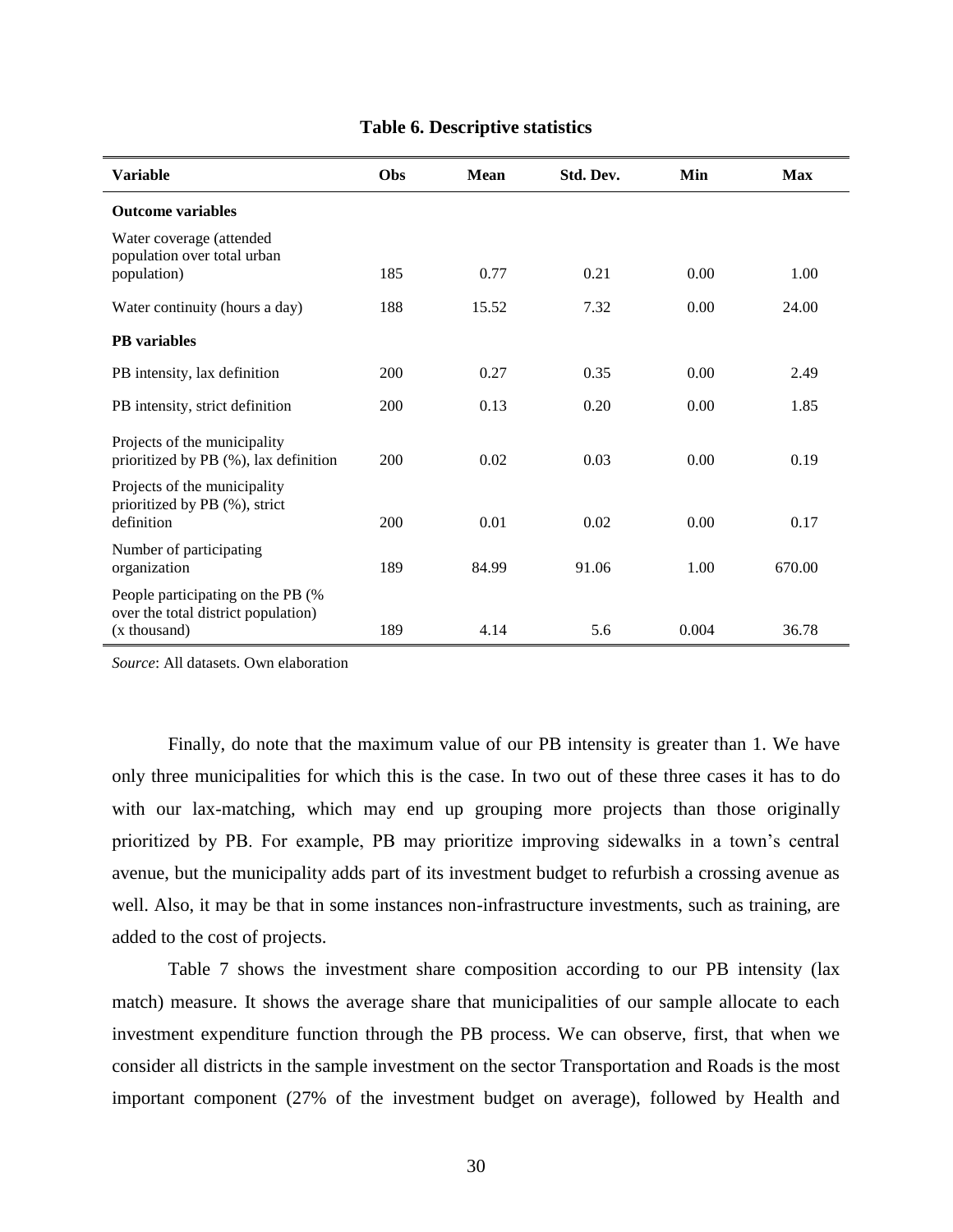Education (22%). Water and Sanitation is in the fourth place and only gets 10% of the investment budget. When we separate the results between high and low PB intensity (the threshold being the median of the distribution) some contrasts arise. In those districts with low PB intensity, Health and Education is the most important function while in districts with high PB, Transportation and Roads still gets the largest portion of resources. Water and Sanitation is more important in terms of the share allocated to this function in districts with a high PB, but the difference is unimportant.

|                      | <b>Health and</b><br><b>Education</b> | <b>Industry</b><br>and<br>services | Water and<br><b>Sanitation</b> | <b>Transportation</b><br>and Roads | <b>Housing and</b><br>Urban<br>development | Others* |
|----------------------|---------------------------------------|------------------------------------|--------------------------------|------------------------------------|--------------------------------------------|---------|
| All districts        | 22%                                   | 6%                                 | 10%                            | 27%                                | 4%                                         | 18%     |
| High PB<br>intensity | 21%                                   | 4%                                 | 11%                            | 37%                                | 4%                                         | 23%     |
| Low PB intensity     | 24%                                   | 7%                                 | 10%                            | 17%                                | 4%                                         | 14%     |

**Table 7. PB-prioritized budget by expenditure function, 2009**

\*/ Justice, Administration, Environment, Pension System, National Security, External Relationships.

Looking into the PB participatory process, Table 8 sets out some characteristics of the participants. We find no significant differences between districts with high and low PB-intensity as far as gender or education. Men's participation is greater in both types of districts. Participation of individuals with no more than primary education is also similar. There is greater participation of individuals with secondary education in high PB intensity districts, but less of individuals with post-secondary education. In neither case differences are dramatic, however. One potentially important difference, though, is that in high PB intensity districts there is greater participation by grassroots organizations and somewhat less participation by government representatives. This is an important finding because it suggests that people's pressure to get investment for their projects could be an important and effective mechanism to make PB work.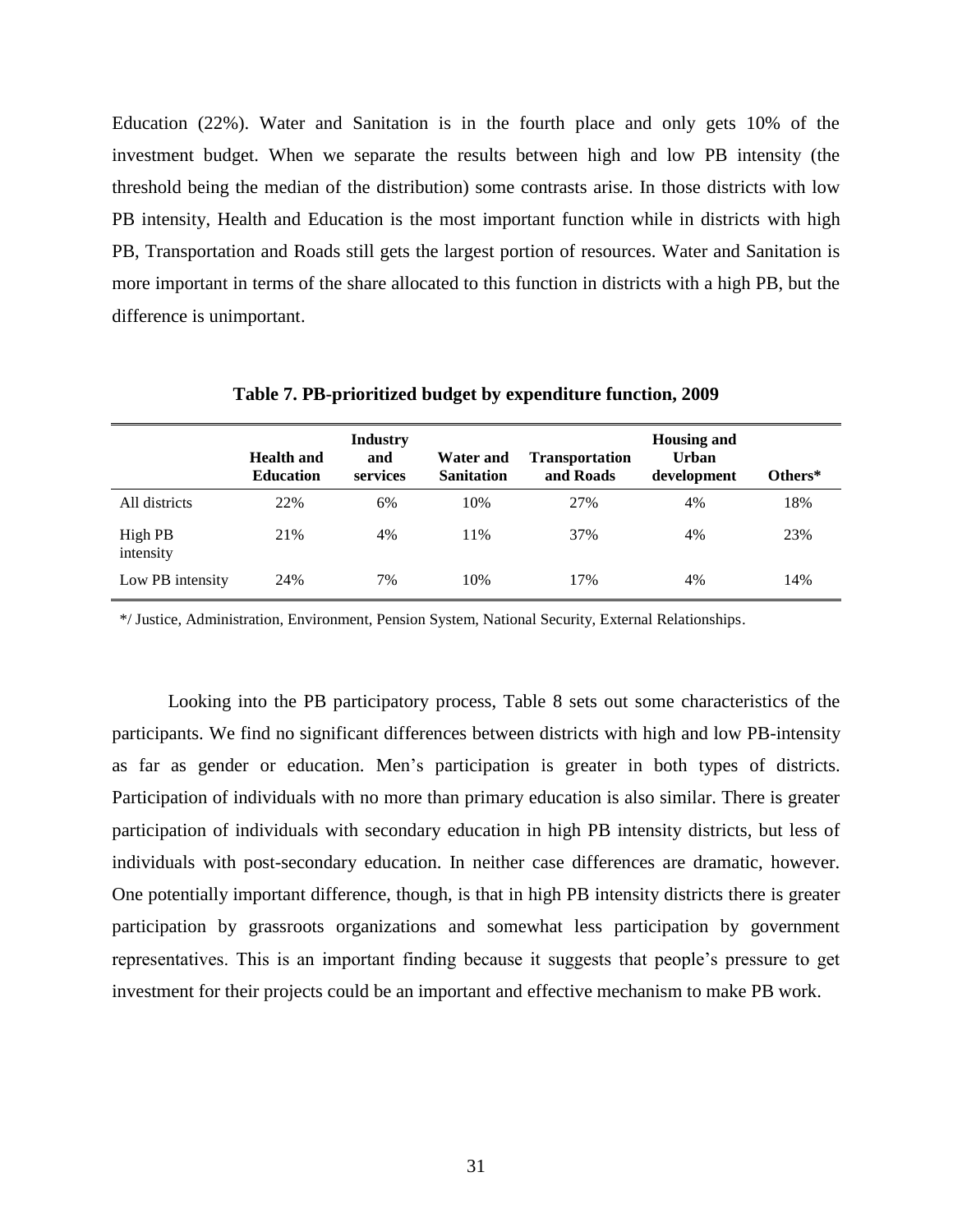|                                  | Low PB intensity | <b>High PB</b> intensity | <b>Total</b> |
|----------------------------------|------------------|--------------------------|--------------|
| Gender                           |                  |                          |              |
| Female                           | 30%              | 31%                      | 30%          |
| Male                             | 69%              | 67%                      | 68%          |
| <b>Educational level</b>         |                  |                          |              |
| No education                     | 4%               | 5%                       | 4%           |
| Primary education                | 6%               | 4%                       | 5%           |
| Secondary education              | 50%              | 54%                      | 52%          |
| Post-secondary education         | 41%              | 38%                      | 39%          |
| <b>Organizations represented</b> |                  |                          |              |
| Grassroots social organizations  | 48%              | 54%                      | 51%          |
| <b>Workers Unions</b>            | 1%               | 1%                       | 1%           |
| Civil associations               | 36%              | 34%                      | 35%          |
| Government representatives       | 13%              | 10%                      | 12%          |
| <b>Employers</b> associations    | 3%               | $2\%$                    | 2%           |

## **Table 8. Characteristics of participants in PB processes**

# **6. Determinants of PB**

PB intensity varies significantly across municipalities in Peru. Since PB has not been randomly assigned, socio-demographic and political factors at the local level may be driving demand for PB use. In this section we present an analysis of potential determinants of PB intensity running linear regression of PB intensity measures against those variables.

Our dependent variable includes two measures of PB results: percentage of municipality's investment budget prioritized through PB, and percentage of investment projects prioritized through PB. As explained above, we use both a strict and a lax definition of matching projects in the PB and SIAF databases. In addition, we also present regression results for two measures of participation in PB: number of participating organizations and number of individual participants as a percentage of the district's population. We consider four socio-demographic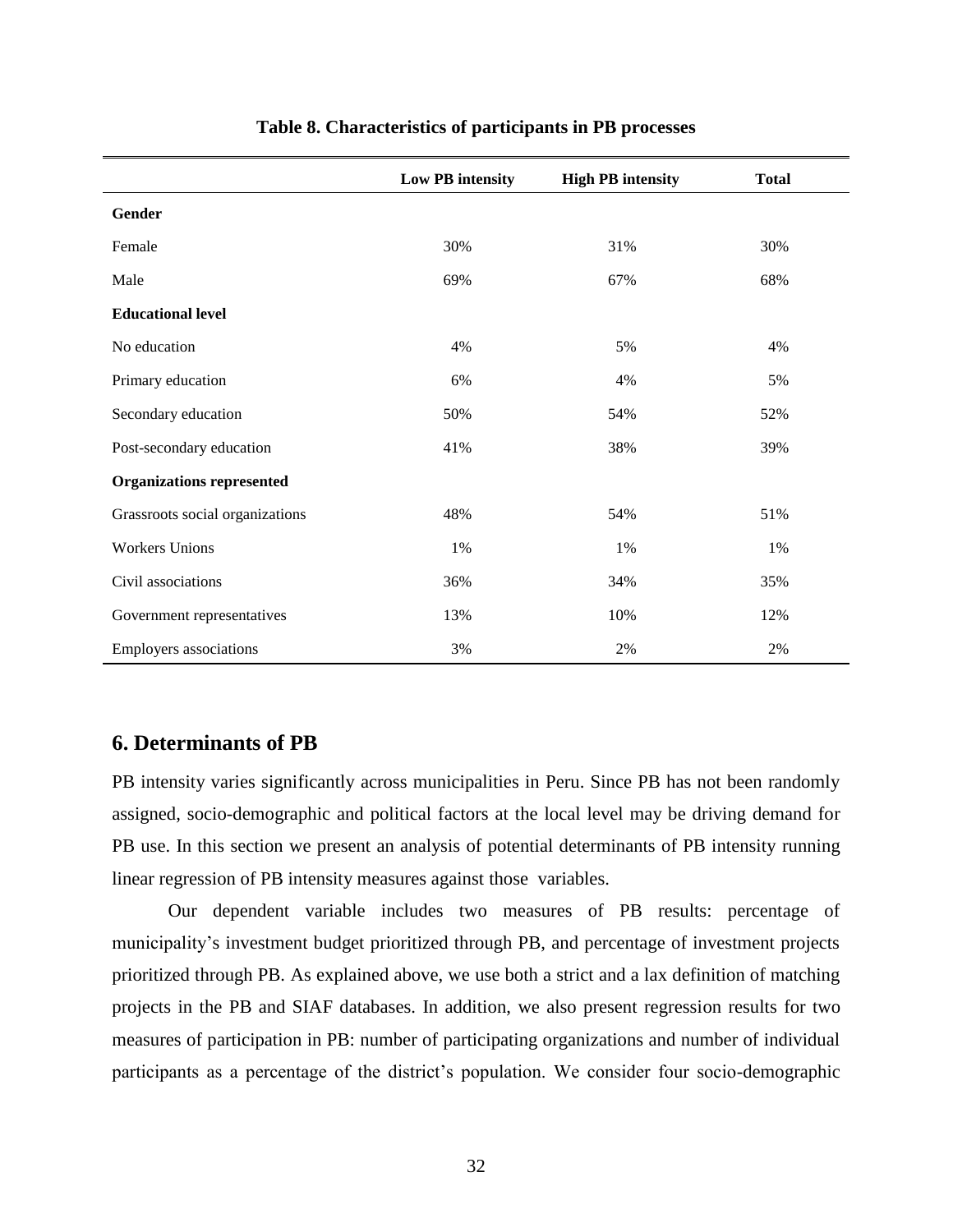variables: percentage of urban population, poverty rate, Gini coefficient, and human development index.

Our electoral results database allows us to capture several features of the political environment. These include measures of political participation (number of political groups participating in the last election—2006—and percentage of votes cast over voting population) and authorities' political backing (percentage of votes obtained by the mayor an whether she was immediately reelected). We also include the percentage of invalid votes, which may be a measure of political dissent (if votes are consciously invalidated) or political culture (i.e., people do not know how to cast a valid vote). Another measure of political culture that we also include is the percentage of undocumented adults. Finally, we have a measure of women's participation (percentage of women among voters). Results are presented in Table 9 below.

|                                      | <b>PB</b><br>intensity,<br>lax<br>definition | <b>PB</b><br>intensity,<br>strict<br>definition | Projects of<br>the<br>municipality<br>prioritized<br>by PB $(%),$<br>lax<br>definition | Projects of<br>the<br>municipality<br>prioritized<br>by PB $(%),$<br>strict<br>definition | Number of<br>participating<br>organization | People<br>participating<br>on the PB (%<br>over the total<br>district<br>population) |
|--------------------------------------|----------------------------------------------|-------------------------------------------------|----------------------------------------------------------------------------------------|-------------------------------------------------------------------------------------------|--------------------------------------------|--------------------------------------------------------------------------------------|
| Urban population $(\%)$              | $-0.0514$                                    | 0.116                                           | $-0.00398$                                                                             | 0.00678                                                                                   | 31.25                                      | $-0.00407$                                                                           |
|                                      | (0.194)                                      | (0.112)                                         | (0.0155)                                                                               | (0.0127)                                                                                  | (51.14)                                    | (0.00301)                                                                            |
| Poverty incidence                    | $-0.162$                                     | 0.0262                                          | 0.00663                                                                                | 0.0151                                                                                    | 198.7***                                   | $-0.00131$                                                                           |
|                                      | (0.286)                                      | (0.165)                                         | (0.0228)                                                                               | (0.0187)                                                                                  | (74.84)                                    | (0.00441)                                                                            |
| Gini Coefficient                     | $-1.321$                                     | $-0.0974$                                       | $-0.0479$                                                                              | $-0.00290$                                                                                | $-151.4$                                   | $-0.0117$                                                                            |
|                                      | (0.832)                                      | (0.480)                                         | (0.0665)                                                                               | (0.0544)                                                                                  | (218.2)                                    | (0.0128)                                                                             |
| Human development<br>Index           | 1.490                                        | 0.536                                           | $0.243**$                                                                              | $0.152*$                                                                                  | 540.5                                      | $-0.0222$                                                                            |
|                                      | (1.285)                                      | (0.742)                                         | (0.103)                                                                                | (0.0839)                                                                                  | (334.1)                                    | (0.0196)                                                                             |
| Number of political<br>groups        | $-0.00344$                                   | 0.00636                                         | 0.000247                                                                               | 0.000660                                                                                  | 8.023***                                   | $-0.000432***$                                                                       |
|                                      | (0.00930)                                    | (0.00537)                                       | (0.000743)                                                                             | (0.000607)                                                                                | (2.515)                                    | (0.000148)                                                                           |
| Votes cast over voting<br>population | $-1.471$                                     | $-0.230$                                        | 0.0604                                                                                 | 0.0820                                                                                    | 435.5                                      | $0.0272*$                                                                            |
|                                      | (0.996)                                      | (0.575)                                         | (0.0796)                                                                               | (0.0651)                                                                                  | (264.4)                                    | (0.0155)                                                                             |

**Table 9. Political determinants of PB intensity**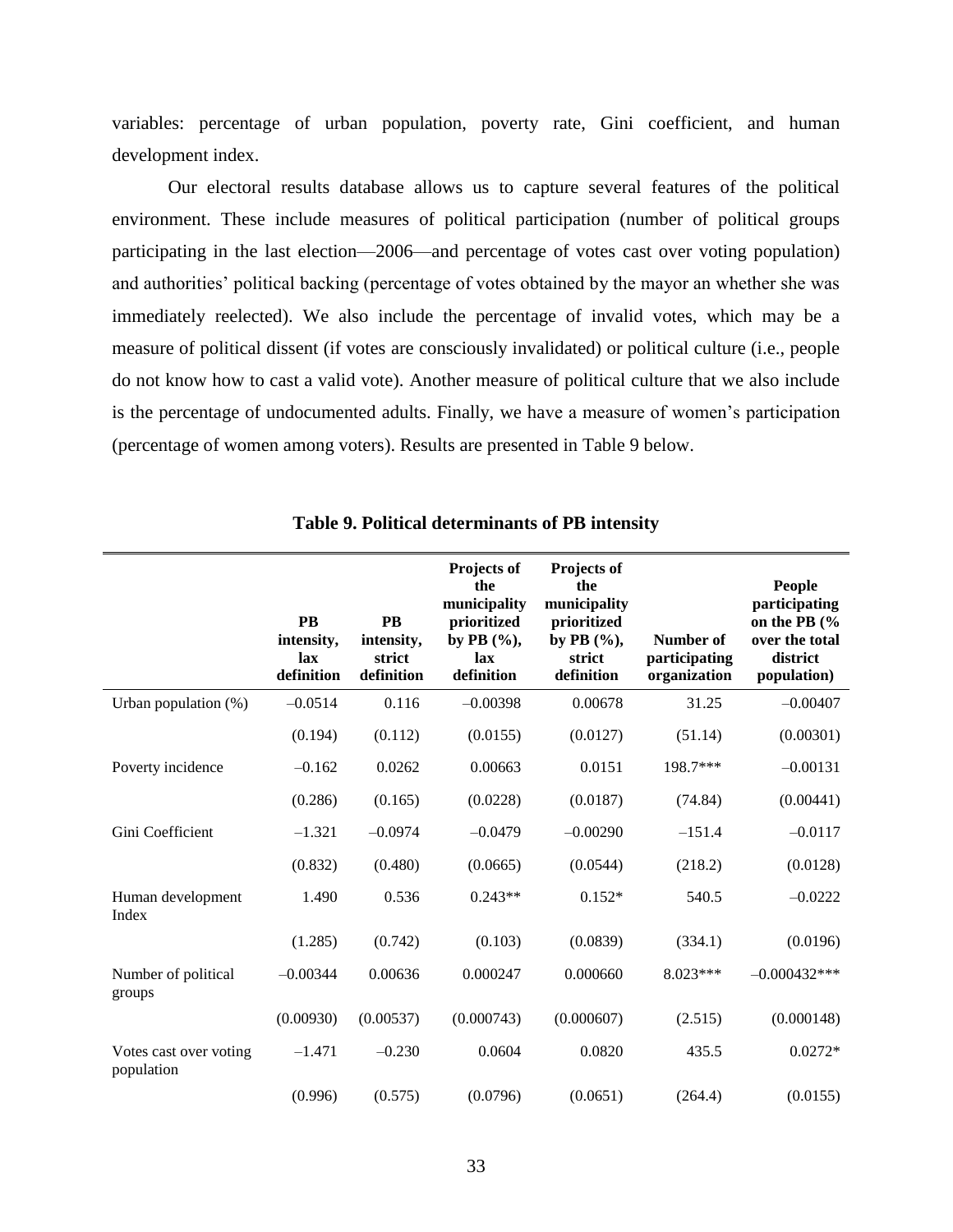|                                                                                                              | <b>PB</b><br>intensity,<br>lax<br>definition | <b>PB</b><br>intensity,<br>strict<br>definition | Projects of<br>the<br>municipality<br>prioritized<br>by PB $(%),$<br>lax<br>definition | Projects of<br>the<br>municipality<br>prioritized<br>by PB $(%),$<br>strict<br>definition | <b>Number of</b><br>participating<br>organization | <b>People</b><br>participating<br>on the PB (%<br>over the total<br>district<br>population) |
|--------------------------------------------------------------------------------------------------------------|----------------------------------------------|-------------------------------------------------|----------------------------------------------------------------------------------------|-------------------------------------------------------------------------------------------|---------------------------------------------------|---------------------------------------------------------------------------------------------|
| % of the votes gotten<br>by the winner over the<br>total number of voters<br>in the last election<br>process | $-0.631$                                     | 0.0371                                          | 0.00190                                                                                | 0.0144                                                                                    | 67.89                                             | $-0.00224$                                                                                  |
|                                                                                                              | (0.395)                                      | (0.228)                                         | (0.0315)                                                                               | (0.0258)                                                                                  | (109.1)                                           | (0.00643)                                                                                   |
| Invalid votes over<br>votes cast                                                                             | 0.188                                        | 0.167                                           | $-0.0101$                                                                              | $-0.0221$                                                                                 | 354.1**                                           | 0.00590                                                                                     |
|                                                                                                              | (0.618)                                      | (0.357)                                         | (0.0494)                                                                               | (0.0404)                                                                                  | (158.9)                                           | (0.00936)                                                                                   |
| Mayor immediately<br>reelected (yes=1)                                                                       | 0.0564                                       | $-0.00444$                                      | 0.00694                                                                                | 0.00617                                                                                   | 13.96                                             | $-0.000509$                                                                                 |
|                                                                                                              | (0.0646)                                     | (0.0373)                                        | (0.00516)                                                                              | (0.00422)                                                                                 | (17.50)                                           | (0.00102)                                                                                   |
| % of voting women<br>over the total voting<br>population                                                     | 0.675                                        | $-1.095$                                        | 0.0227                                                                                 | $-0.0230$                                                                                 | $-426.0$                                          | 0.00373                                                                                     |
|                                                                                                              | (1.229)                                      | (0.709)                                         | (0.0982)                                                                               | (0.0802)                                                                                  | (328.5)                                           | (0.0192)                                                                                    |
| Population over 18<br>with no ID                                                                             | 0.00142                                      | 0.00154                                         | $0.00380**$                                                                            | $0.00370***$                                                                              | $-1.652$                                          | $-0.000301$                                                                                 |
|                                                                                                              | (0.0212)                                     | (0.0122)                                        | (0.00169)                                                                              | (0.00139)                                                                                 | (5.506)                                           | (0.000324)                                                                                  |
| Constant                                                                                                     | 0.949                                        | 0.357                                           | $-0.194$                                                                               | $-0.172*$                                                                                 | $-613.6$                                          | 0.00490                                                                                     |
|                                                                                                              | (1.540)                                      | (0.888)                                         | (0.123)                                                                                | (0.101)                                                                                   | (403.7)                                           | (0.0238)                                                                                    |
| Observations                                                                                                 | 195                                          | 195                                             | 195                                                                                    | 195                                                                                       | 184                                               | 185                                                                                         |
| R-squared                                                                                                    | 0.091                                        | 0.045                                           | 0.120                                                                                  | 0.107                                                                                     | 0.143                                             | 0.198                                                                                       |

**Table 9. Political determinants of PB intensity**

Standard errors in parentheses. \*\*\*  $p<0.01$ , \*\*  $p<0.05$ , \*  $p<0.1$ 

Three are the main findings from this analysis. One, we do not find any strong systematic correlation between socio-demographic or political variables and PB results measures.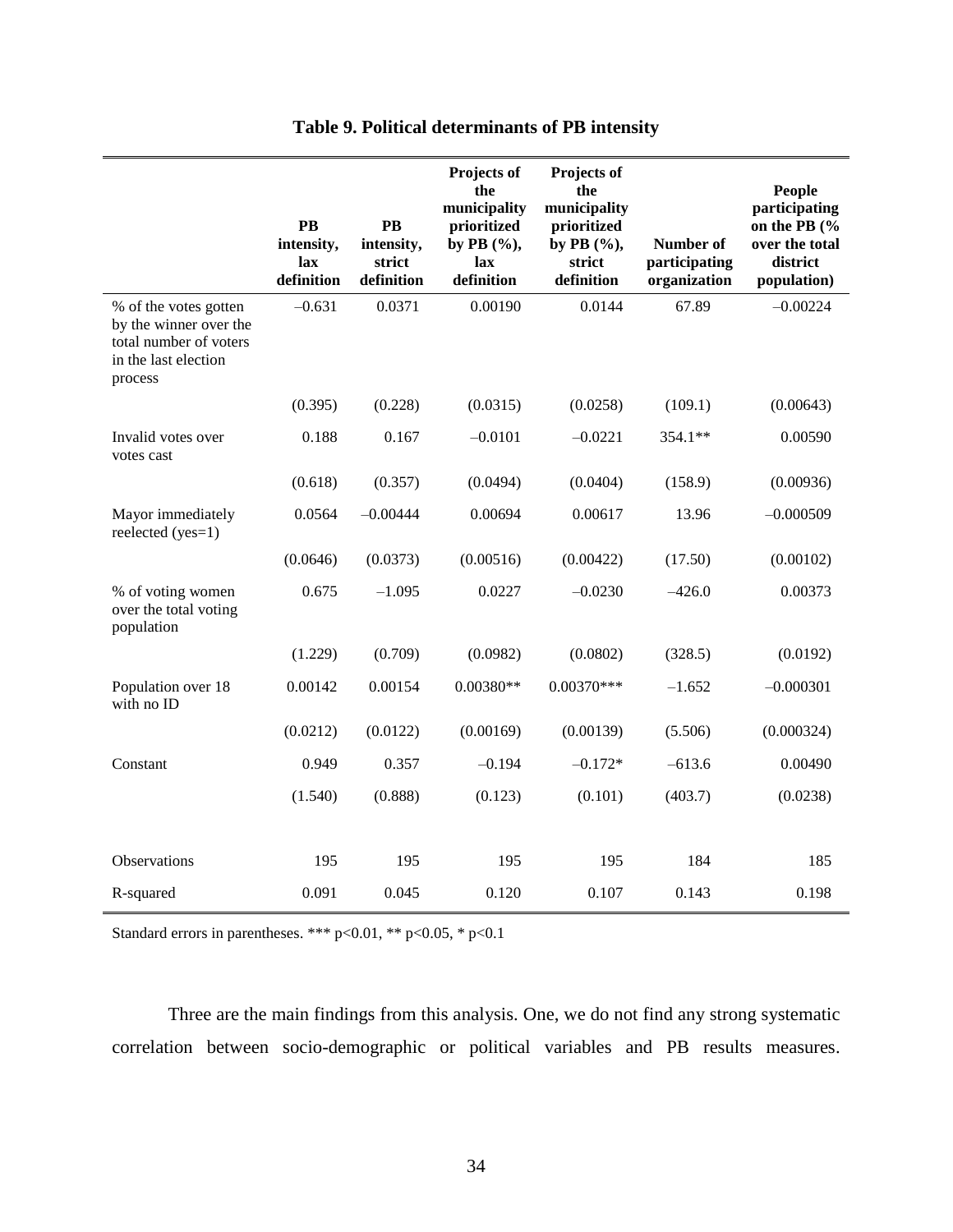Particularly, our preferred measure of PB intensity (percentage of investment budget prioritized by PB) is not significantly correlated with any of the independent variables included.

Two, among political variables, we have some evidence of a relationship between political participation and PB use (not PB intensity). In effect, the number of political groups correlates positively with the number of organizations participating in PB. However, it correlates negatively with the number of individuals participating. This is consistent with a view of political groups as entities that represent different sectors of the population. In this context, a smaller number of political groups will leave more room for more participation of groups representing narrower interests (neighborhood associations, parents groups, among others). Percentage of votes cast also correlates positively with one PB participation measure, though only weakly, but not with PB results (PB intensity). Altogether these variables suggest an association between broad political participation and PB participation. The percentage of invalid votes also correlates positively with one measure of PB participation, suggesting that political dissatisfaction may be associated with PB participation. Women's political participation does not seem to have a systematic correlation with our PB intensity measures.

Three, a possible measure of social exclusion, the percentage of undocumented adults, is positively correlated only with percentage of projects prioritized by PB both under the strict and lax match.

In sum, we do not find any strong correlates of our PB results measures among the sociodemographic and political variables analyzed. This is particularly so for the case of our preferred measure of PB intensity. However, we have some evidence of a positive correlation between PB participation and broader political participation.

## **7. Results and discussion**

Table 11 below set out our benchmark results for two different definitions of our two outcome variables. The first definition measures the outcome in levels while the second measures it as the change between a base year (2007) and the last year for which we have data (2010). For each specification we tested for endogeneity using the Hausman test. The results indicate that in none of the cases our PB indicator (PB intensity) is endogenous. Interestingly, however, in the case of PB variables related to participation the results of the tests suggest endogeneity between the water continuity variable and PB participation. This indicates that participation of the people in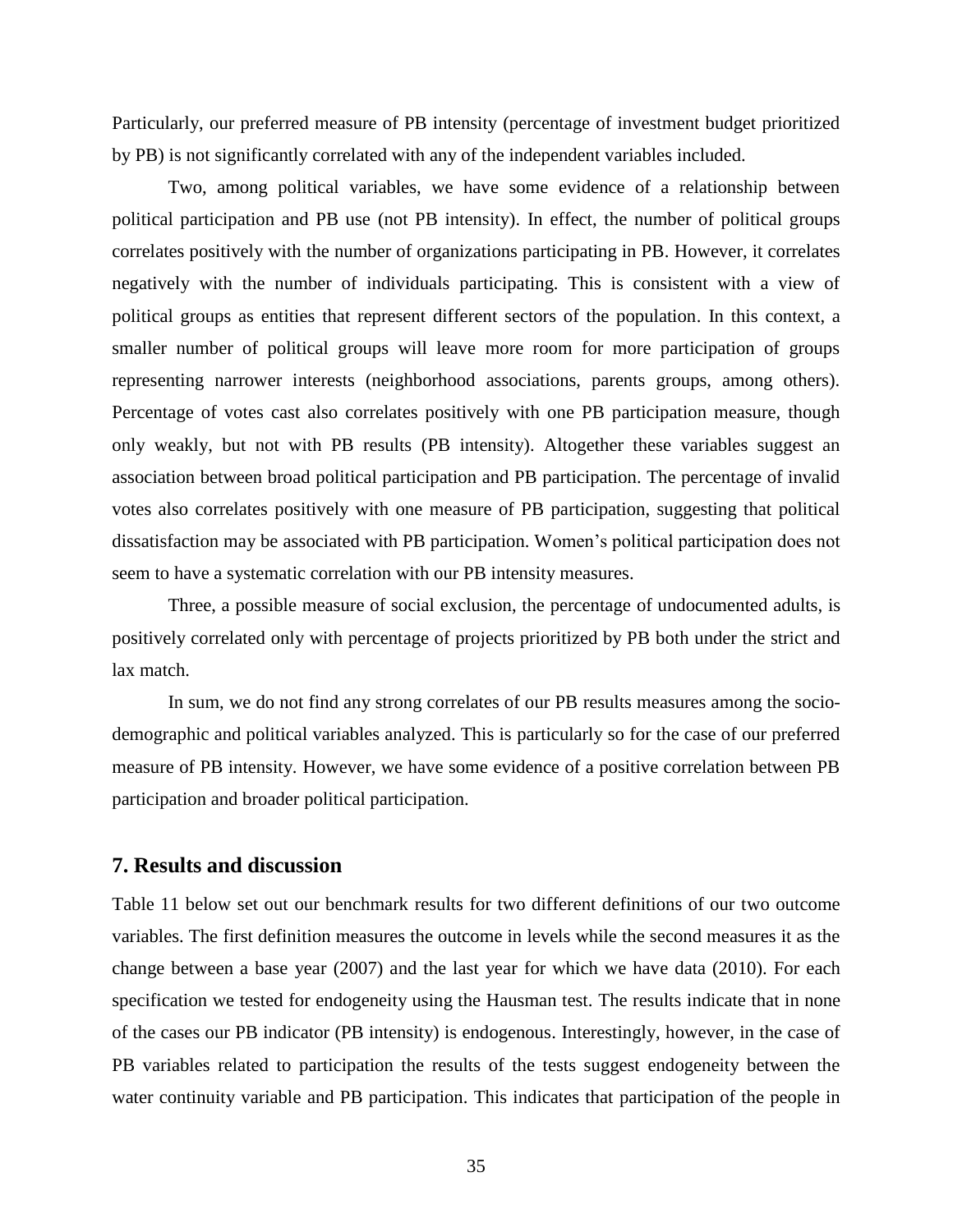the PB process and the quality of service are correlated. These two pieces of evidence together suggest that while participation is associated with the quality of water services, in the process to turn participation into municipal budget allocations, where both technical and political issues come into play, this link is severed. This interpretation underlines the weaknesses in the PB process. Finally, in the case of coverage we find no evidence of a link because there is very little investment in expansion of coverage, as qualitative evidence overwhelmingly confirms.

We find no evidence of significant effects of PB on water service coverage either defined by levels or changes. This result holds for any set of control variables used. For our outcome of water service quality, continuity, we have contrasting results when measured in levels *vis-á-vis* when measured in changes. When measured in levels, there is a significant correlation when we control only for demographics. Once we introduce additional control variables significance vanishes. In the case of our measure in changes, the association is negative, but (weakly) significant in only two specifications, before we introduce most control variables. Altogether, results suggest that there is no systematic relationship between PB and our water service quality measures.

Regarding our control socio-demographic variables, poverty incidence correlates negatively with our two outcomes when measured in levels, but is only significant for continuity. This corresponds to the intuitive notion that poor districts have less coverage and worse water services quality. When measured in changes, the association is generally not significant. Among variables intended to capture management capacity at the municipality level, the percentage of investment budget execution correlates positively with both coverage and continuity measured in levels. This seems plausible as municipalities with greater capacity to execute investments generally may equally be better at executing water investment projects that thus translate in better coverage and continuity. Also, the fact that the municipality is registered in the National Public Investment System (SNIP) correlates positively with levels of water continuity.

The importance of mining royalties for municipal finances shows a weak negative association with changes in coverage in most specifications. However, it is positively associated with changes in continuity. Since this is a key source of funding for water projects, these two findings may suggest a preference for investment in improving quality for those already served rather than expanding service to those without access, which are likely the poorer. This is related to the fact that resources are not large enough to fund significant increases in coverage. As we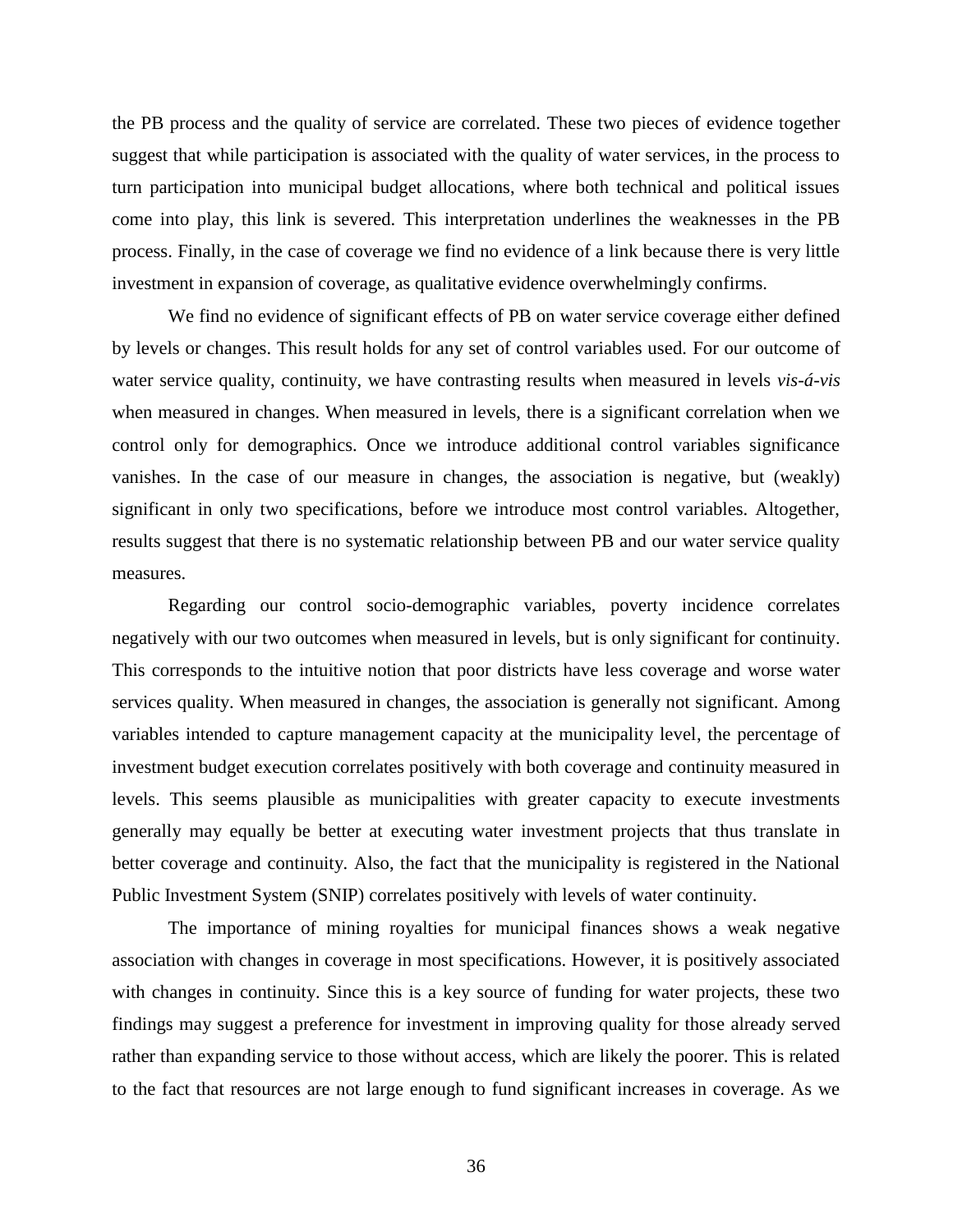indicated above the investment budget for water and sanitation per district is barely 1.3 million soles (about US\$450,000), which, even if fully allocated to coverage expansion, could not have a significant impact in access. In addition, our qualitative evidence also indicates that resources are quite limited so as to permit significant coverage expansion. Two quotes from municipality officers illustrate the point quite clearly:

*"This time it's our turn to ask for a change of network, because this is older than 35 years, but the money wasn't enough to even cover three blocks".* (Altagracia Bustamante – President of Bellavista's District Management/Steering Committee).

*"Water ought to come first, but it's always spent more on roadwork, because investment in water and sewage is high if you actually want to do something, it's a lot of money, one of these projects does not go for less than three million".*  (Mario Ferreyros – Assistant Accounting Manager. Municipality of San Ramón).

A remarkable result highlights the importance of political participation by women. In effect, we find that the percentage of voting women is associated positively with both measures of coverage (strongly) and with continuity (in levels, before we control for arrears and provider features, and in changes). There are good reasons to think that women may be more concerned about water services than men. Water is an indispensable element in the household. Since women are more involved in house work, they carry a disproportionate portion of the burden of obtaining water in the absence of connection to piped water. In addition, good quality drinking water is associated to children's health as unclean water is a major source of diarrhea. Since typically it is women that care after children's health, it is not surprising that their political participation is associated to better indicators of coverage and water service quality.

Regarding other political variables, we find that whether the mayor is re-elected correlates negatively with coverage. Also, the percentage of votes obtained by the mayor associates negatively with both coverage and continuity measured in levels. Finally, the fact that the district is the capital of the province has a positive and significant effect on water coverage and continuity in levels. This is consistent with the idea that investment in water services is constrained by the amount of available resources as provincial governments command substantially more resources than district governments.

37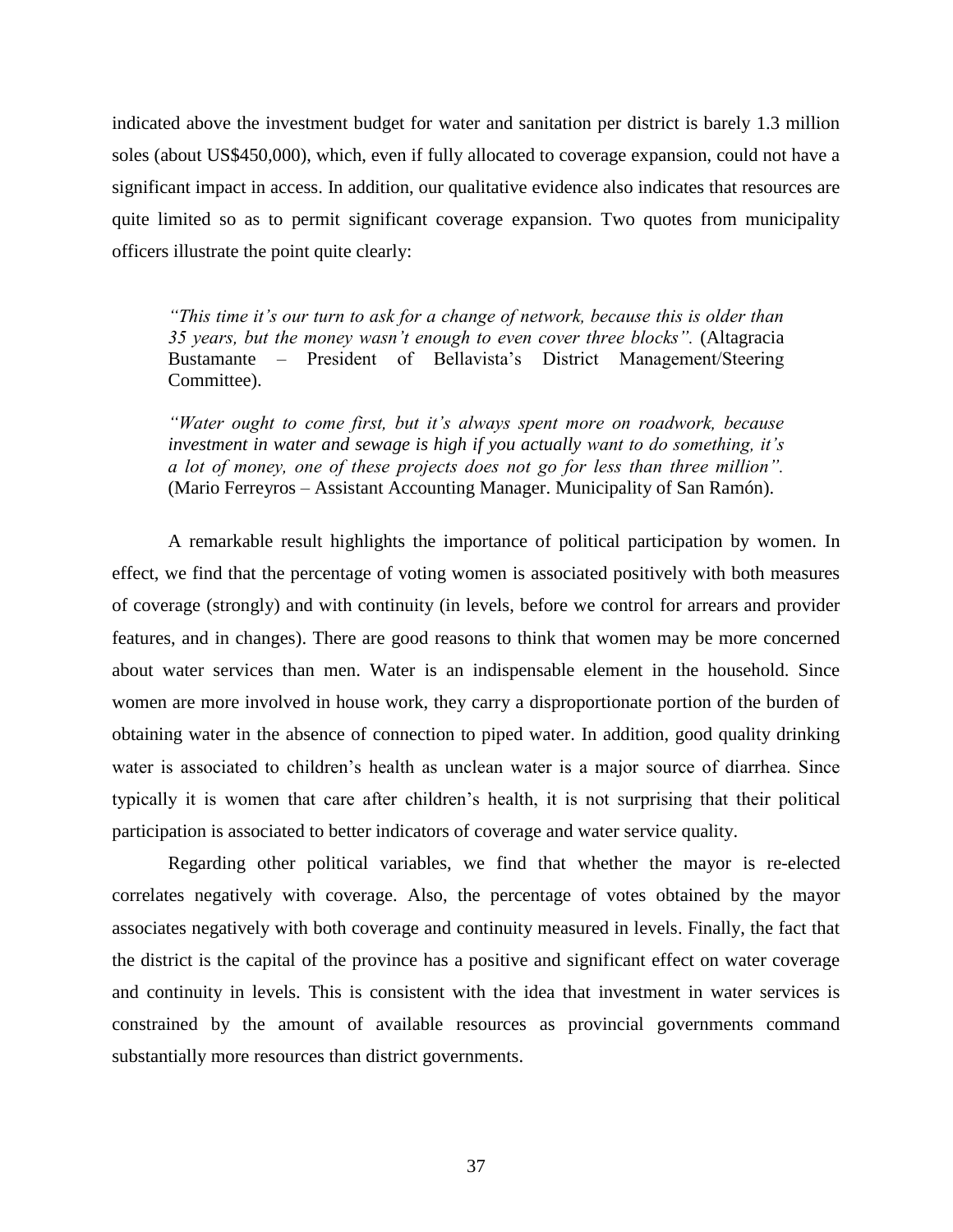Finally, provider characteristics seem to be associated with outcomes only in a few cases. Water price has a positive and significant, but statistically weak, effect on coverage when the full set of control variables is included. This is plausible as these providers may have better capacity to provide a better service. Much less intuitively, the percentage of unbilled water correlates positively with changes in the two outcomes, but for both only weakly. Measures of provider size generally do not correlate with outcome levels, except for continuity (negatively), but in this case the correlation is weak. Large-sized providers correlate positively with changes for both coverage and continuity.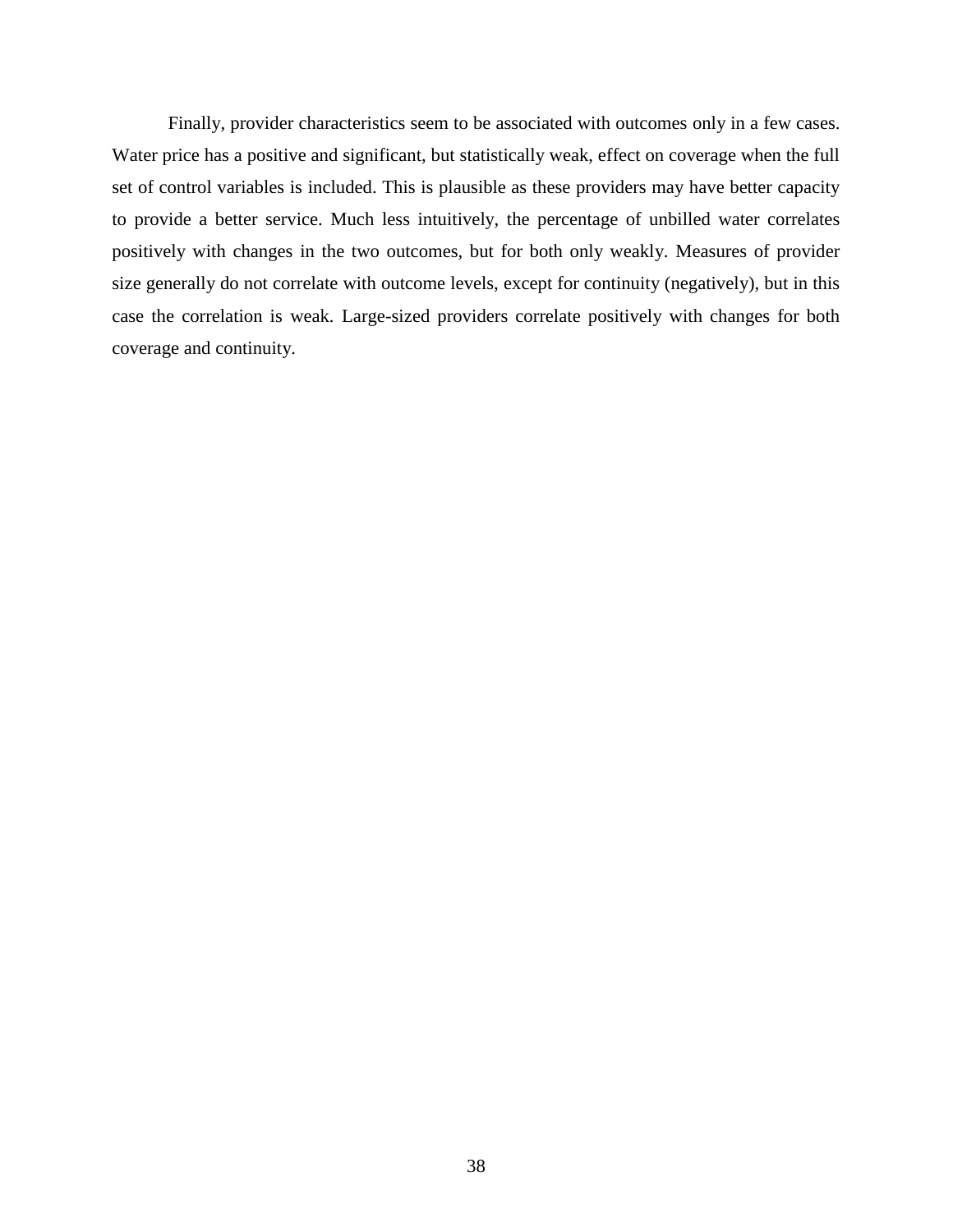|                                                 | Water coverage |               |                            |                            | <b>Continuity</b>       |                         |                            |                     |
|-------------------------------------------------|----------------|---------------|----------------------------|----------------------------|-------------------------|-------------------------|----------------------------|---------------------|
| <b>Independent Variables</b>                    | $\frac{0}{0}$  | $\frac{0}{0}$ | <b>Change</b><br>2007-2010 | <b>Change</b><br>2007-2010 | <b>Hours</b> per<br>day | <b>Hours</b> per<br>day | <b>Change</b><br>2007-2010 | Change<br>2007-2010 |
| PB intensity, lax match                         | 0.0427         | 0.0316        | $-0.00491$                 | $-0.0126$                  | 1.165                   | 1.133                   | $-0.403$                   | $-0.723$            |
|                                                 | (0.0371)       | (0.0394)      | (0.0326)                   | (0.0359)                   | (1.399)                 | (1.208)                 | (0.411)                    | (0.461)             |
| Urban Population (%)                            | $-0.0667$      | $-0.121$      | 0.0771                     | $-0.0216$                  | $-3.141$                | 0.0350                  | 0.454                      | $-3.295**$          |
|                                                 | (0.0966)       | (0.0989)      | (0.132)                    | (0.130)                    | (3.645)                 | (3.777)                 | (2.731)                    | (1.629)             |
| Poverty Incidence                               | $-0.0796$      | $-0.0655$     | 0.0828                     | $-0.000585$                | $-13.49***$             | $-7.728*$               | $-2.060$                   | $-2.237$            |
|                                                 | (0.107)        | (0.120)       | (0.116)                    | (0.143)                    | (4.132)                 | (3.978)                 | (1.831)                    | (2.024)             |
| Change in Investment<br><b>Budget Execution</b> | 1.07e-09**     | $1.01e-09*$   | $1.11e-10$                 | $-8.77e-11$                | 3.78e-08**              | $2.72e-08*$             | $6.27e-10$                 | $-5.47e-09$         |
|                                                 | $(4.85e-10)$   | $(5.78e-10)$  | $(3.66e-10)$               | $(4.10e-10)$               | $(1.51e-08)$            | $(1.43e-08)$            | $(5.79e-09)$               | $(5.43e-09)$        |
| % of budget financed by<br>mining royalties     | 0.0545         | 0.0251        | $-0.0649$                  | $-0.127**$                 | $-2.886$                | $-0.0845$               | $2.082***$                 | 2.182**             |
|                                                 | (0.0581)       | (0.0550)      | (0.0479)                   | (0.0562)                   | (2.064)                 | (2.044)                 | (0.784)                    | (0.848)             |
| The municipality is<br>registered on the SNIP   | $-0.00332$     | $-0.0434$     | $-0.0203$                  | $-0.00892$                 | $4.674**$               | $3.372*$                | $-0.572$                   | $-0.944$            |
|                                                 | (0.0512)       | (0.0555)      | (0.0454)                   | (0.0509)                   | (1.983)                 | (1.999)                 | (0.806)                    | (0.925)             |
| Province capital district=1                     | $0.123**$      | 0.0783        | 0.0649                     | 0.0985                     | 4.961**                 | 4.819**                 | $-1.168$                   | $-0.673$            |
|                                                 | (0.0526)       | (0.0565)      | (0.0573)                   | (0.0677)                   | (2.006)                 | (1.961)                 | (1.063)                    | (1.221)             |

# **Table 10. Effects of PB on water quality indicators: regression results**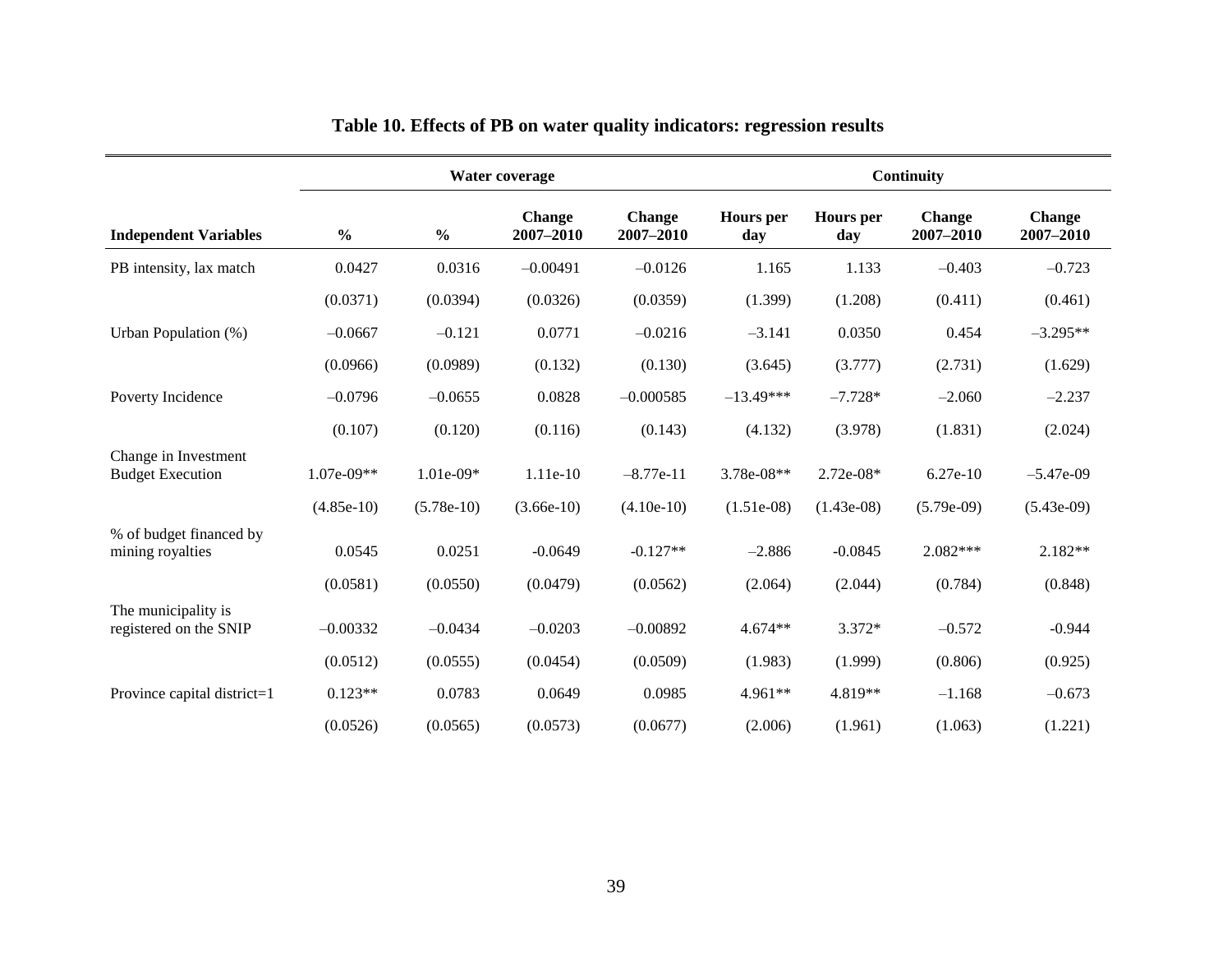|                                                                     |               |               | Water coverage             |                            |                         |                         | <b>Continuity</b>          |                            |
|---------------------------------------------------------------------|---------------|---------------|----------------------------|----------------------------|-------------------------|-------------------------|----------------------------|----------------------------|
| <b>Independent Variables</b>                                        | $\frac{0}{0}$ | $\frac{0}{0}$ | <b>Change</b><br>2007-2010 | <b>Change</b><br>2007-2010 | <b>Hours</b> per<br>day | <b>Hours</b> per<br>day | <b>Change</b><br>2007-2010 | <b>Change</b><br>2007-2010 |
| Mayor inmediatly<br>reelected=1                                     | $-0706**$     | $-0.0479$     | $-0.0211$                  | $-0.00870$                 | $-0.467$                | $-1.383$                | 0.766                      | 0.844                      |
|                                                                     | (0.0353)      | (0.0374)      | (0.0323)                   | (0.0336)                   | (1.245)                 | (1.185)                 | (0.615)                    | (0.601)                    |
| % of votes for the winner                                           | 0.165         | 0.112         | $-0.0846$                  | $-0.100$                   | $-12.32**$              | $-13.39**$              | $-0.203$                   | $-1.423$                   |
|                                                                     | (0.150)       | (0.158)       | (0.133)                    | (0.148)                    | (6.204)                 | (5.463)                 | (2.923)                    | (3.051)                    |
| % of votind women over<br>total voting population                   | $3.706***$    | 3.950***      | 1.582**                    | $1.724**$                  | 51.07**                 | 23.03                   | 9.894                      | 29.00***                   |
|                                                                     | (0.748)       | (0.838)       | (0.669)                    | (0.728)                    | (23.38)                 | (23.22)                 | (15.50)                    | (10.90)                    |
| Average quarterly water<br>price                                    |               | $0.0807**$    |                            | 0.0376                     |                         | $-0.255$                |                            | 0.387                      |
|                                                                     |               | (0.0312)      |                            | (0.0344)                   |                         | (1.073)                 |                            | (0.554)                    |
| % of unbilled water                                                 |               | $-0.0994$     |                            | $0.220*$                   |                         | $-7.167$                |                            | $4.170*$                   |
|                                                                     |               | (0.122)       |                            | (0.129)                    |                         | (5.591)                 |                            | (2.442)                    |
| Arrears (number of months)                                          |               | 0.00555       |                            | 0.00920                    |                         | $-0.932***$             |                            | 0.180                      |
|                                                                     |               | (0.0100)      |                            | (0.00721)                  |                         | (0.301)                 |                            | (0.141)                    |
| Number of districts attended<br>by the local water supplier<br>(WS) |               | $-0.000148$   |                            | $-0.000170$                |                         | $0.125**$               |                            | $-0.0152$                  |
|                                                                     |               | (0.00165)     |                            | (0.00200)                  |                         | (0.0516)                |                            | (0.0272)                   |
| Size of the WS: big (more<br>than $40000$ conections=1)             |               | 0.0800        |                            | $0.221**$                  |                         | $-5.728*$               |                            | $3.068**$                  |
|                                                                     |               | (0.0627)      |                            | (0.0852)                   |                         | (2.960)                 |                            | (1.333)                    |

# **Table 10. Effects of PB on water quality indicators: regression results**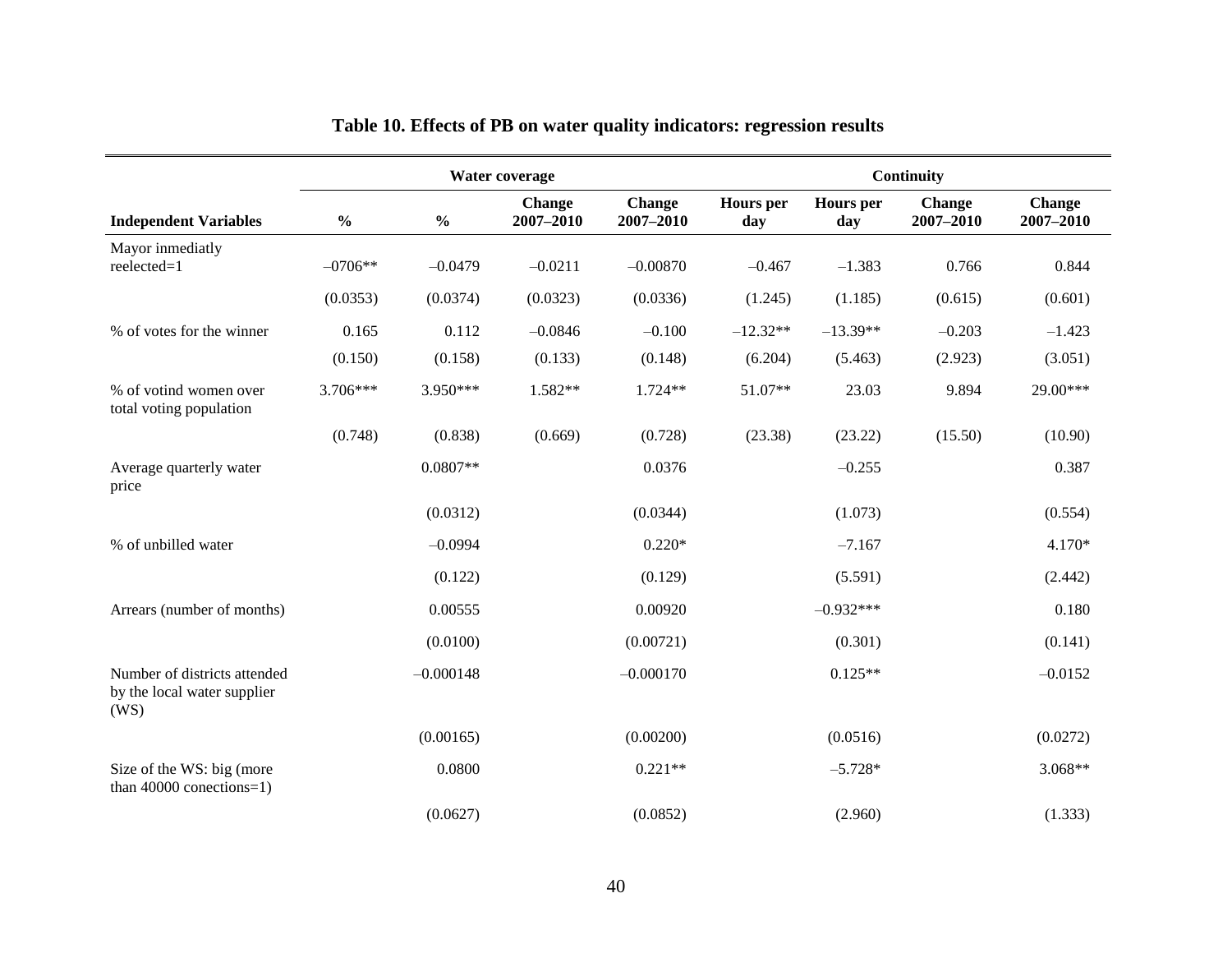|                                                                      | Water coverage |             |                         |                                | <b>Continuity</b>       |                         |                     |                            |  |
|----------------------------------------------------------------------|----------------|-------------|-------------------------|--------------------------------|-------------------------|-------------------------|---------------------|----------------------------|--|
| <b>Independent Variables</b>                                         | $\frac{0}{0}$  | $\%$        | Change<br>$2007 - 2010$ | <b>Change</b><br>$2007 - 2010$ | <b>Hours</b> per<br>day | <b>Hours</b> per<br>day | Change<br>2007-2010 | <b>Change</b><br>2007-2010 |  |
| Size of the WS: SEDAPAL<br>(more than $1000000$ )<br>$conections=1)$ |                | $-0.0570$   |                         | 0.106                          |                         | $-1.482$                |                     | 2.855*                     |  |
|                                                                      |                | (0.100)     |                         | (0.112)                        |                         | (3.805)                 |                     | (1.620)                    |  |
| Constant                                                             | $-1.062***$    | $-1.234***$ | $-0.859**$              | $-1.136***$                    | $-2.099$                | 13.51                   | $-4.696$            | $-15.29***$                |  |
|                                                                      | (0.361)        | (0.434)     | (0.341)                 | (0.392)                        | (11.75)                 | (12.39)                 | (6.307)             | (5.661)                    |  |
| <b>Observations</b>                                                  | 181            | 175         | 171                     | 167                            | 184                     | 178                     | 181                 | 176                        |  |
| R-squared                                                            | 0.231          | 0.294       | 0.080                   | 0.172                          | 0.189                   | 0.340                   | 0.082               | 0.178                      |  |

# **Table 10. Effects of PB on water quality indicators: regression results**

Robust standard errors in parentheses

\*\*\* p<0.01, \*\* p<0.05, \* p<0.1

\*/ Also were included the dummy variables 'The municipality has an investment planning office' and 'Size of the WS: medium'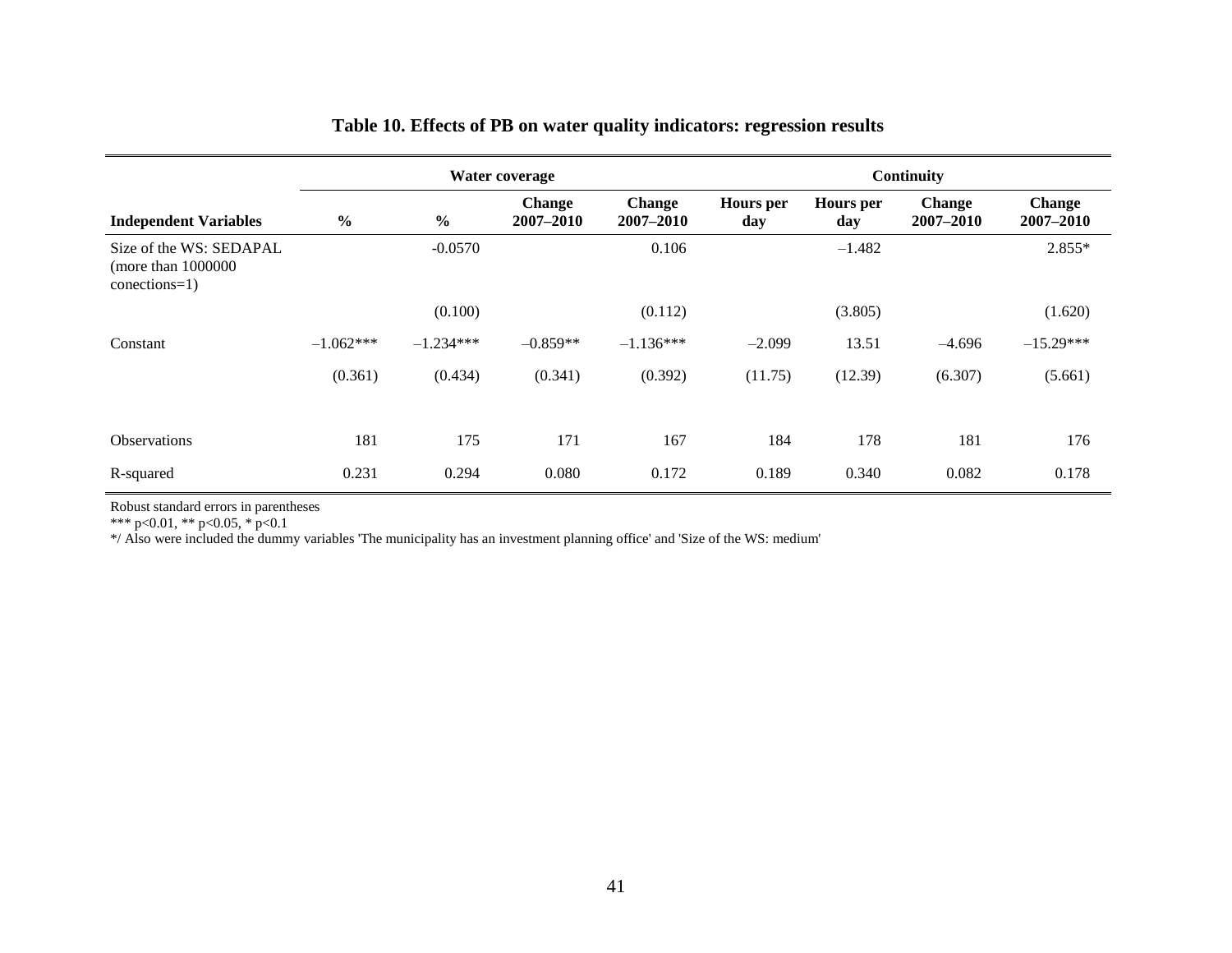The qualitative data collected is consistent with these results. Altogether, the perception of local actors, government officers, civil society participants, and service providers is that PB has little to no effects on coverage or quality of water. There are several reasons for this, which may be summed up in a description of PB as a mechanism with serious weaknesses to fulfill its promise as far as water service is concerned. First, institutionally, though PB is backed by several norms, the law mandate lacks "teeth" as the implementing norms (both *Reglamento* and *Instructivo*) do not contain precise indicators of results. In effect, the emphasis of these implementing norms is rather in the process. For instance, it does not make it mandatory for mayors to commit a minimum of resources to PB process, for instance, a percentage of the municipal investment budget. A consequence of this is a lot of variation on how much this amount changes from one district to the next. In this context, the role of the mayor is key, both in its decision of how much to put to public discussion through PB and how much finally gets into the budget. Further, it is the municipality's technical team that plays the key role in conducting the process. Another consequence is that districts where population organizations are weak, the Mayor faces less pressure to commit resources or abide by the decisions made in PB.

The same argument may also apply to interest groups within the same district. Those better positioned to participate may reap more benefits out of the PB process. Regrettably, those populations in marginal or remote areas of the districts do not stand the same chance of participating because of the costs. We find evidence of some municipalities adapting to these circumstances and implementing, for example, itinerant PB workshops to make sure most populations are included. Furthermore, we find that in districts where the Mayor supports PB and fosters participation, the PB process gains credibility and the population is more willing and available to participate.

A second reason is that investment resources per district are insufficient to carry out significant expansion of water services or improvement in the quality of services. Investments in public works that improve coverage or quality of water services have a very high cost that municipalities cannot cover within their limited resources. Consequently, the water projects that the municipality undertakes are basically small renovations of water and sewage networks, discarding the expansion projects due to high costs. This also explains why most of the water and sanitation work (and this also applies to roads) are concentrated in urban centers, leaving aside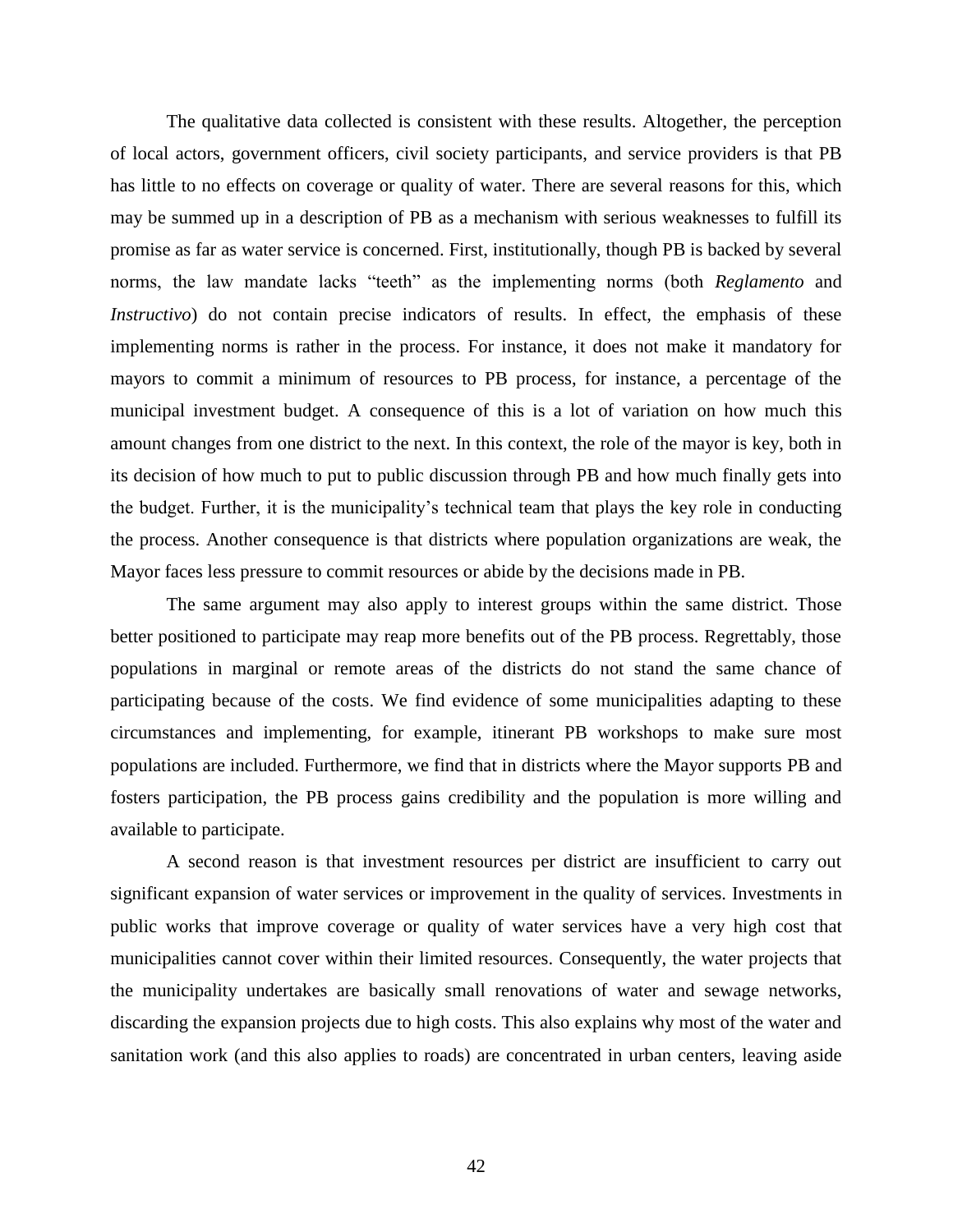the more marginal urban areas or the remote rural areas, since works are more costly in such areas. As a municipal officer told us:

*"There are areas that don't justify [the investment] Why? Because water and sewage are still to be done, the roads are rather narrow, the houses and fences must be aligned, align telephone poles, electricity, a whole number of things. By contrast, other (areas) are more practically situated, they have water and sewage connections, the houses are aligned, everything then is most likely to be implemented in this area, which is, basically totally formalized. (José Hipólito Magallanes – Head of Urban Development Management. Municipality of Sunampe).*

This implies that, contrary to the provisions of the law, as far as water is concerned participatory budgeting primarily may benefit an already privileged sector and not the most marginalized and poor. This also calls attention to the importance of other state agencies– Regional Governments, the Water for All Program–, as it is these that are able to invest more and carry out construction projects of greater magnitude and consequently have a greater impact.

Another factor that limits concentration of investment in substantial-sized works is the tendency to disperse investment fund in different small-scale projects. In highly fragmented political environments this may make sense for the mayor as it would allow him to cater to different groups of the population. $24$ 

The second specification proposed, which includes our investment variables to test the H2 as explained in the methods section, provides similar results (Table 11), suggesting that there is no impact of PB coming through specific investments made in the water sector (at the local level), which is consistent with the argument in the previous paragraph. Table 6 sets out regression results from this specification. In addition, we use these results to approach the question of which set of variables (PB, socio-demographic, political or service provider) contributes most to explain the variance in outcomes. We can measure this by looking at the change in R-squared once we introduce each set of variables. The conclusion is that provider characteristics weigh the most for every variable except level of coverage. For this it is the set of political variables that induces the greatest change in R-squared. The second most important set are political variables.

 $\overline{a}$ 

 $24$  Wright (2011) presents evidence from Peruvian municipalities of "particularistic exchanges" driving the political process.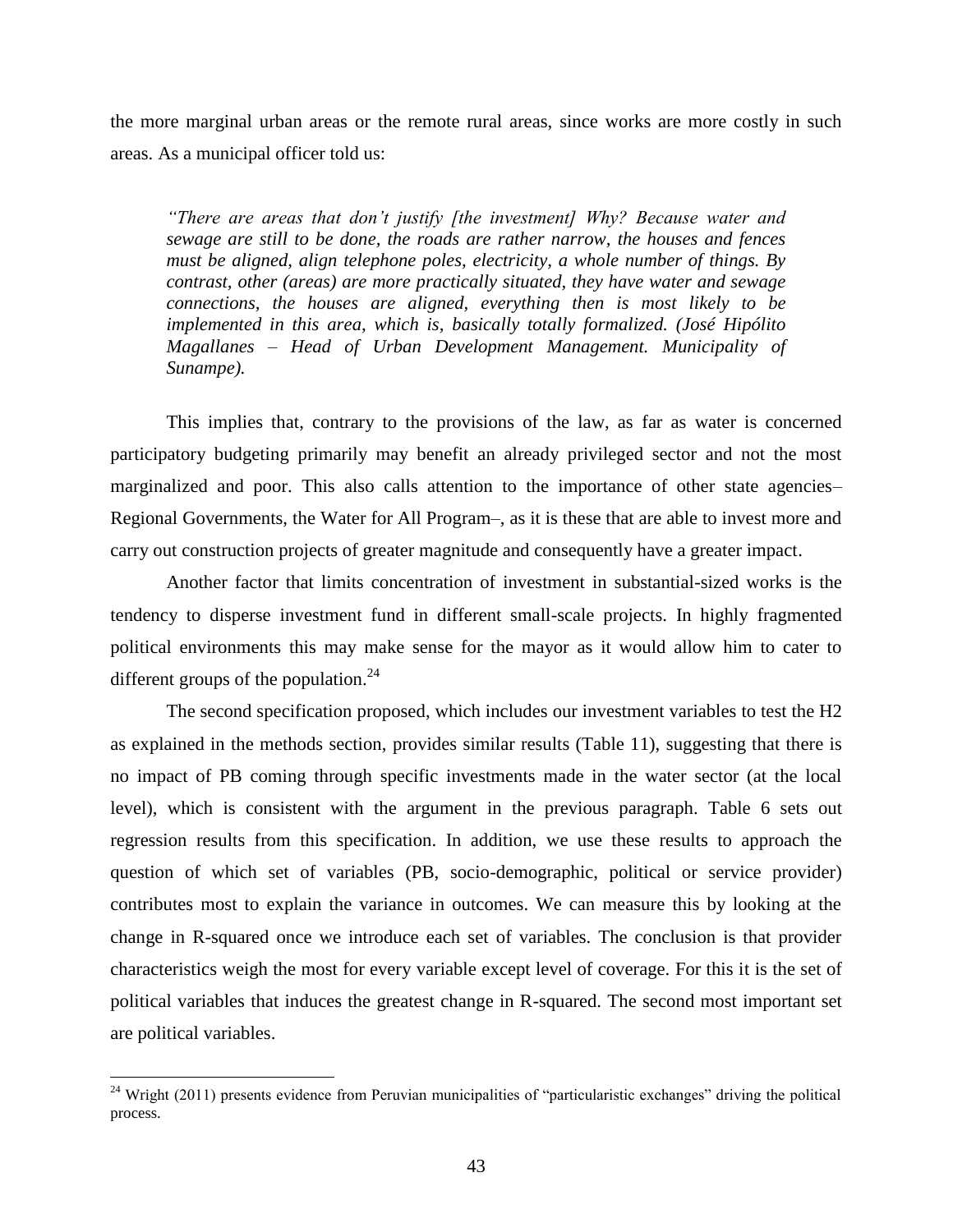|                                                                  | Water coverage |               |                                |                                |                         | Continuity              |                                |                                |  |
|------------------------------------------------------------------|----------------|---------------|--------------------------------|--------------------------------|-------------------------|-------------------------|--------------------------------|--------------------------------|--|
| Independent<br><b>Variables</b>                                  | $\frac{0}{0}$  | $\frac{0}{0}$ | <b>Change</b><br>2007-<br>2010 | <b>Change</b><br>2007-<br>2010 | <b>Hours</b> per<br>day | <b>Hours</b><br>per day | <b>Change</b><br>2007-<br>2010 | <b>Change</b><br>2007-<br>2010 |  |
| PB intensity, lax<br>match                                       | 0.0394         | 0.0305        | $-0.0233$                      | $-0.0311$                      | 1.467                   | 1.533                   | $-0.281$                       | $-0.624$                       |  |
|                                                                  | (0.0391)       | (0.0414)      | (0.0321)                       | (0.0373)                       | (1.355)                 | (1.174)                 | (0.412)                        | (0.481)                        |  |
| Pb intensity*district<br>PB water investment                     | 2.91e-08       | 1.37e-08      | 7.94e-08                       | 7.25e-08                       | $-1.90e-06$             | $-1.73e-06$             | $-6.07e-07$                    | $-6.32e-07$                    |  |
|                                                                  | $(3.54e-08)$   | $(3.80e-0.8)$ | $(5.43e-08)$                   | $(5.49e-08)$                   | $(2.49e-06)$            | $(1.99e-06)$            | $(6.97e-07)$                   | $(6.71e-07)$                   |  |
| District water<br>investmen from PB                              | $-6.81e-09$    | $-2.78e-09$   | $-2.27e-08$                    | $-2.42e-08$                    | 5.09e-07                | 5.02e-07                | 3.16e-07                       | 3.04e-07                       |  |
|                                                                  | $(8.92e-09)$   | $(1.00e-08)$  | $(1.65e-08)$                   | $(1.64e-08)$                   | $(7.11e-07)$            | $(5.30e-07)$            | $(2.63e-07)$                   | $(2.26e-07)$                   |  |
| District water<br>investment not from<br><b>PB</b>               | 1.95e-09       | 1.30e-09      | $-5.90e-10$                    | $-1.66e-09$                    | $-6.13e-08$             | 8.23e-09                | 3.05e-08                       | 1.49e-08                       |  |
|                                                                  | $(1.62e-0.9)$  | $(1.25e-0.9)$ | $(1.21e-0.9)$                  | $(1.15e-09)$                   | $(6.41e-08)$            | $(6.95e-08)$            | $(2.92e-08)$                   | $(2.73e-0.8)$                  |  |
| Urban Population (%)                                             | $-0.0673$      | $-0.120$      | 0.0809                         | $-0.0220$                      | $-3.127$                | 0.0870                  | 0.553                          | $-3.201*$                      |  |
|                                                                  | (0.0977)       | (0.100)       | (0.132)                        | (0.130)                        | (3.638)                 | (3.843)                 | (2.776)                        | (1.644)                        |  |
| Poverty Incidence                                                | $-0.0804$      | $-0.0615$     | 0.0732                         | $-0.0192$                      | $-13.33***$             | $-7.425*$               | $-1.785$                       | $-1.964$                       |  |
|                                                                  | (0.109)        | (0.123)       | (0.118)                        | (0.145)                        | (4.171)                 | (4.017)                 | (1.813)                        | (2.026)                        |  |
| Change in the<br>percentaje of<br>investment Budget<br>Execution | 9.02e-10**     | $8.90e-10*$   | 1.89e-10                       | 8.09e-11                       | $4.25e-08***$           | 2.58e-08*               | $-3.08e-09$                    | $-7.98e-09$                    |  |
|                                                                  | $(3.85e-10)$   | $(5.23e-10)$  | $(3.94e-10)$                   | $(4.80e-10)$                   | $(1.10e-08)$            | $(1.34e-08)$            | $(5.38e-09)$                   | $(5.85e-09)$                   |  |
| % of budget financed<br>by mining royalties                      | 0.0352         | 0.0132        | $-0.0701$                      | $-0.120**$                     | $-2.229$                | $-0.111$                | 1.688**                        | 1.866**                        |  |
|                                                                  | (0.0646)       | (0.0616)      | (0.0539)                       | (0.0604)                       | (2.269)                 | (2.225)                 | (0.819)                        | (0.904)                        |  |
| Province capital<br>$district=1$                                 | $0.115**$      | 0.0743        | 0.0612                         | 0.100                          | 5.253**                 | 4.930**                 | $-1.302$                       | $-0.747$                       |  |
|                                                                  | (0.0531)       | (0.0580)      | (0.0595)                       | (0.0697)                       | (2.059)                 | (2.052)                 | (1.076)                        | (1.234)                        |  |
| Mayor inmediatly<br>reelected=1                                  | $-0.0676*$     | $-0.0465$     | $-0.0184$                      | $-0.00814$                     | $-0.593$                | $-1.430$                | 0.809                          | 0.856                          |  |
|                                                                  | (0.0360)       | (0.0381)      | (0.0332)                       | (0.0346)                       | (1.259)                 | (1.189)                 | (0.618)                        | (0.606)                        |  |
| % of votes for the<br>winner                                     | 0.168          | 0.114         | $-0.0867$                      | $-0.109$                       | $-12.26*$               | $-13.07**$              | 0.112                          | $-1.193$                       |  |
|                                                                  | (0.152)        | (0.160)       | (0.135)                        | (0.150)                        | (6.224)                 | (5.434)                 | (2.950)                        | (3.076)                        |  |

| Table 11. Effects of PB on water coverage and quality indicators: second specification |  |  |  |
|----------------------------------------------------------------------------------------|--|--|--|
|                                                                                        |  |  |  |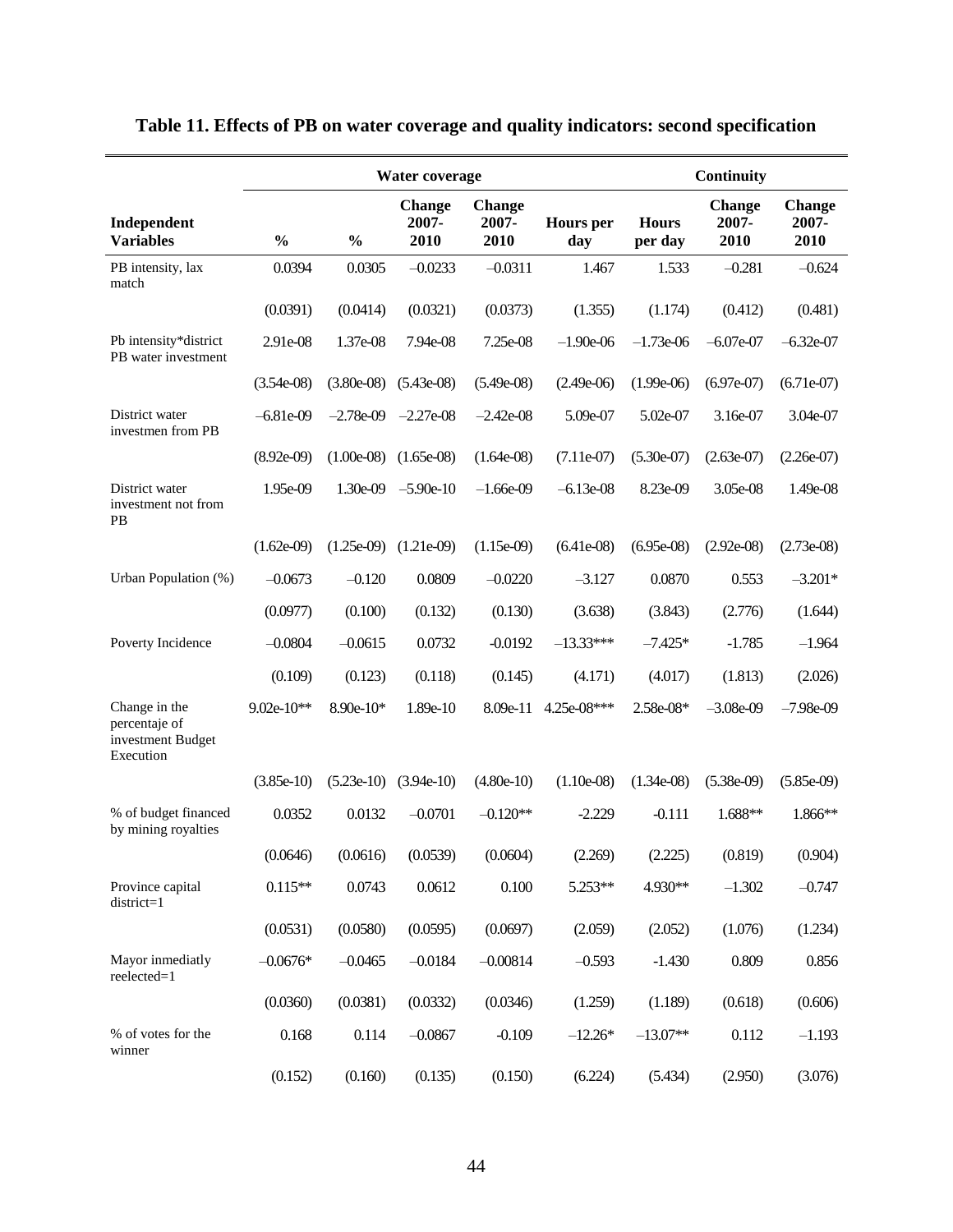|                                                                     | <b>Water coverage</b> |               |                         |                                | Continuity              |                         |                                |                                |
|---------------------------------------------------------------------|-----------------------|---------------|-------------------------|--------------------------------|-------------------------|-------------------------|--------------------------------|--------------------------------|
| Independent<br><b>Variables</b>                                     | $\frac{0}{0}$         | $\frac{0}{0}$ | Change<br>2007-<br>2010 | <b>Change</b><br>2007-<br>2010 | <b>Hours</b> per<br>day | <b>Hours</b><br>per day | <b>Change</b><br>2007-<br>2010 | <b>Change</b><br>2007-<br>2010 |
| % of votind women<br>over total voting<br>population                | 3.663***              | 3.908***      | 1.568**                 | $1.747**$                      | 52.31**                 | 22.67                   | 8.350                          | 26.93**                        |
|                                                                     | (0.757)               | (0.859)       | (0.673)                 | (0.732)                        | (23.96)                 | (24.24)                 | (15.83)                        | (11.20)                        |
| Average quarterly<br>water price                                    |                       | $0.0811**$    |                         | 0.0382                         |                         | $-0.247$                |                                | 0.446                          |
|                                                                     |                       | (0.0314)      |                         | (0.0350)                       |                         | (1.115)                 |                                | (0.551)                        |
| % of unbilled water                                                 |                       | $-0.107$      |                         | $0.241*$                       |                         | $-7.423$                |                                | 3.727                          |
|                                                                     |                       | (0.126)       |                         | (0.130)                        |                         | (5.748)                 |                                | (2.410)                        |
| Arrears (number of<br>months)                                       |                       | 0.00538       |                         | 0.00973                        |                         | $-0.938***$             |                                | 0.166                          |
|                                                                     |                       | (0.0101)      |                         | (0.00741)                      |                         | (0.303)                 |                                | (0.140)                        |
| Number of districts<br>attended by the local<br>water supplier (WS) |                       | $-0.000133$   |                         | $-0.000460$                    |                         | $0.132**$               |                                | $-0.0149$                      |
|                                                                     |                       | (0.00172)     |                         | (0.00202)                      |                         | (0.0526)                |                                | (0.0272)                       |
| Size of the WS: big<br>(more than 40000<br>conections=1)            |                       | 0.0759        |                         | 0.233***                       |                         | $-5.854**$              |                                | 2.968**                        |
|                                                                     |                       | (0.0633)      |                         | (0.0890)                       |                         | (2.959)                 |                                | (1.326)                        |
| Size of the WS:<br>SEDAPAL (more than<br>1000000<br>conections=1)   |                       | $-0.0584$     |                         | 0.127                          |                         | $-1.904$                |                                | 2.693                          |
|                                                                     |                       | (0.103)       |                         | (0.115)                        |                         | (3.800)                 |                                | (1.648)                        |
| Constant                                                            | $-1.036***$           | $-1.208***$   | $-0.848**$              | $-1.152***$                    | $-2.943$                | 13.53                   | $-4.085$                       | $-14.14**$                     |
|                                                                     | (0.365)               | (0.447)       | (0.344)                 | (0.398)                        | (11.97)                 | (12.89)                 | (6.434)                        | (5.816)                        |
| Observations                                                        | 181                   | 175           | 171                     | 167                            | 184                     | 178                     | 181                            | 176                            |
| R-squared                                                           | 0.236                 | 0.296         | 0.090                   | 0.185                          | 0.194                   | 0.343                   | 0.097                          | 0.190                          |

# **Table 11. Effects of PB on water coverage and quality indicators: second specification**

Robust standard errors in parentheses

\*\*\* p<0.01, \*\* p<0.05, \* p<0.1

\*/ Also were included the dummy variables 'The municipality has an investment planning office', 'The municipality is registered on the SNIP' and 'Size of the WS: medium'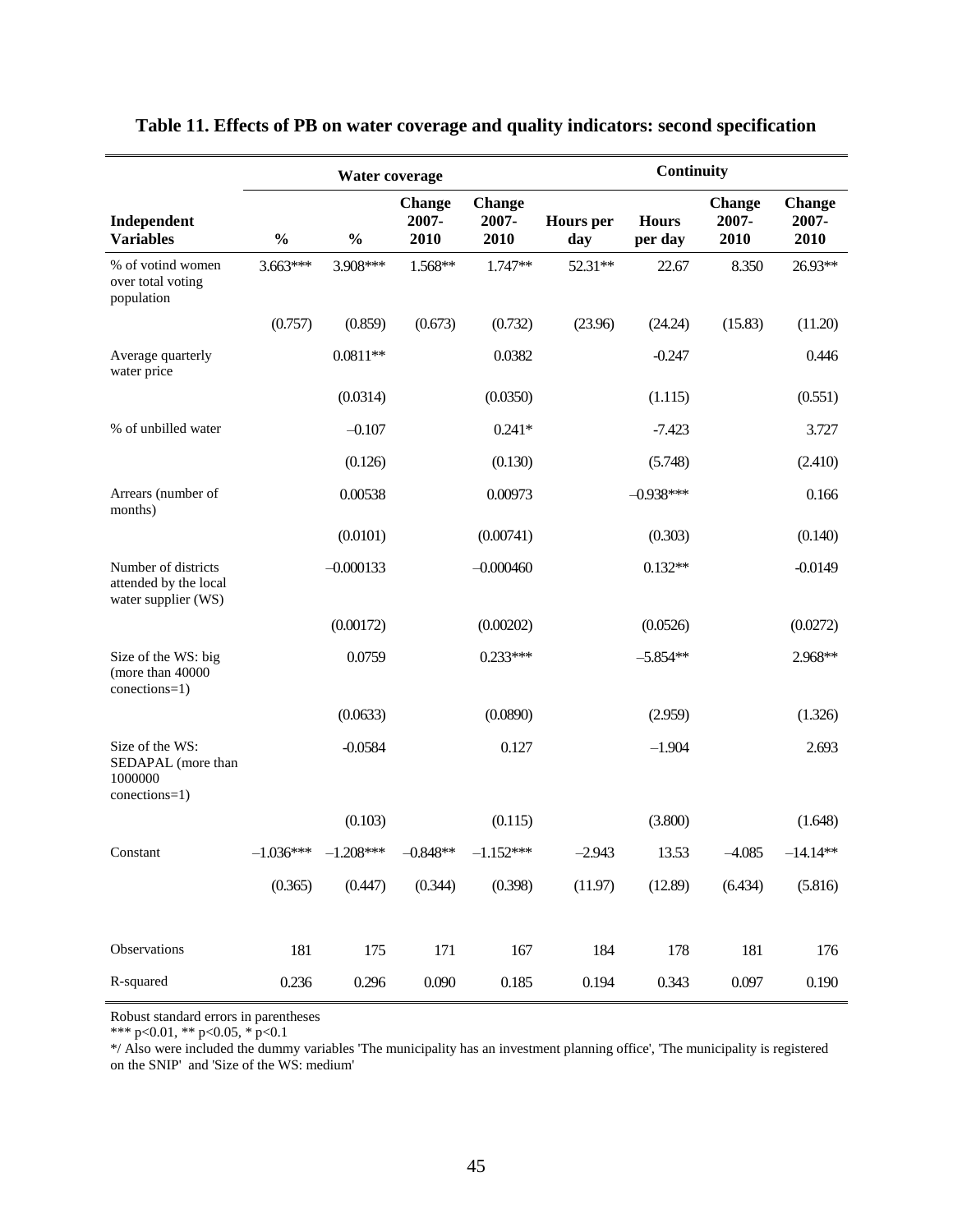## **8. Conclusions and policy implications**

Results suggest that there is no systematic association between PB and water coverage and service quality. We find no statistically significant relationship between PB and our measures of coverage and service continuity, regardless of whether the outcome variables are measured in levels or in changes. At the root of this lack of connection we find weaknesses both in the PB process itself as well as among the different actors in the process.

The PB law and implementing regulations are focused on the process and somehow expect the process to channel demands from the population, particularly those most needy, and increase pressure on local authorities to provide better infrastructure and services. In fact, the process has important limitations that may make it ineffective in channeling resources to areas such as water and sanitation, where much investment is needed. Further, it may also be inequitable as the poor may confront greater costs of participation. For their part, municipalities have limited technical capacities and resources *vis-á-vis* investment requirements in the water sector, while mayors may not find it in their best interest to support PB. Service providers are also weak, lack financial capacity and sometimes may even lack the power to collect fees from consumers. Thus, though PB may have displaced "white elephant"-type-of infrastructure investment (stadiums, bullfighting arenas, etc.) from many municipalities and contributed to guide investment towards projects more consistent with the people's primary needs, it still needs to be strengthened considerably in order to play a significant role in the expansion of coverage and provision of better quality water services for the population and particularly for the poor. Water and sanitation projects that come from the PB process are in most cases very small (a few blocks) and basically of replacement type.

One variable that seems to make a difference, both for water coverage and service quality is women's political participation. In municipalities where women are more politically involved, water service and coverage tend to be better. This should not be surprising since it is known that women are very concerned with access to drinking water (proven that they, and their children are the ones affected by poor water service). Thus, in a decentralized context, in areas where women participate more, government officials and water providers are required to improve services.

Concerning policies to strengthen PB, a first line of action is information. It is critical to have a link between the PB database and SIAF as the basis for an information system to effectively monitor from PB decisions to effective budgeting. As part of this effort it is also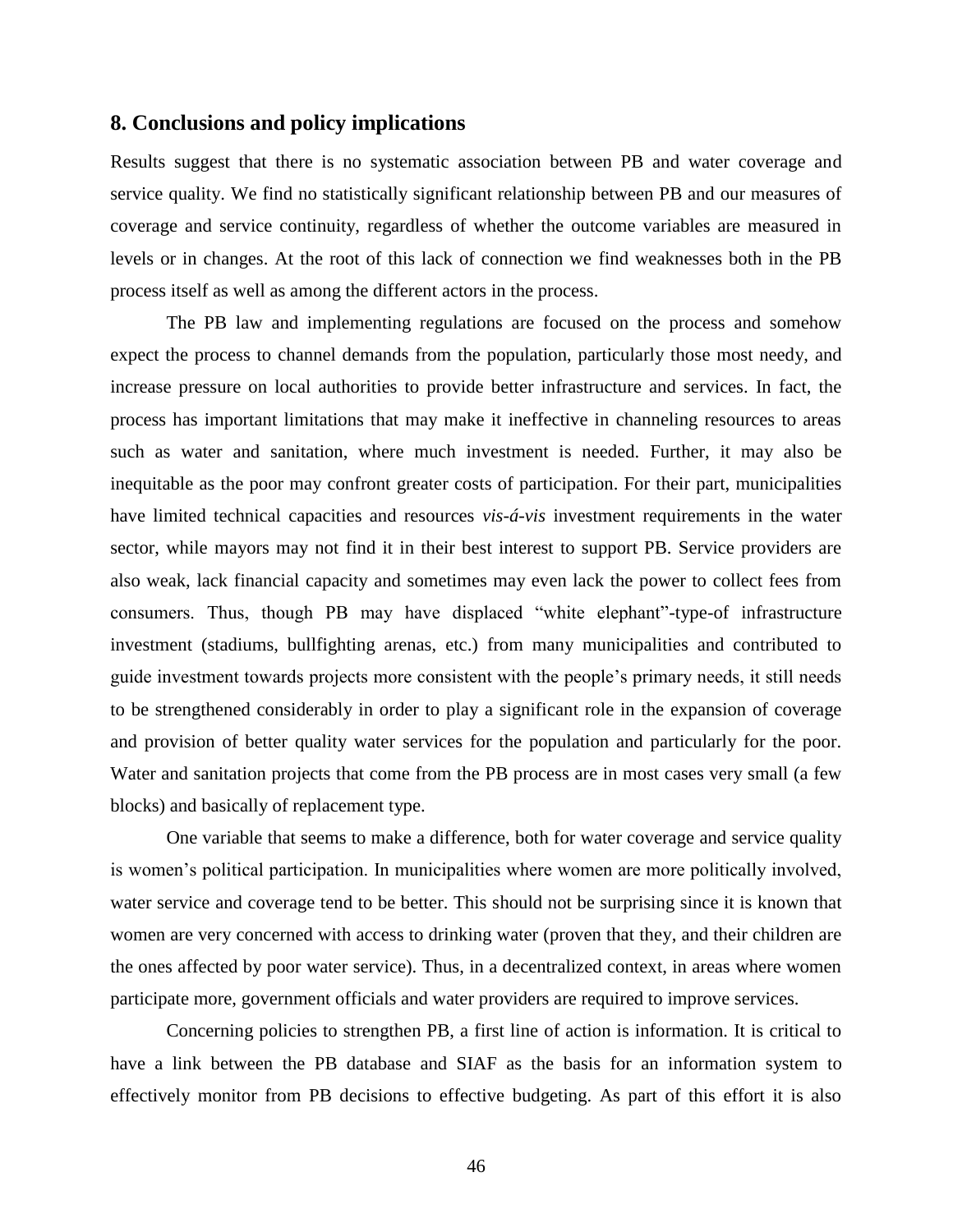necessary to develop a set of indicators in order to measure how responsive are investments by sub national governments to local needs and how pro-poor they are.

Second, PB technical teams need to be strengthened both technically and in terms of greater independence from the municipal authorities. An autonomous technical team will be in better position to negotiate with the municipality the incorporation of investment projects prioritized by PB. Thus, though local in origin, technical teams should be funded through central government monies. Part of their work should be to develop and carry out a PB plan oriented to involve a large representation of the population. Women should be part of these technical teams, as these would encourage greater participation by this group of the population.

Third, regarding the participating agents, education and empowerment of social organizations are key for active enforcement of its auditing and monitoring capacities *vis-á-vis* the participatory budget process. Participating organizations should be provided resources, technical support, and guidance to achieve bigger more complex projects with higher impact. Women should be a priority group for these education and empowerment activities.

Fourth, concerning the water sector, an effort to enhance the involvement of PB would require specific measures to strengthen both its technical capacities and access to resources. Since funds for investment in the sector are concentrated in the "Water for All" program, a design that allows local PB groups that have prioritized investments in the sector to have access to a window in the program that could fund from technical studies to the investment itself would alleviate the main restrictions that we have identified for greater investment in the sector.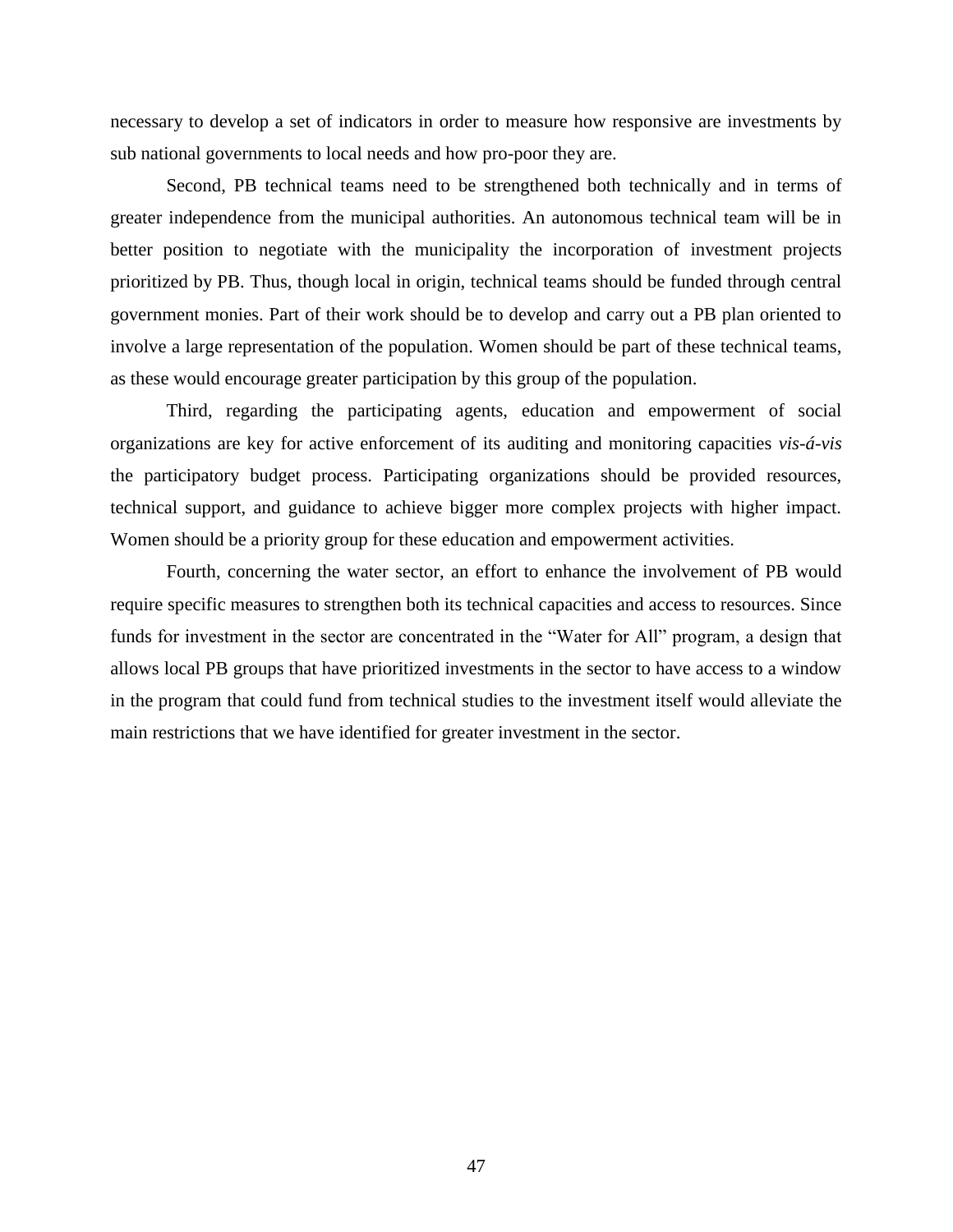## **References**

- Beall, A., F. Fiedler, J. Boll, B. Cosens. 2011. "Sustainable Water Resource Management and Participatory System Dynamics. Case Study: Developing the Palouse Basin Participatory Model." Switzerland: Sustainability, 3, 720-742.
- Cornwall, A. 2002. "Beneficiary, consumer, citizen: Perspectives on participation for poverty reduction." Stockholm: SIDA Study, n. 2.

Genro, T. and U. Souza. 1997. Orqamento Participativo-A Experiência de Porto Alegre. Sao Paulo: Editora Fundaq Bo Perseu Abramo, 1a. ed.

- Gibson, C., M. McKean, and E. Ostrom, eds. 2000. *People and Forests. Communities, Institutions, and Governance*. Cambridge, MA: MIT Press.
- Goldfrank, B. 2006a. "Los procesos de 'presupuesto participativo' en América Latina: Éxito, fracaso y cambio". Chile: *Revista de Ciencia Política,* 26: 2.
- Goldfrank, B. and A. Schneider. 2006b. 
"Competitive Institution Building: The PT and Participatory Budgeting in Rio Grande do Sul." Latin American Politics and Society, 48: 3.
- Hardin, G. 1968. "The Tragedy of the Commons". *Science*, 162 (December): 1243–48.
- Hordijk, M. 2007. "Peru's Participatory Budgeting: Pitfalls and Potentials." Unpublished.
- Jaramillo, M. and L. Alcázar. 2012. "Does Participatory Budgeting Have an Effect on the Quality of Water Services?: Evidence from a qualitative study." Lima: Grade, mimeo.
- McGinnis, M. D. 1999. Polycentricity and Development. Readings from the Workshop in Political Theory and Policy Analysis. Ann Arbor: University of Michigan Press.
- Neaera Abers, R. and M. Keck. 2009. Mobilizing the State: The Erratic Partner in Brazil's Participatory Water Policy. *Politics & Society*, 37: 2.
- Oakerson, R. J. 1999. Governing Local Public Economies: Creating the Civic Metropolis. Oakland, CA: ICS Press.
- Olson, Mancur. 1965. The logic of collective action: public goods and the theory of groups. Harvard University Press.
- Ostrom, Elinor. E. 1990. Governing the Commons: The Evolution of Institutions for Collective Action. Cambridge: Cambridge University Press.
- Ostrom, E., R. Gardner, J. Walker. 1994. *Rules, Games and Common-Pool Resources*. Ann Arbor: University of Michigan Press.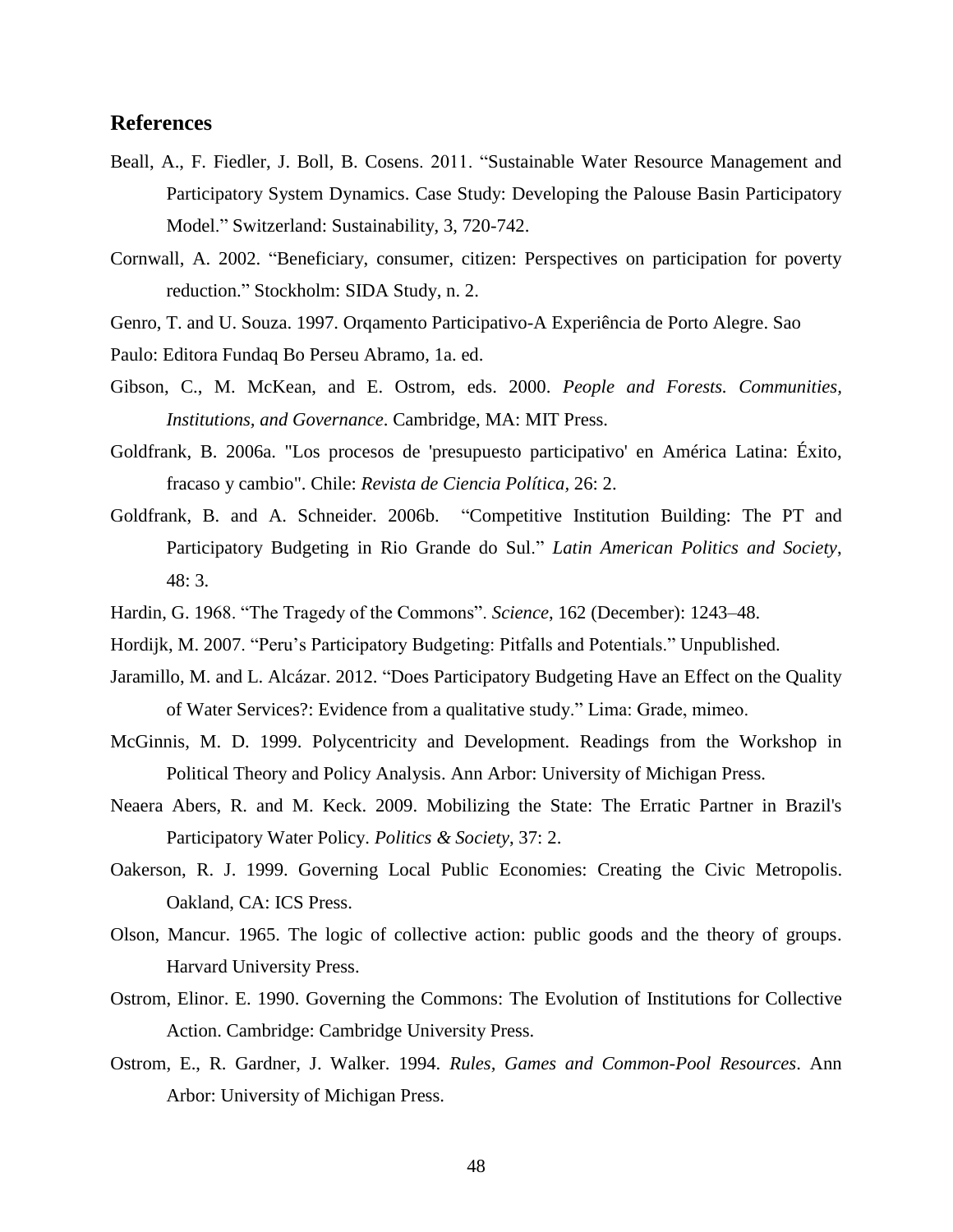- Reuben W. and L. Belsky. 2006. "Voice in the Accountability of Social Policy." In: D. Cotlear, ed., *A New Social Contract for Peru: an Agenda for Improving Education, Health Care and the Social Safety Net*. Washington, D.C.: The World Bank.
- Serageldin, M. et al. 2003. "Assessment of Participatory Budgeting in Brazil." Washington, D. C.: IADB, Sustainable Development Department, mimeo.
- Straub, S. 2009. "Governance in Water Supply." Global Development Network: Working Paper No. 11.
- Tankha, S. and B. Fuller. 2009. "Getting Things Done: Bureaucratic and Entrepreneurial Approaches to the Practice of Participatory Water Management Reforms in Brazil and India". Institute of Water Policy: Working Paper Series, No.5.
- Utzig, J. 1996. "Participarory Budgeting in Porto Alegre: A Discussion in the light of democratic legitimacy and of the criterion of governance performance." [http://siteresources.worldbank.org/INTPCENG/214578-1116506912206/20553242/Utzig](http://siteresources.worldbank.org/INTPCENG/214578-1116506912206/20553242/Utzig%0bpaper.pdf) [paper.pdf](http://siteresources.worldbank.org/INTPCENG/214578-1116506912206/20553242/Utzig%0bpaper.pdf)
- World Bank. 2008. "Brazil: Toward a More Inclusive and Effective Participatory Budget in Porto Alegre." Washington D.C.: The World Bank.
- World Bank 2009. "Peru: Evaluación del Presupuesto Participativo y su relación con el presupuesto por resultados." Washington DC: The World Bank.
- World Bank Institute. 2005. "Social Accountability in the Public Sector." Washington DC: WBI Working Paper No.33641.
- Zamboni, Y. 2007. "Participatory Budgeting and Local Governance: An Evidence-Based Evaluation of Participatory Budgeting Experiences in Brazil." Working Paper, [http://siteresources.worldbank.org/INTRANETSOCIALDEVELOPMENT/Resources/Z](http://siteresources.worldbank.org/INTRANETSOCIALDEVELOPMENT/Resources/Zamboni.pdf) [amboni.pdf](http://siteresources.worldbank.org/INTRANETSOCIALDEVELOPMENT/Resources/Zamboni.pdf).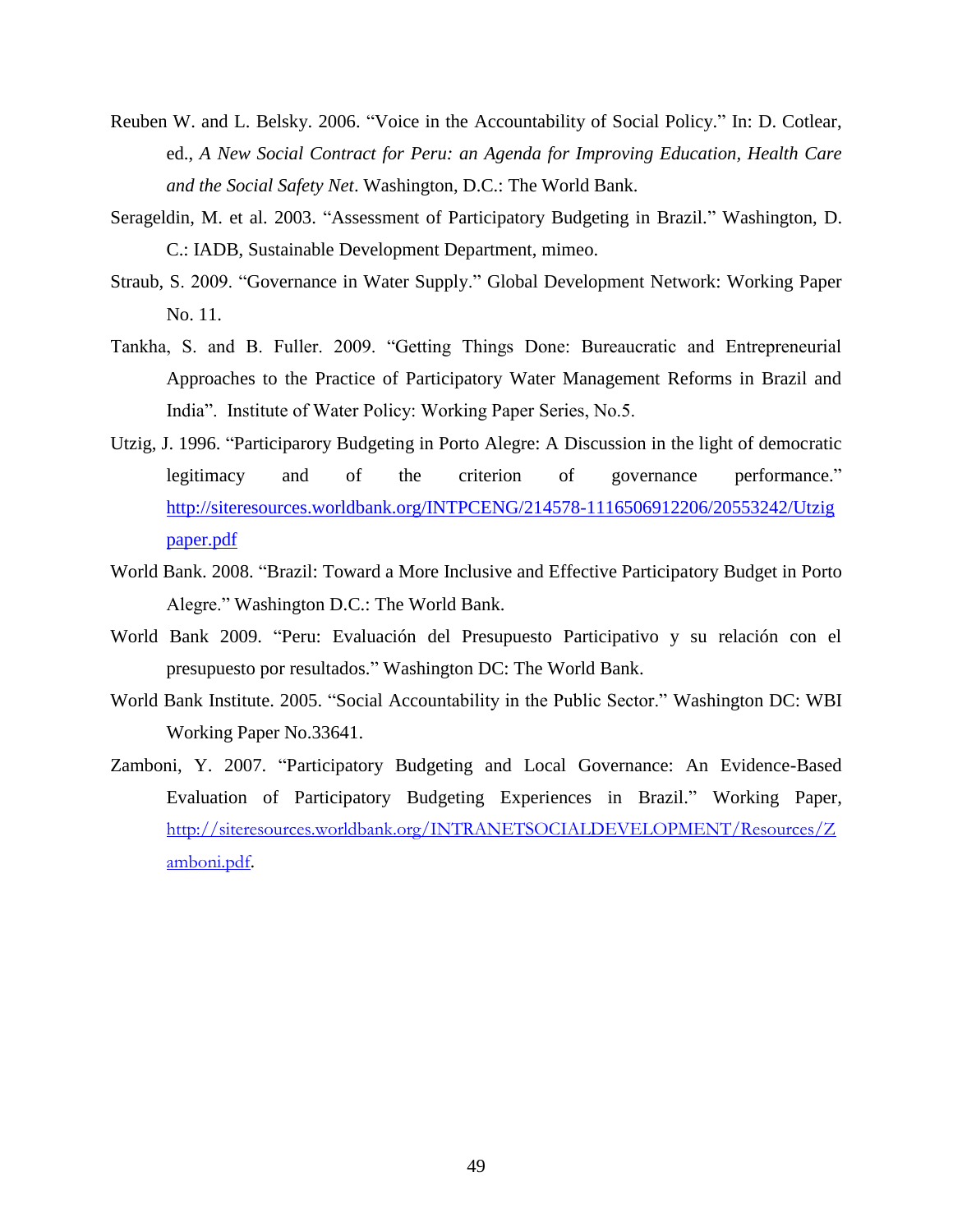# **Appendix A**

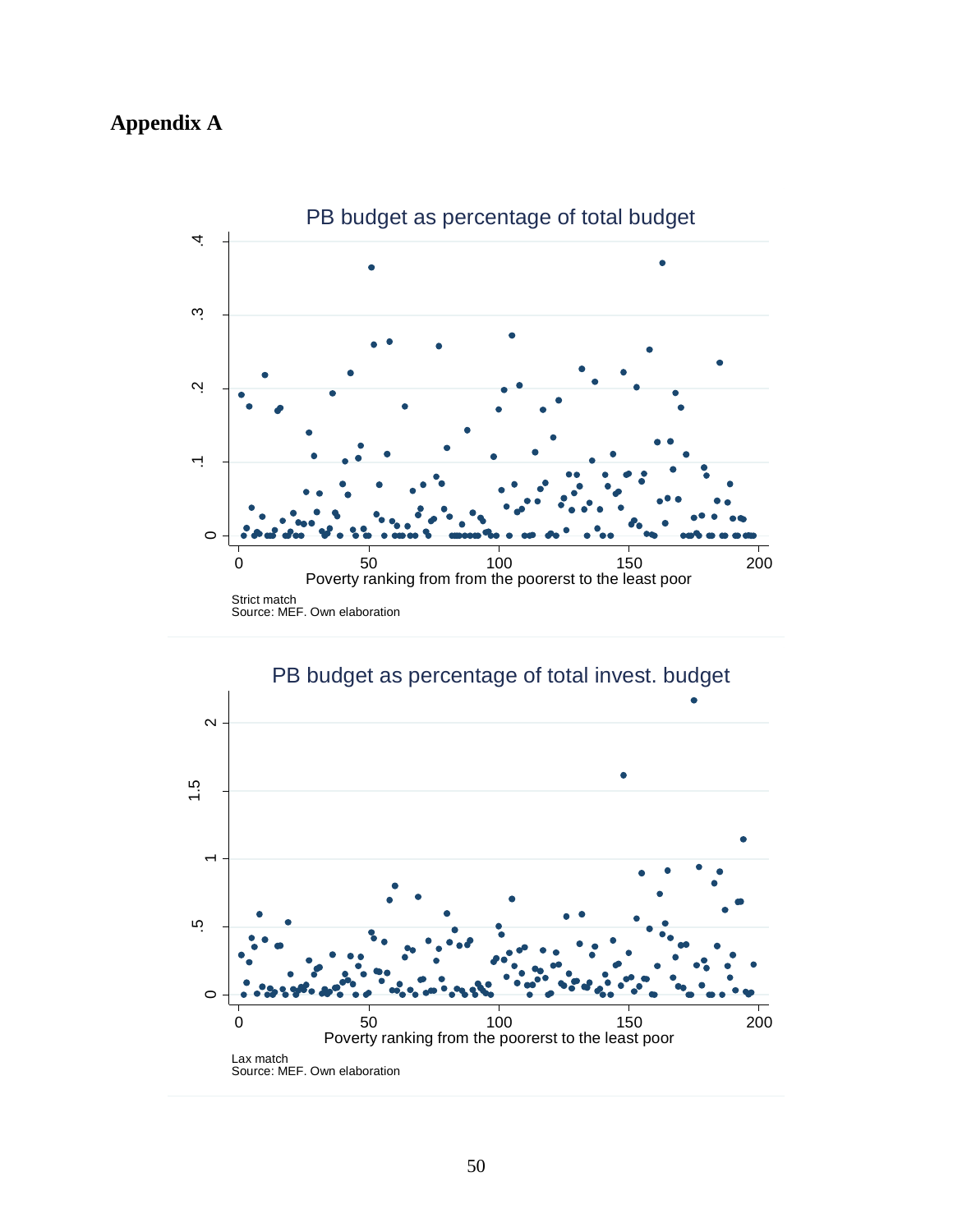

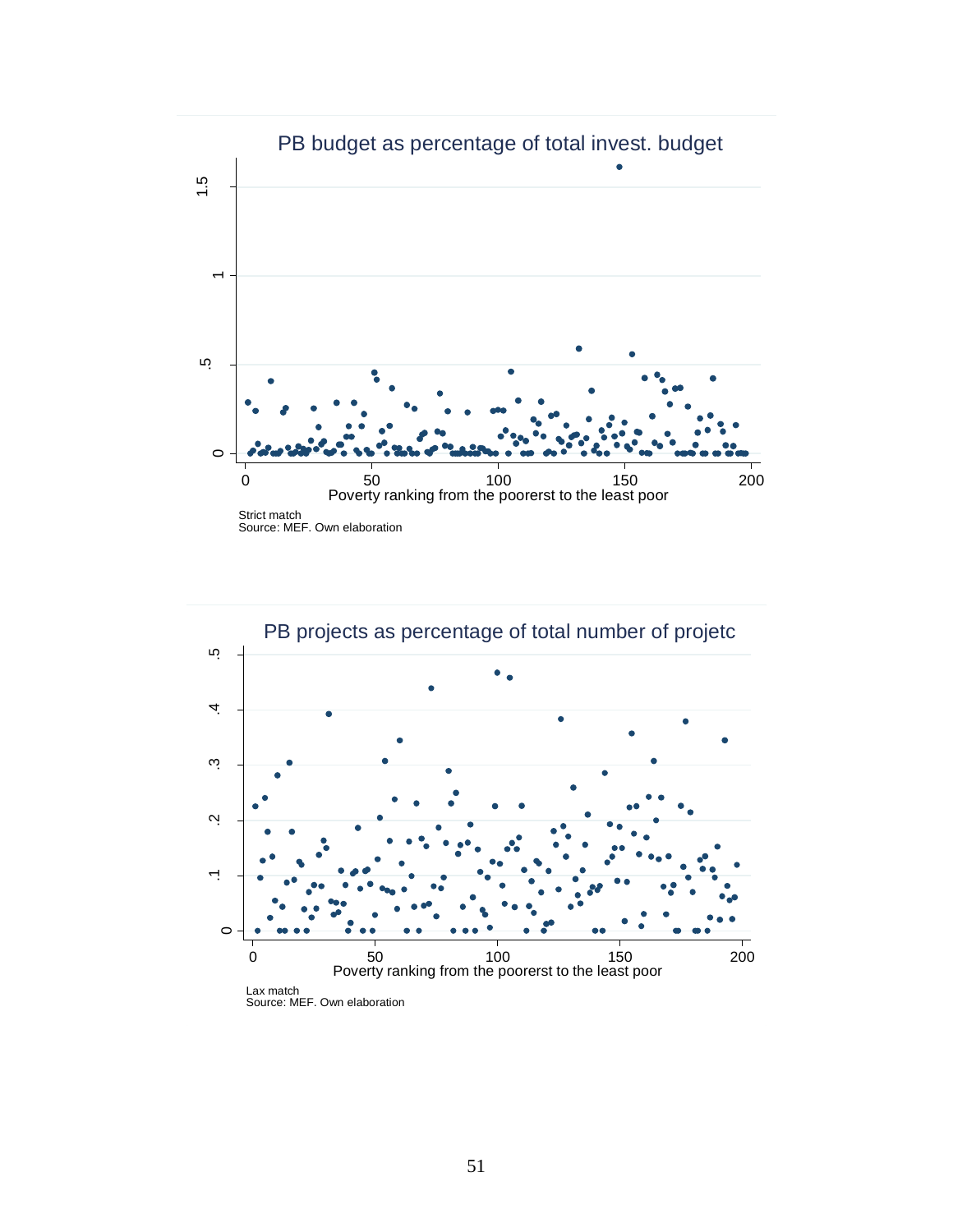

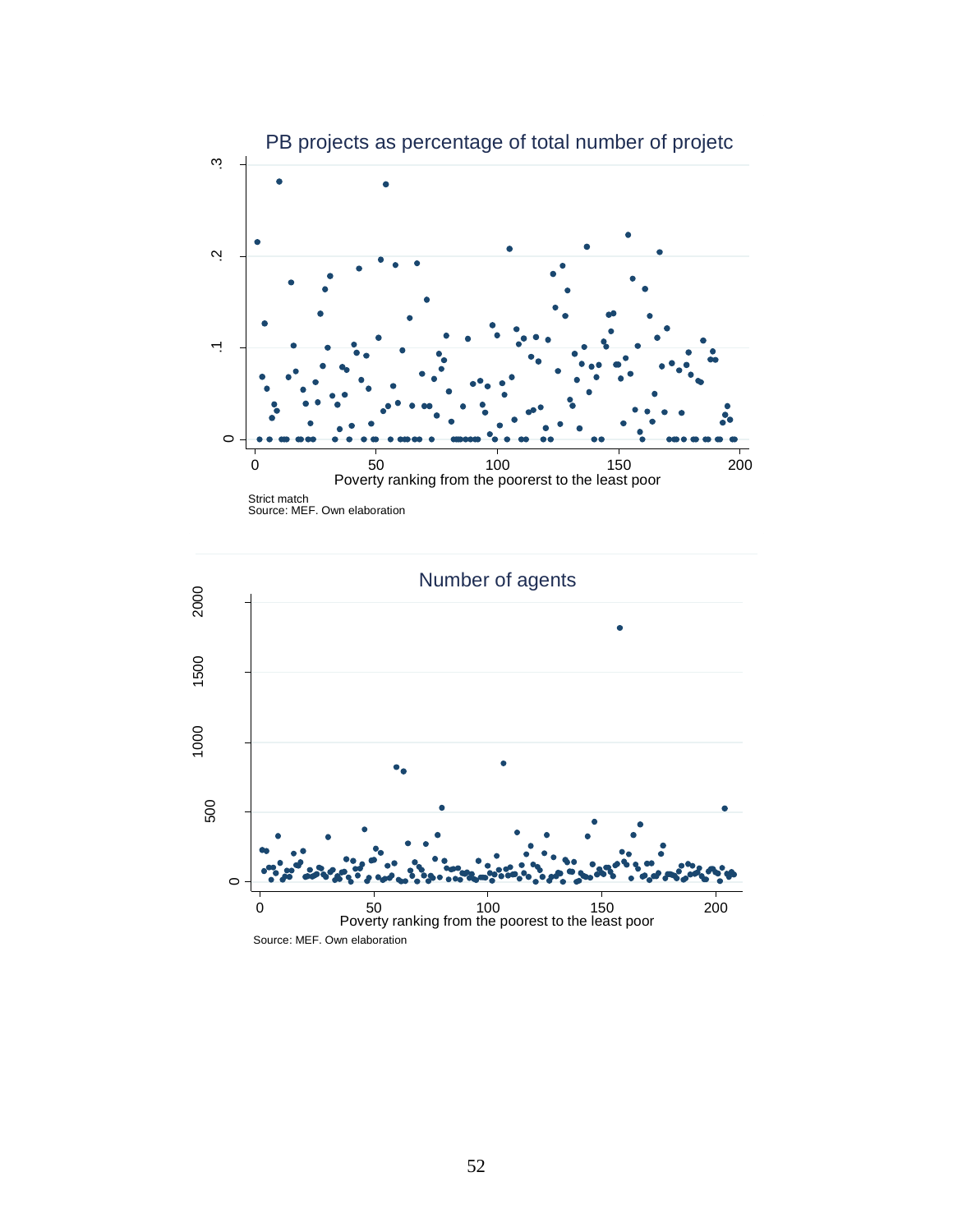

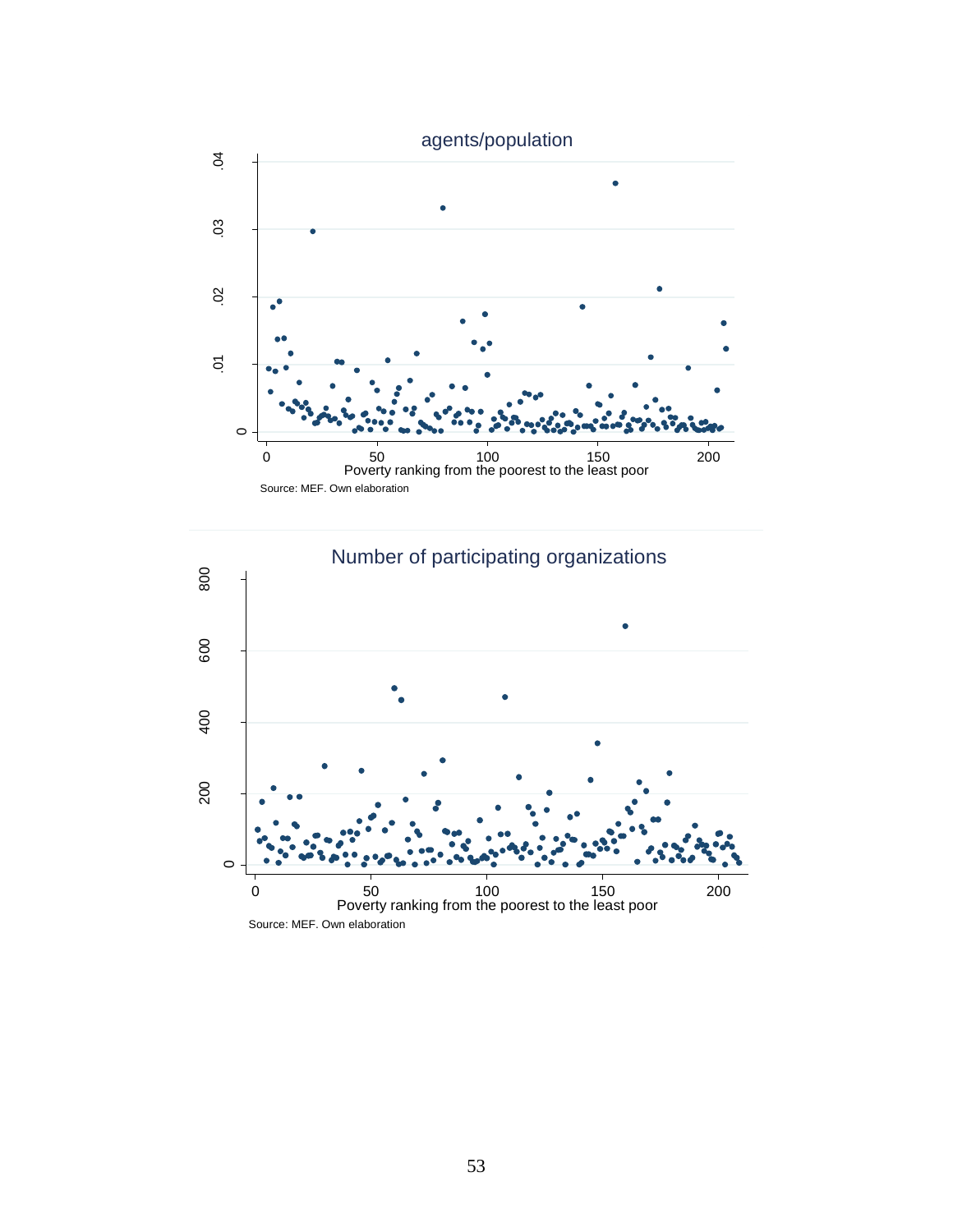# **Appendix B**

Due to the characteristics of the SUNASS, DNPP and SIAF datasets we count with two groups of observations of Peru's districts. One is composed by the districts with PB information and other without it. Our sample of districts is made of the first group and as said before it is more urban and also contains the districts with better socio demographic and municipal capacity indicators. The table below shows relevant indicators in both groups, the districts "Not included" are those with no PB information and the districts "Included" are the ones we used in our analysis.

| <b>Variable</b>                                                          | Not included | <b>Included</b> | t-statistic | Ho: equal<br>mean |
|--------------------------------------------------------------------------|--------------|-----------------|-------------|-------------------|
| Urban population $(\%)$                                                  | 77%          | 86%             | $-3.8739$   | Rejected          |
| Poverty Incidence                                                        | 33%          | 27%             | 2.8229      | Rejected          |
| Municipalities with investment planning<br>office $(\%)$                 | 63%          | 74%             | $-2.1013$   | Rejected          |
| Change in investment budget execution                                    | 3026386      | 4811709         | $-1.3825$   |                   |
| Budget percentage financed by mining<br>royalties                        | 35%          | 31%             | 1.2132      |                   |
| Municipality is registered on the SNIP                                   | 42%          | 48%             | $-1.0238$   |                   |
| Professional staff (%)                                                   | 15%          | 11%             | 3.4326      | Rejected          |
| Municipality has a Concerted<br>development plan.                        | 95%          | 92%             | 1.1877      |                   |
| Provincial Capital District=1                                            | 28%          | 33%             | $-0.9238$   |                   |
| Mayor inmediatly reelected                                               | 21%          | 24%             | $-0.781$    |                   |
| % of the votes for winner over the total<br>in the last election process | 28%          | 28%             | 0.4896      |                   |
| % of voting women                                                        | 48.7%        | 49.4%           | $-2.4056$   | Rejected          |
| Votes cast over the total voting<br>population                           | 88%          | 88%             | 0.3661      |                   |
| Average quarterly price                                                  | 1.1          | 1.4             | $-4.2915$   | Rejected          |
| % of unbilled water                                                      | 44%          | 43%             | 0.2066      |                   |
| Arrears (number of months)                                               | 2            | $\overline{2}$  | $-1.1688$   |                   |

**Table B1. Characteristics of districts included (with PB data) and not included (without PB data) in our study sample**